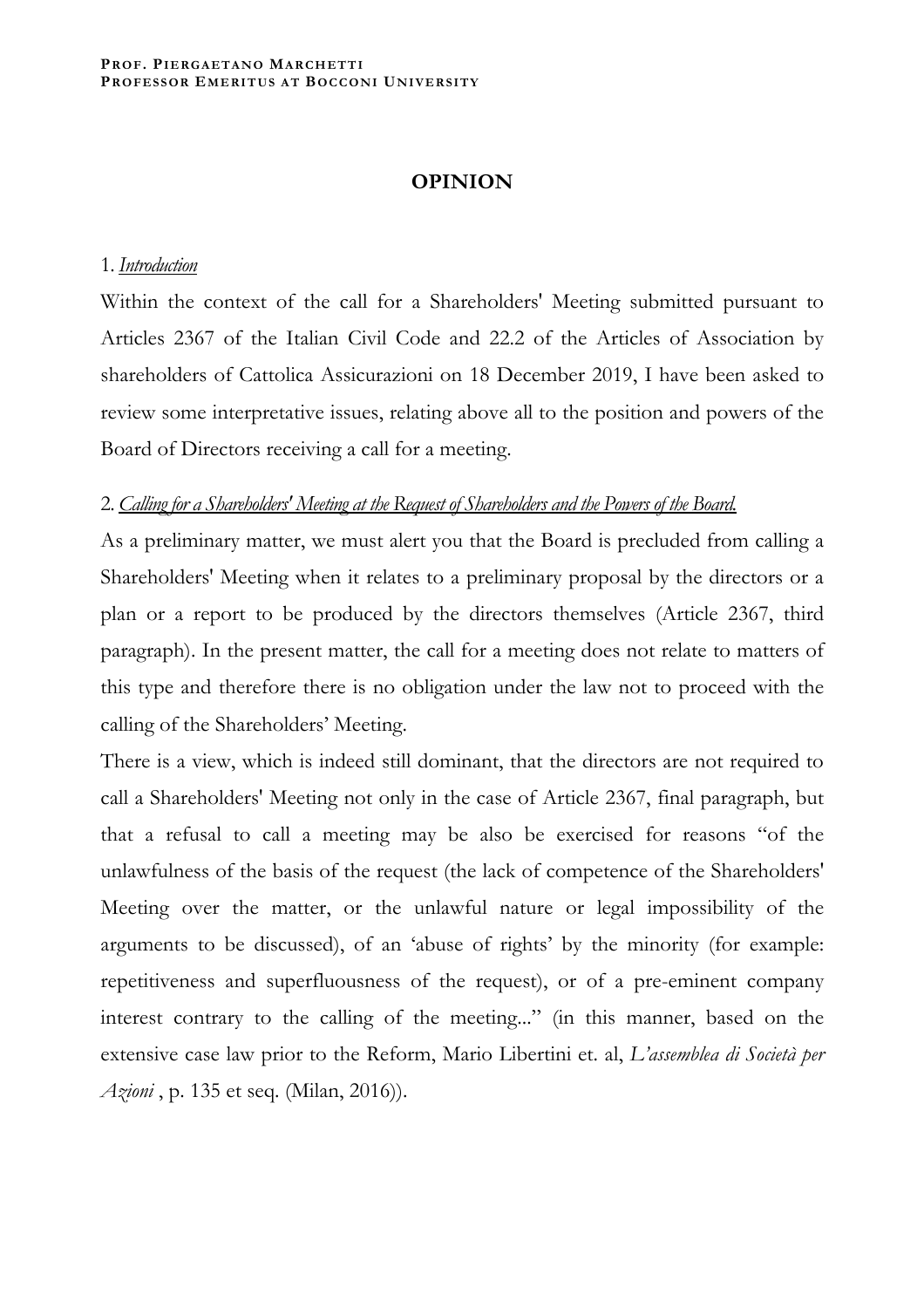However, if it is true that directors as a rule cannot enter the merits of the adoption of a proposal (N. De Luca, *Le Società per Azioni,* § Art. 2367, at p. 904 (P. Abbadessa and G.B. Portale eds., Vol. I, Milan, 2016), it is evident that outside the case of a request for resolutions with a content that is undoubtedly unlawful or legally impossible, the power to reject the call for the Shareholders' Meeting is very limited. The fact that the proposal that the Shareholders' Meeting is being asked to adopt is not to the liking of the Board of Directors does not constitute grounds for refusing the call for a meeting.

As a result of the fact that precisely because the Board cannot reject a call for a meeting on matters of substance that it does not agree with, the Board itself, in the report that it is entitled to prepare in commentary to the call for a meeting, pursuant to Article 2367, may evaluate the proposal and, where appropriate, may also issue a request to the Shareholders' Meeting that it not approve the proposal.

The Board's "neutrality" and respect for shareholders is translated into not refusing the call for a meeting unless it falls within the cases provided for by law or when the unlawfulness and legal impossibility of the resolutions proposed is unquestionable, but does not also extend to abstaining from purely substantive assessments by the directors who also have granted the call for a Shareholders' Meeting..

Article 125, paragraph 3, TUF [Consolidated Finance Act] 58/1998, clarifies that directors who proceed with a call for a Shareholders' Meeting at the request of shareholders may prepare comments "accompanied by their own assessments". "Assessments" are in order when, in the Board's view, acceptance of the proposals is contrary to the company interest and presents risks of prejudicial consequences for company.

2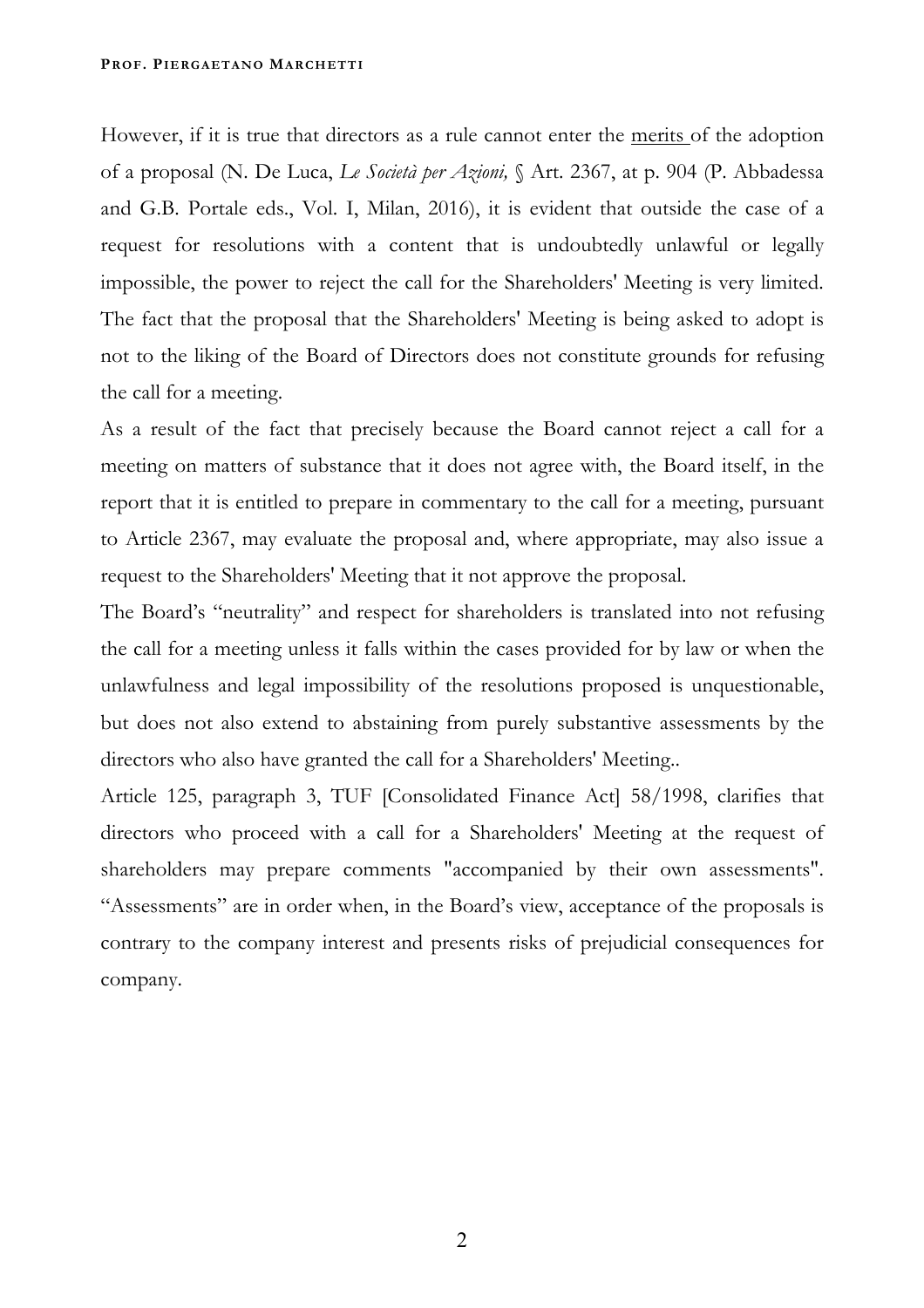# 3. *The Power of the Board to Challenge Resolutions Passed by a Shareholders' Meeting Called at the Shareholders' Request.*

In addition to that which has been set out above, it should be stressed that the Board has the ability, but not an obligation, to refuse to call a Shareholders' Meeting requested by shareholders where the proposed meeting is called for in order to adopt unlawful or legally impossible resolutions.

If the Board does not refuse the call for such a meeting, as is quite possible, and without prejudice to the Board's right to provide a negative assessment of the substance of the proposal, it is also possible for the Board and/or the supervisory body (or individual members of the Board of Directors) to challenge the resolution adopted. Therefore, the fact that the directors do not block the call on the grounds of illegality is without prejudice to their power to assess the proposal and to take steps to eliminate it by commencing a legal challenge to the resolution if the proposal was approved by the Shareholders' Meeting.

In this regard, it should be recalled that according to a substantial doctrinal principle supported by the case law of the Supreme Court (see, for example, Cass. 2538 of 8 February 2005) a challenge by the Board and/or the supervisory body is required at least on all occasions when the resolution can produce damaging consequences (see Sergio Patriarca, *Le Società per Azioni, op. cit.,* § Art. 2367*,* at p. 1064).

## 4. *The Unitary Character of the Shareholders' Proposals.*

Moving on to the structure of the proposal that is requested to be submitted to the Shareholders' Meeting, in the case in question it is a complex proposal as it includes, as a unified set, a series of amendments to the Articles of Association. Reading the motion for a resolution and the explanatory report clarifies without a doubt that shareholders who took the initiative to call for a Shareholders' Meeting intend to place a single matter on the agenda of the forthcoming Shareholders' Meeting., as they themselves specify,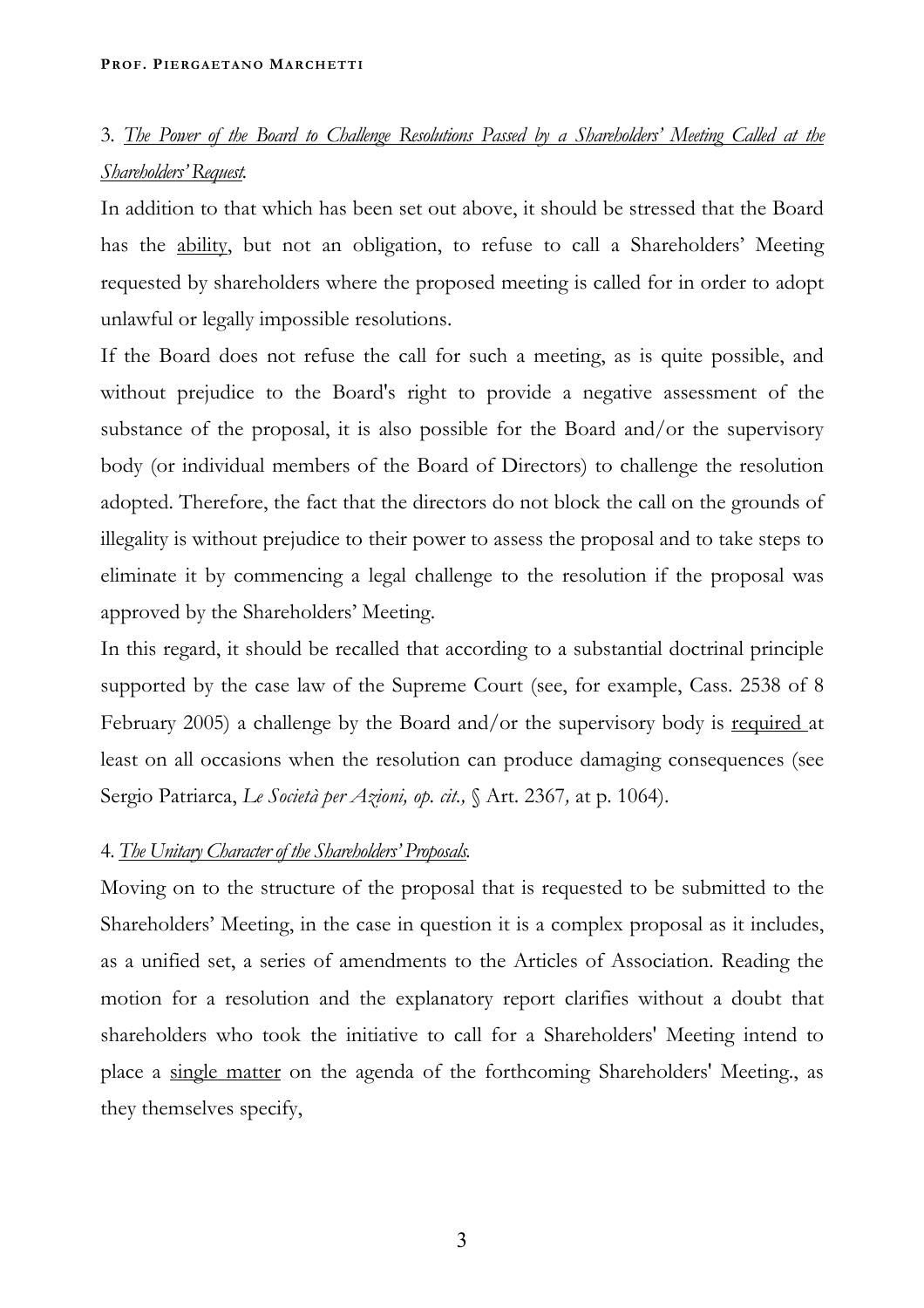Faced with the letter of the law (Article 2367, last paragraph) which entitles shareholders to call for a Shareholders' Meeting to discuss several matters in one meeting, in the case in question the shareholders wished to specify that there is only one matter to be discussed, which is contained and described in a structured resolution. The proposal, therefore, is a single proposal which consists of a series of amendments to the Articles of Association, each of which is considered essential in relation to each and all the others.

We are therefore dealing with, we repeat, a proposal that is in no uncertain terms a single proposal whose articulations are inseparable from one another. Hence the result that the entire proposal containing amendments to the Articles of Association must be put to the vote as a whole, as separate voting on the various items of the Articles of Association contained in the proposal is not permissible. The proposal shall only be approved if the Shareholders' Meeting expresses itself favourably with the required quorums on the proposal in its entirety without any modification or amendment of any of the articles that make up the complete and unitary proposal.

From the single matter, from the certain classification of the scope of the matter on which the Shareholders' Meetings is called to adopt a resolution as the "single proposal", a further significant consequence emerges.

I refer to the fact that a possible invalidation following an challenge of one of the various amendments to the Articles of Association included in the single proposal will drag along the entire proposal and thus all the amendments contained therein, even if, when viewed independently, they might not be deemed invalid.

The principle corresponds to what is undisputed in matters involving defects in the manifestations of intention, and it has been accepted for some time, including as regards the declarations of intention contained in the Shareholders' Meeting resolution.

It is therefore a firmly established principal that *"with regard to the connection between Shareholders' Meeting resolutions, the defects relating to a manifestation of intention may have an impact on subsequent, previous or contextual manifestations of intention when:* 

4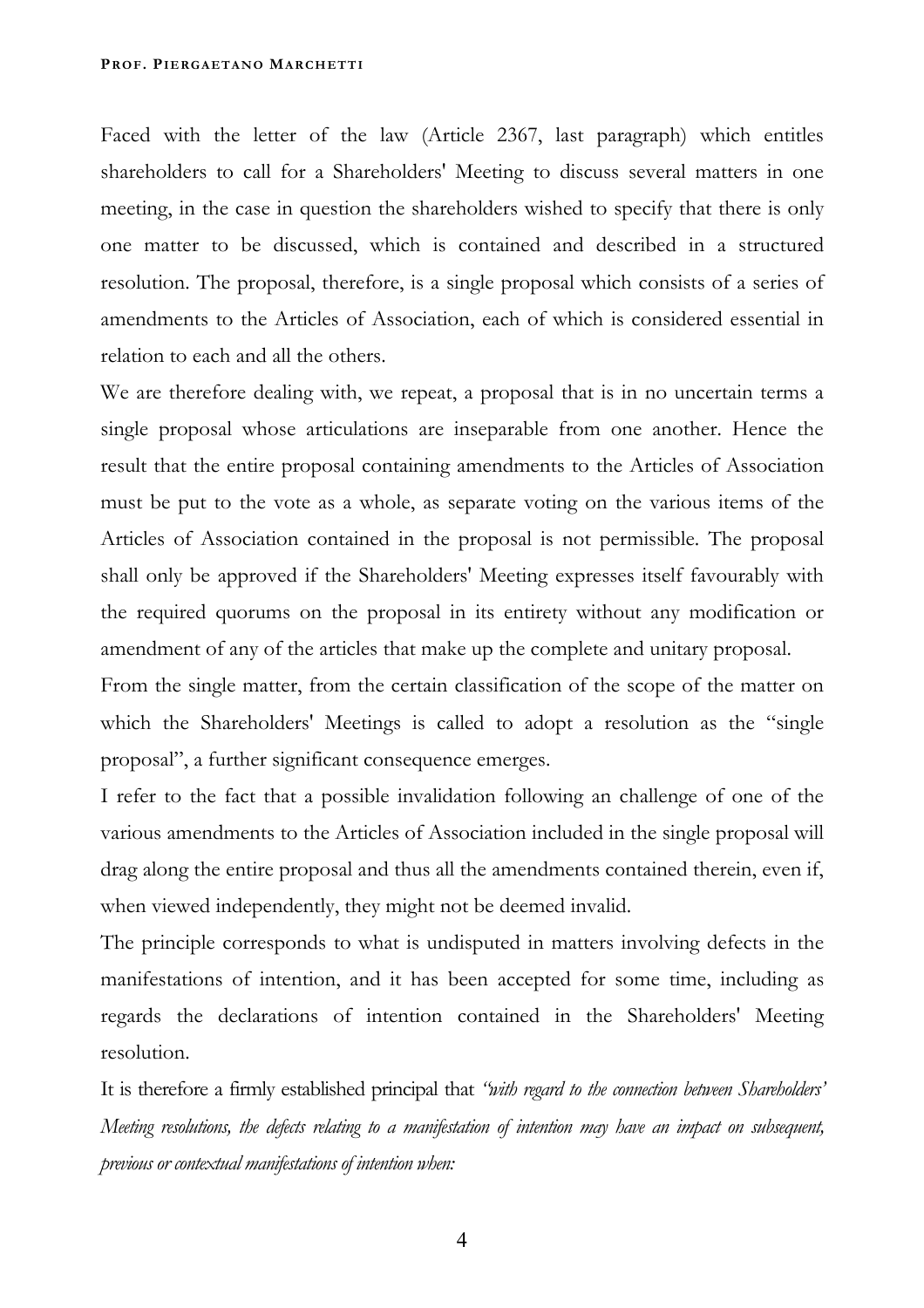*a) a relationship of pre-conditional dependence exists when the effects produced by a resolution (a "pre-condition") enter into, for any reason –by law or by the intention of the parties – the subject matter upon which the effects of another (and dependent) resolution depend in broad sense; b) or when, even if the resolutions do not enter into the subject matter of the other, they appear aimed at achieving a single result" (F. Bellinzoni, Della Invalidità Derivata di Delibere Societarie Collegate; Della Tutela del Socio Escluso dal Diritto di Opzione e di Altri Problemi, in Giustizia Civile, file* 1 - 1998 - p. 71).

## 5. *The Constructive Removal of Directors*

From the point of view indicated above, the proposal to establish an age limit and a minimum number of terms is of central importance, with the appropriate transitional rules forming part of the unitary proposal giving immediate effect to such resolutions. It is hard not to see how, with such an operation, in substance, if the resolution were approved, it would result in the removal of directors before the expiry of their current term who do not possess the new requirements introduced with the proposed amendment.

This is an obvious attempt to circumvent the rules governing the removal of directors and thus the duty to indemnify those who have been removed without just cause.

It was the very recent case in the Milan Court, 21 March 2019 (Simonetti reporting judge) which established the unlawfulness of the resolution of a company that brings about the removal of a director not through a formal removal from office, but "surreptitiously through the modification of the structure of the management body" (in the said case, it had passed from a Board of three members to a single director with consequent expulsion, and therefore removal, of the two directors not confirmed to the body.

The Court did not hesitate to define the matter as an indisputable case of abuse of majority, thus relying on the orientation of the Supreme Court (see Court of Cassation, 14 December 1995, No. 12820) so that the removal can only be achieved by a resolution which has its own content as such. This orientation, followed by numerous substantive decisions in which it is required that, if the resolution leads to removal, the reasons for the revocation must be explicit, and constructive removals

5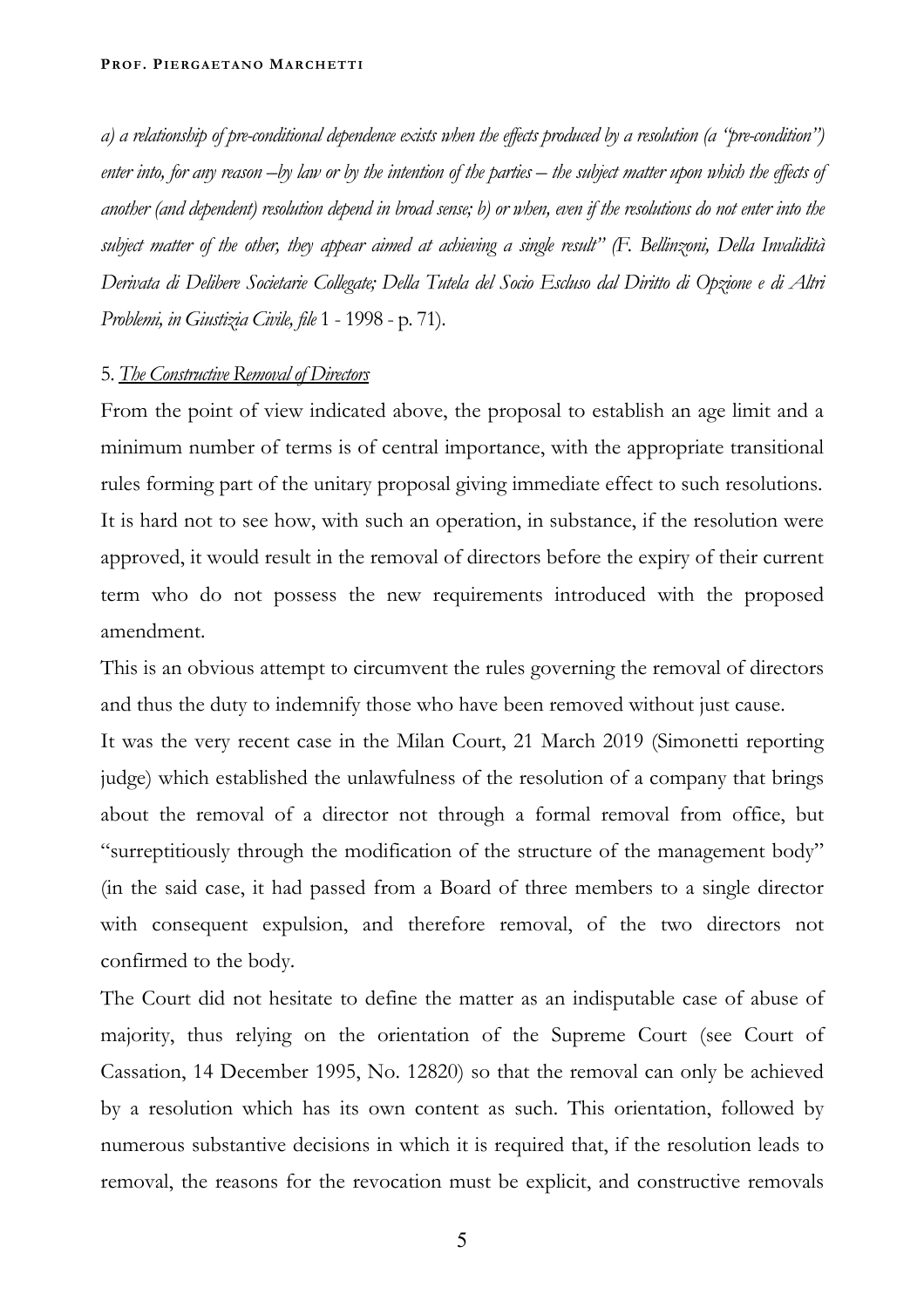are not permitted. (Milan Court, 20 December 2005).

If, in a case like the present one, the removal is not the subject of a specific formal proposal, but follows a resolution of another kind (in this case; age limits, prohibition on multiple mandates), it is evident that the basis of the proposed rule is an agreement to take action regarding the composition of the company's bodies. The abuse of this method recognised by case law means (this is precisely voting abuse) that the intention is not to pursue a general company interest, but to achieve the personal interests of the person who creates the proposal. This, as a rule at least, can only correspond to a precise agreement of the proposers.

The existence of a concerted action, and more precisely a shareholders' agreement, cannot, therefore, be ignored by the supervisory authorities.

## 6. *The Deadline for Calling and Holding Shareholders' Meetings.*

After the reform of company law, the issue of the deadline within which the Board has to address the call for a meeting does not pose any particular problems.

Whereas prior to the reform, there was an obligation to "proceed without delay", Article 2631 now provides for a period of 30 days from the time when the directors and statutory auditors become aware of the obligation to call the Shareholders' Meeting. This means that the Board must take action within 30 days of 18 December 2019. It constitutes an absolutely self-evident interpretation that the 30-day period shall indicate the date by which the Board of Directors must, in the appropriate cases, fulfil the requirements for calling a Shareholders' Meeting and fix the date thereof. This date must be established in accordance with technical requirements and the circumstances, and may be after 30 days as from the date the on which the call of the meeting was ready.

## 7. *Conclusion.*

The Board of Directors, even if it calls the Shareholders' Meeting at the request of shareholders, it does not, by this action, indicate agreement with the proposal itself. It has the power and duty to express its views on the proposal critically and to challenge, if the conditions are met, the decision accepting the proposal.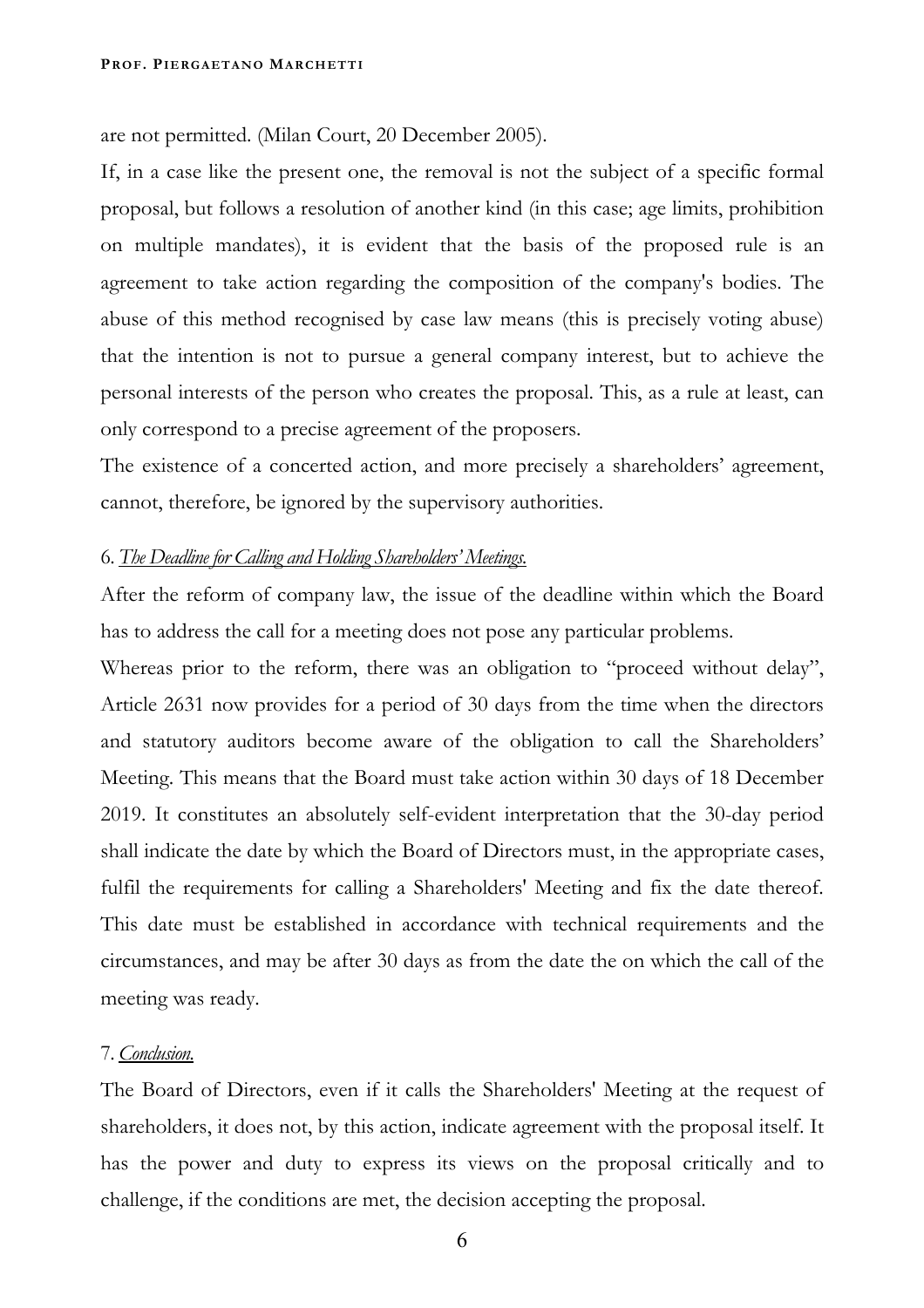In the event that, beyond the complex structure, the proposal is, as in the case in question, unitary, it must be put to the vote as a whole and the invalidity of a part thereof will determine the invalidity of the entire proposal.

The resolution that, instead of proposing the dismissal of directors, achieves the same result by changing the conditions for the appointment and tenure of directors, is unlawful, and as such, voidable.

The occurrence of such a situation, as a rule at least, indicates that an agreement exists between shareholders attributable to the category of shareholders' agreements.

[Signature]

Milan, 13 January 2020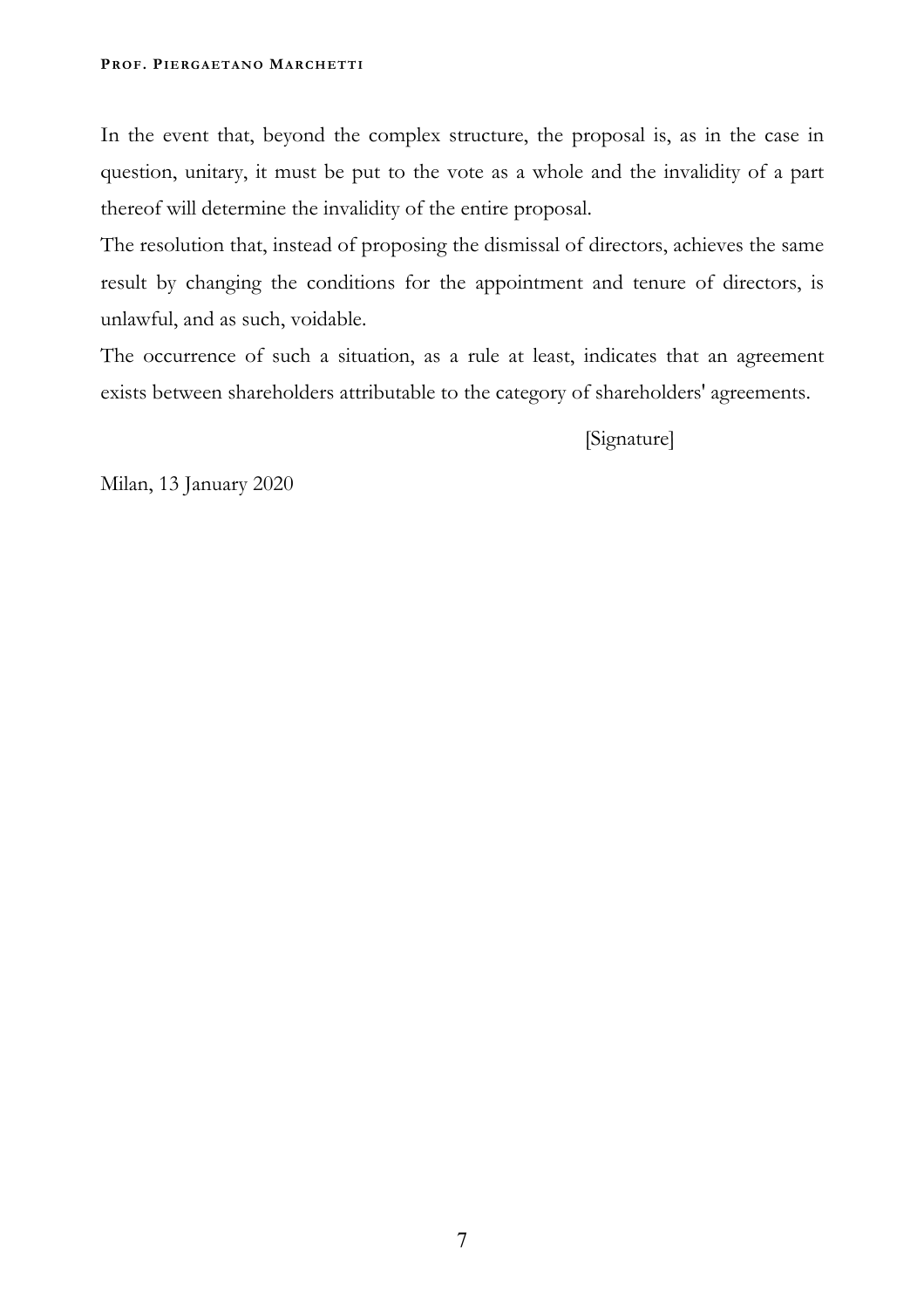## **AVV. PROF. MARIO CERA**

**LAW FIRM IN MILAN** 

AVV. PROF MARIO CERA

PROFESSOR OF COMMERCIAL LAW AT THE UNIVERSITÀ DI PAVIA

MR GIUSEPPE GUASTAMACCHIA MS SIMONA DI VALENTIN MR PAOLO CADILI MS MARIACHIARA CERA MS SERENA BRAVI

1 AVV. PROF GAETANO RAGUCCI PROFESSOR OF TAX LAW AT THE UNIVERSITÀ DEGLI STUDI DI MILANO

DOTT. MARIA CRISTINA MARRA

PIAZZA DEL LIBERTY, 8 - 20121 MILAN TEL. +39 0276021098 - FAX +39 02799810 E-MAIL: studiolegaie@studiocera.it

Milan, 14 January 2020

Dear **Società Cattolica di Assicurazione-Soc. coop.**  Lungadige Cangrande, 16 37126 - Verona *Hand delivered* - *advance copy by e-mail* 

For the attention of the Chairman Paolo Bedoni

**Subject: the call for an extraordinary Shareholders' Meeting by shareholders Prof Francesco Brioschi, Mr Massimiliano Caglierò, Mr Giuseppe Lovati Cottini, Credit Network & Finance S.p.A., SH64 S.r.l. (the "Requesting Shareholders"), on 18.12.2019.** 

I refer to the call by the Shareholders for a Shareholders' Meeting of Società Cattolica di Assicurazione Soc. coop. **("Cattolica"** or the **"Company")** and set out below to provide my opinion on the lawfulness of the company and, in particular, of the proposed amendments to the Articles of Association thereto.

## **1. Formal Compliance of the Call for a Shareholders' Meeting**

Firstly, it should be noted that the call for a meeting appears to comply in itself with the law (Article 2367 of the Italian Civil Code) and with the Articles of Association (Article 22.2) and the Requesting Shareholders, as far as it appears, have complied with the prescribed requirements, hence the need to proceed with the call of the Shareholders' Meeting as exactly requested, however at the times deemed most appropriate by the Board of Directors in the interest of the Company and for the better informing of the Shareholders and the market.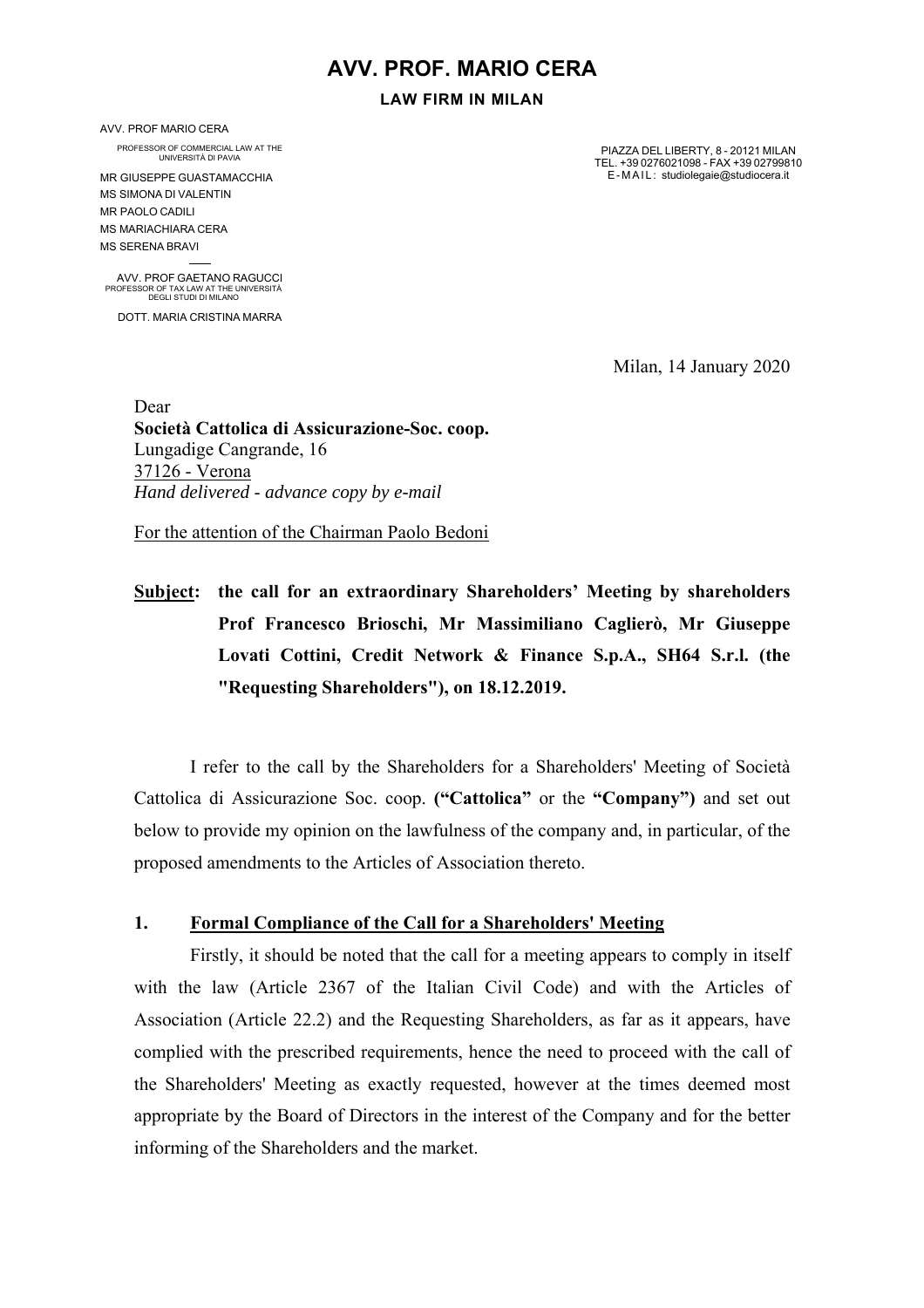It should be noted, for scrupulous and rigorous analysis, that the Requesting Shareholders have expressly ruled out having made any pacts or agreed to any coordination of voting between them However, there is some concern regarding the circumstances, given the fact that the proposed amendments to the Articles of Association were certainly the product of coordination and agreement and it seems unlikely that the shareholders at the Shareholders' Meeting will not come together in a unitary and shared manner on the proposal that they have collectively submitted to the other shareholders. This is noted not for the intra-corporate legal effects, but in terms of correct information to the market and to the Supervisory Authorities.

The Board, also taking into account the subject matter or the agenda items requested, must accompany the call of meeting with its own assessments (see Article 125*-ter,*  paragraph 3, T.U.I.F. [Consolidated Act on Financial Intermediation]), i.e. with a report on the requested amendments to the Articles of Association. This is in order both to subsequently allow the review by the Supervisory Authorities and to provide sufficient information for all shareholders entitled to vote. In other words, the Board must not only express an opinion on the legitimacy of the proposal, but also on the Company's interest in the said proposal, even in terms of mere expediency. This author shall revisit what has been written elsewhere on this topic (M. Cera, *Le Società con Azioni Quotate nei Mercati,* Bologna, 2018, 89: *"At the same time as the publication of the request, the directors could accompany it with "any of their own evaluations", even if this is not an obligation and may on occasion not be possible due to the deadlines established by law for the above requirements There can be no doubt that, even at Shareholders' Meetings, directors must be able to express their considerations, if any, on the shareholders' proposals.* [....] *Moreover, it is difficult to imagine that the directors will remain indifferent or silent about Shareholders' Meeting proposals on matters for which shareholders are responsible – even for matters within the exclusive decision-making remit of the shareholders – the directors' opinion, even if not necessary, is certainly appropriate, even a duty"),* all the more so, it can be added, when the request concerns the Company's Articles of Association, that is, a charter that governs the Company's organisation and functioning.

## **2. Proposals for Amendments to the Articles of Association: Some Critical or Anomalous Aspects**

The question here and first of all is to assess the legality (without any reference to the merits of any of these proposals for amendments, it being understood that they - as sought by the Requesting Shareholders - must be the subject of a uniform, indivisible resolution of the Shareholders' Meeting.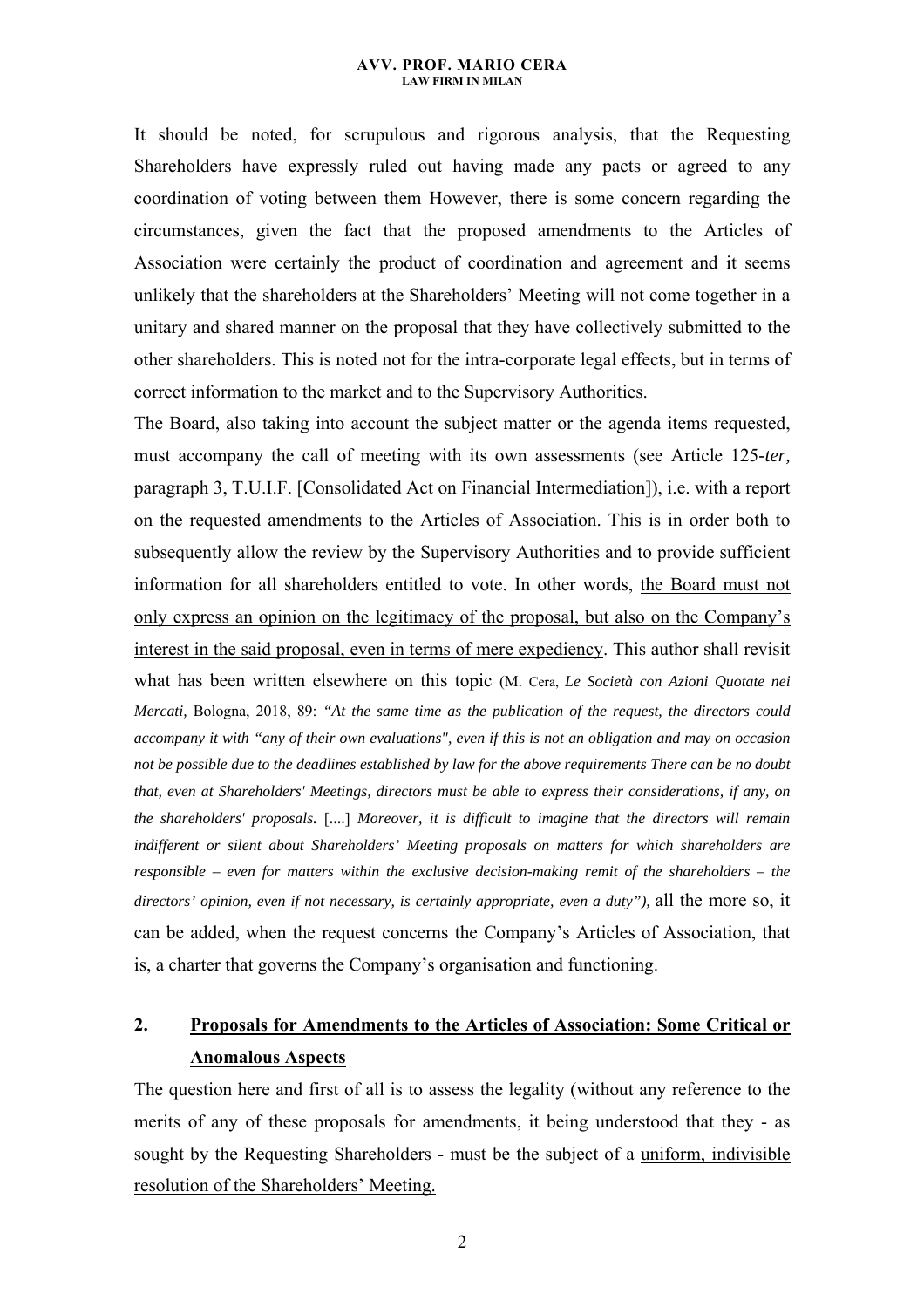The proposed amendments do not present aspects of illegality and thus a risk of invalidity (however, with some doubt regarding that which referred to in the transitional clause in Article 59.3, which will be discussed below in paragraph 3.1), but some appear to be at great risk of illegitimacy and in any event to be anomalous and liable to censure when put before the Supervisory Body (it should be recalled that, as an insurance company, the amendments to the Articles of Association must be approved by IVASS [Italian insurance supervisory body] pursuant to Article 196 of Legislative Decree no. 209/2005 ("Codice delle Assicurazioni" or "C.A.P") ["Italian Insurance Code"]). We refer, in particular:

- a) to any clauses that formally "tie" the Company to the city of Verona (Requesting Shareholders proposal, under Articles 1-24.3);
- b) to the clause (and those related to it) which reserves the office of Deputy Chairman to a member drawn from the minority slate (Requesting Shareholders, under Articles 33.4 and 33.10).

# **2.1** *On the Proposed Clause Regarding the Company's Tie with the City of Verona*

With regard to the clauses relating to the Company's links with the city of Verona, considering that Cattolica is listed on a regulated market and "open" to institutional investors (currently its main shareholders are quite distant from Verona), one cannot fail to notice - in addition to the objective impropriety of "localistic" expressions such as "territory of reference" (Article 1) or "territory of membership" (the latter, perhaps self-justifying for some Requesting Shareholders, in the explanatory statement under Article 22.4) – which provides a high and much strengthened quorum to legally constitute the Shareholders' Meeting for resolutions regarding any transfer of the registered office outside Verona *(i.e.* participation of at least "one third of the number of persons entitled to vote", a quorum that it would become absurd in practice if the number of Cattolica shareholders were to rise significantly) making it almost *a priori* impossible to amend the Articles of Association, including a constructive amendment, which could in fact be useful not only to Cattolica shareholders, but above all to the stability and development of the Company.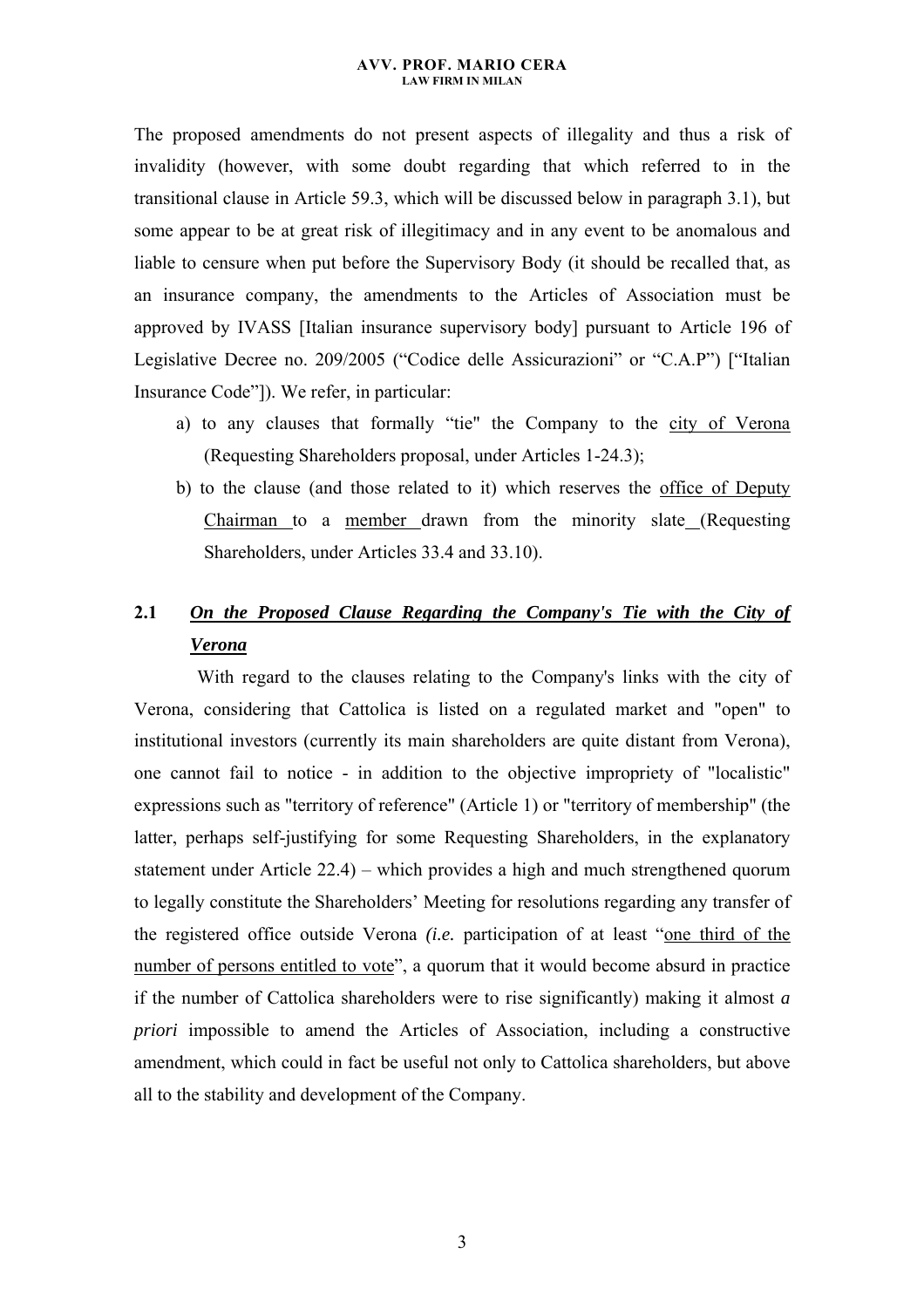In any event, providing for a particularly and unjustifiably high quorum requirement for the Shareholders' Meeting to be validly convened runs counter to the sound management of the Company.

It should be remembered here that we are dealing with a *società cooperativa* [cooperative or mutual company set up under Italian law] and therefore Article. 2538, paragraph 5, of the Italian Civil Code applies, which states that "*the majorities required for validly convening Shareholders' Meetings and for the validity of resolutions are determined by the deed of incorporation and are calculated according to the number of votes accruing to shareholders"*; it is therefore possible in abstract terms to provide higher majorities, but *"with all of the negative implications that can arise in companyby-company practice"*, *such as cooperatives, which are governed by the per-capita voting principle*" (M.C. TATARANO, *La nuova impresa cooperativa*, in Trattato di Diritto Civile e Commerciale*,* edited by A. Cicu-F. Messineo-L. Mengoni- P. Schlesinger, Milan, 2011, p. 448, but in the same substantial sense G. BONFANTE, *La società cooperativa,* in Trattato di Diritto Commerciale*,* edited by G. Cottino, Milan, 2014, according to which the freedom for cooperative companies to determine the Shareholders' Meeting quorums must primarily have the *"aim of making decision-making as easy as possible",* 308). However, it should be added that: *i)* Cattolica is a listed company that calls upon the risk capital market and elevating the quorum for validly convening (note: not the quorum for resolutions) the extraordinary Shareholders' Meeting restricts shareholders' rights and the possibility of extraordinary market transactions; *ii*) Cattolica is a supervised company, with supervision rules similar to those of banks, and it is well known that for some time the banking Supervisory Authority has been of the opinion that the particularly high decision-making quorums for high collegial bodies should be avoided, in any case, those that impede decision-making processes.

Therefore, in the opinion of this author that the clause in question, while formally lawful, is certainly inappropriate for the interests of the Company and its shareholders and is at great risk of censure during review by the Supervisory Authorities.

# **2.2** *On the Proposed Clause Regarding the Position of Deputy Chairman of the Board of Directors to be Reserved to a Minority List Director*

Another point that deserves some precise and critical observation is that relating to Article 33.4, letter *b,* according to which *''the first minority director assumes the status of Deputy Chairman*," to be added to the Board of Directors.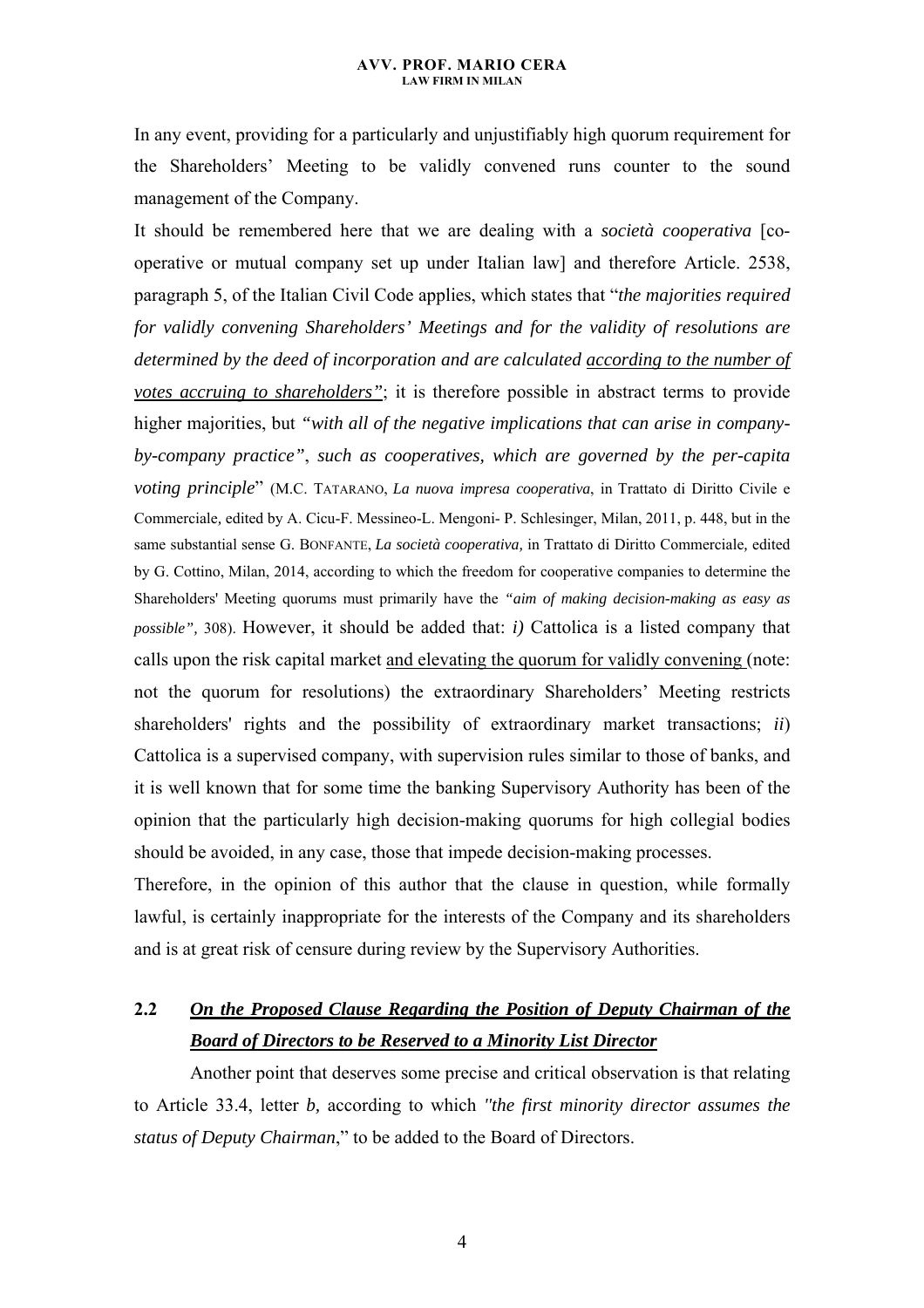Indeed, that a minority director may have "special" or executive duties (think only of the board committees) is out of the question. Here, however, we have a minority director who is, under the Articles of Association, "reserved" a position at the top of the Company, which could also translate, albeit transitively or occasionally, into the chairmanship-legal representative (a capacity in which a Deputy Chairman is wellknown to serve, as lastly validated by the Court of Cassation. No. 31660 of 4.12.2019). We shall not, nor would we wish to, dwell on the function and interests of the minority director. Suffice it to say that the opinion that the institution should be seen as an instrument for controlling the extraction of private benefits is somewhat current in the doctrine, with the aim of protecting minorities and more specifically of verifying the "substantive legality of individual management acts" (see, in this vein, in particular S. Alavaro- G. Mollo-G.Siciliano, *Il Voto di Lista per la Rappresentanza di Azionisti di Minoranza nell'Organo di Amministrazione delle Società Quotate,* in Quaderni Giuridici Consob*,* November 2012, 22; see also on this issue, M. STELLA RICHTER, *Gli amministratori non esecutivi nell'esperienza italiana,* IN Banca Impresa Società*,* 2005, I, 166, note. 8; from the same Author, most recently, *In Principio Sono Sempre le Funzioni,* in *Riv. soc.,* 2019, 25). It is no coincidence that the legislator was, first of all, concerned with giving preference to the representation of the minority in the internal control body, reserving the Chairmanship for it; while for the strategic supervision body, it merely requested the presence of a single minority director (consider the paradoxical case that the Articles of Association reserve the chairmanship to these directors …). But it should be noted that the provision concerning the minority director did not always elicit favourable opinions and interpretations, leading the doctrine to observe that "if the presence of directors representing the minority is really functional to the solution of the type of problem briefly described above – and that, with one of the formulas of law and economics now so fashionable, it can also be identified with the need to minimize the risk of 'extraction of private benefits for the controlling shareholder' by management, and thus, ultimately, for the purpose of protecting anonymous savings to which the company in institutional form turns to  $-$  or if it is not counterproductive to the fund, as it generates a new and different type of risk, such as the introduction of elements of disagreement and contestation and therefore ultimately destabilizing with respect to the orderly conduct of management, are issues that have long been debated"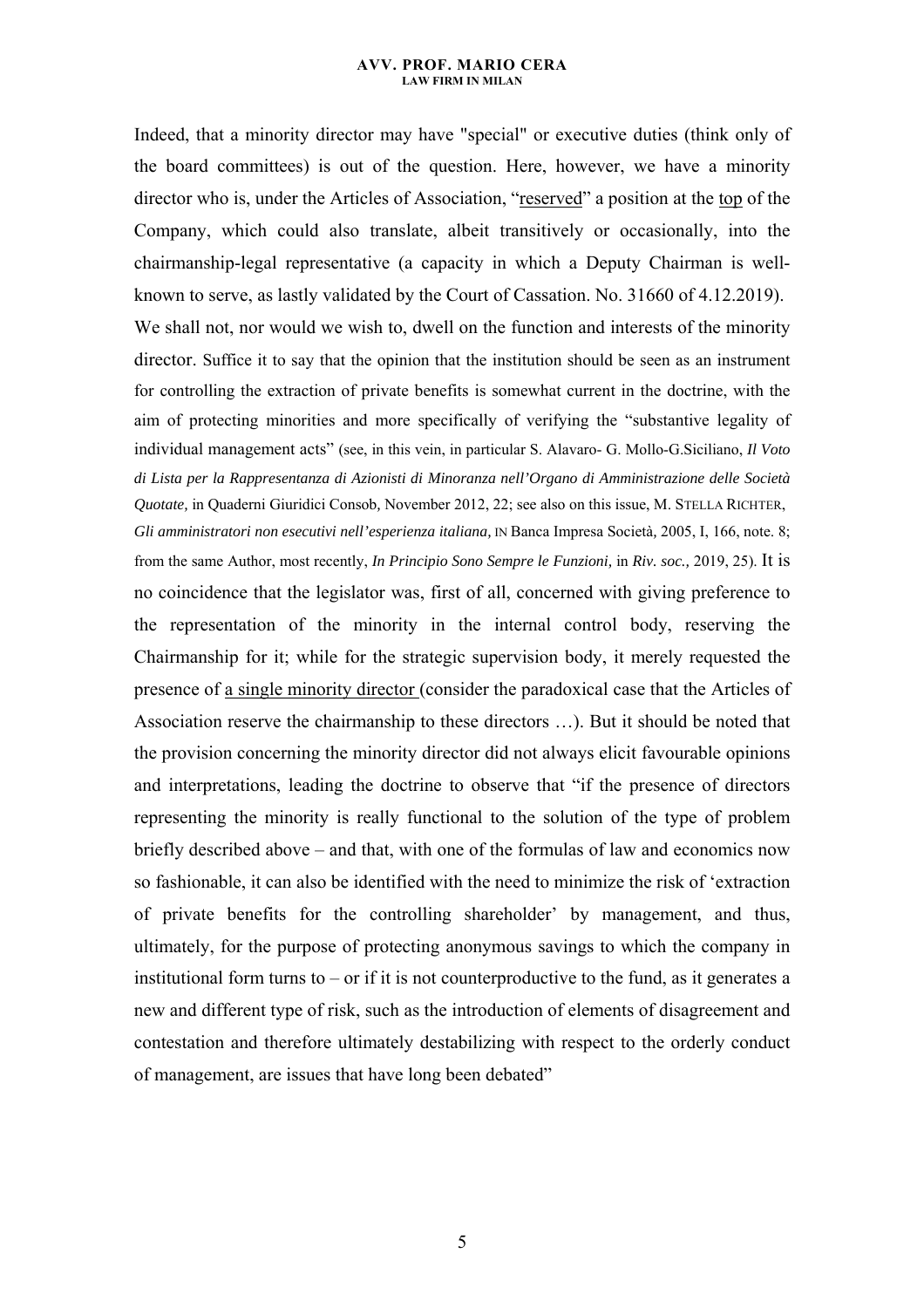(see further, G. Guizzi, *Il Voto di Lista per la Nomina degli Amministratori di Minoranza nelle Società Quotate: Spunti per una Riflessione* in *Corr. giur.* 2007, 301; see also extensively and significantly on this point G. Meo, *L'Amministrazione delle Società Quotate,* in the process of being published in II Testo Unico Finanziario*,* edited by M. Cera and G. Presti, Bologna, 2020, II, p. 1801, available courtesy of the Author).

In this case even, the proposal of the Requesting Shareholders introduces, in fact without providing any grounds (something which does not seem proper), an element of hybridity within the Company's senior management, which leads, at least, to exchanges, compensation and confusion of roles between the majority and the minority, to the detriment of full transparency in terms of the functions and responsibility of the body as a whole.

But this point also highlights issues in terms of the legitimacy of the Articles of Association. Reference is made to Article 40.1, which grants the Board the power to provide for, "in *the event of early termination of office, the appointment of the Chairman and the Deputy Chairman from among its members, as well as their removal and replacement at the next convenient Shareholders' Meeting".* 

Thus: *i)* this seems to indicate that the Board can also "remove" the Chairman and Deputy Chairman even if appointed by the Shareholders' Meeting, although this would be an unlawful eventuality, because this would obviously and unquestionably harm the prerogatives of the Shareholders' Meeting, which is responsible for the appointment; *ii)*  if the Deputy Chairman – who, as indicated, would be taken from the slate presented by the minority – were to cease to hold office, there is no obligation to replace him with another "minority" member, but the Shareholders' Meeting should be convened, which can only vote for the replacement by a majority, so that the principle affirmed in Article 33.10, for which the Deputy Chairman falls to the minority, would no longer apply. We have reason to believe that the Supervisory Authorities, despite their different perspectives, will not be able to fail to detect the anomaly (or perhaps better, the "mess") that could arise, but above all the non-linearity and transparency of the solution, which goes beyond its unlawfulness, to provide for a Deputy Chairman necessarily taken from the minority slate, without nevertheless ensuring an automatic and appropriate mechanism for his/her possible replacement (it falls silent on the traffic and barter risks between the majority and minority and the compromising of the independence of the Chairman of the Management Control Committee, who would be "second" to the Deputy Chairman of the Board of Directors).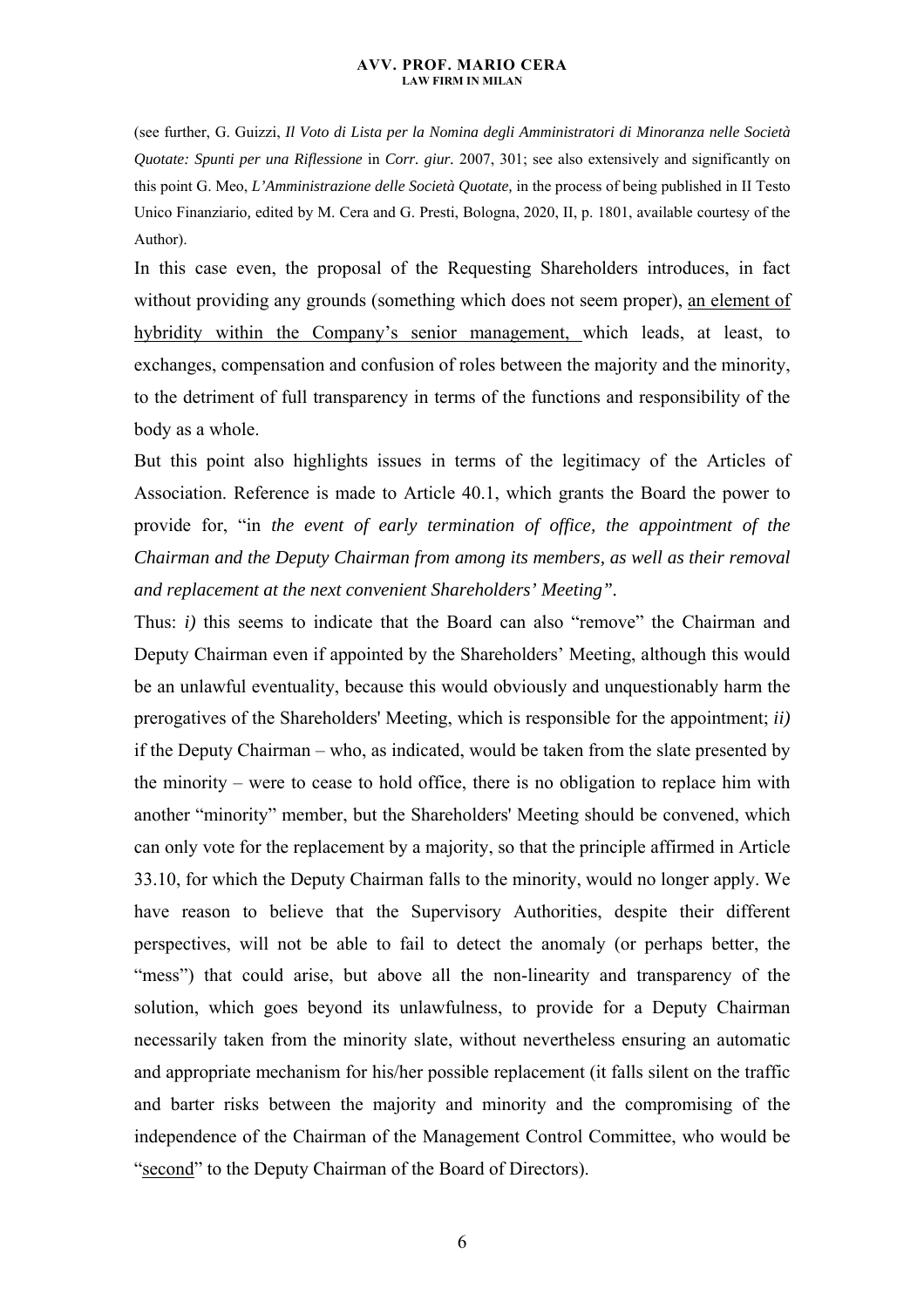# *2.3. (Continued): In Particular***.** *Regarding Problems in the Event of the Necessary Replacement of the Deputy Chairman;*

The proposed amendment, in fact, does not make a provision for expressly providing for a specific form of substitution for the case that, for any reason, that the Deputy Chairman, taken as the first director on the minority slate, ceases to hold the office for any reason. Otherwise, if the Chairman of the Management Control Committee were to cease to hold office, among minority directors, as second on the relevant slate, there would be the solution from the Articles of Association (which, it should be noted, would remain in force) that the proposed amendment to the Articles of Association expressly preserves, (Article 40.1) and which provides that a replacement should be drawn from the same minority slate (cf. Article 34.2). This is by no means the case in which, for whatever reason, the first minority director who is then appointed Deputy Chairman ceases to hold office.

In this scenario, there may be various possible situations of uncertainty and confusion, given that the proposed amendment to the Articles of Association does not provide for anything to ensure that the outgoing Deputy Chairman's replacement is taken from the same minority slate as his predecessor.

In this situation, various aspects of concern may emerge that would truly "short-circuit" of the replacement system in the following scenarios:

- a) the Chairman of the Management Control Committee, also drawn from the same minority slate from which the outgoing Deputy Chairman was drawn, would participate in the submission of the slate for the new Deputy Chairman, a decision of the Board and, therefore, in the submission of a candidate in opposition the decision of the shareholding structure that, so very recently, had contributed to his or her own appointment;
- b) based on the provisions of Article 34.4 of the Articles of Association, "*the Shareholders' Meeting shall replace the outgoing Directors by resolution taken by a relative majority on the basis of candidacies proposed by the Board of Directors or by Shareholders in the manner described in Article 32.1*", thus with the slate system.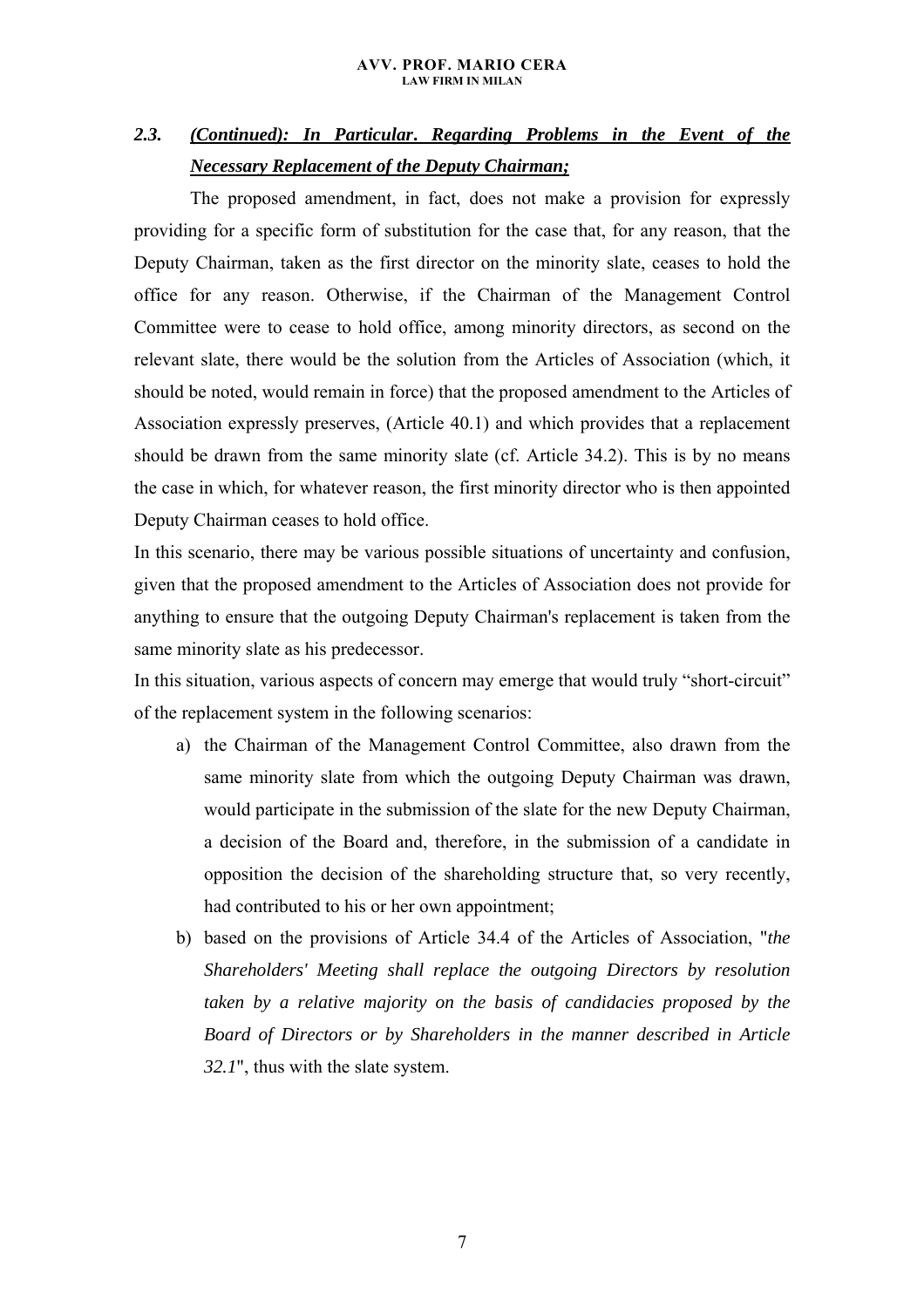Since no coordination was provided for between the proposed new provision referred to in Article 33.10 on the provenance of the Deputy Chairman and the aforementioned Article 34.4, if a slate other than the one from which the outgoing Vice President was originally drawn were victorious, (in any case, for the appointment of replacement directors, only the majority principal could apply) the appointment of a non-minority Deputy Chairman, but presumably close to the majority, would occur, in clear contrast to the new provision set out in Article 33.10 as postulated in the proposal now under consideration;

- c) however, even if one wished to take account, despite the lack of references and coordination, of the new provision of the aforementioned Article 33.10, and therefore wish to draw the new Deputy Chairman from the first minority slate at the Shareholders' Meeting, it could still be the case that several slates were presented for the replacement, in addition to that provided by the Board: if a slate other than the one from which the outgoing Deputy Chairman had originally been taken turned out to be a minority slate, the presence of two different minorities would occur in the Board, with evident problems of cohesion, harmony and functioning of the body, these being obviously the expression of different, or indeed potentially conflicting, claims, but with one that appoints the Deputy Chairman;
- d) the alternative, and always wanting to take account of the introduction of the proposed amendment, could arise if the slate submitted by the Board turned out to be a minority at the end of the Shareholders' Meeting vote; if the Deputy Chairman were taken, as a minority, from the slate at that time in the minority, he/she would actually be the appointed by of the majority represented at the Board, with consequent de facto conflict with the dictates of the new Article 33.10.

Note: all this is occurring in a cooperative where majority and minority are fluid phenomena and not easily substantively verifiable.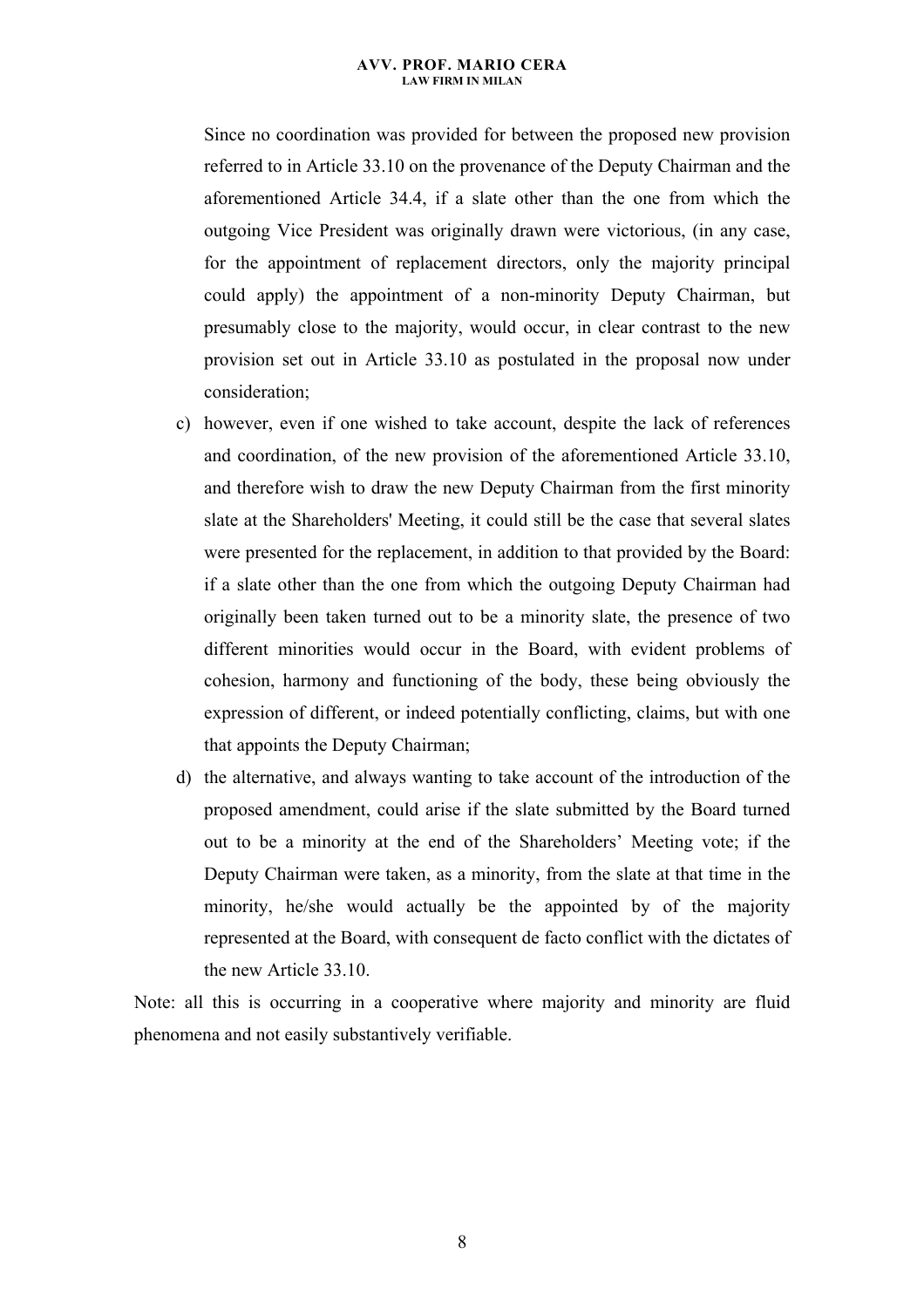In any case, from the above it emerges that:

- (i) the claim inherent in the proposed amendment that the Deputy Chairman in any case represents the minority may give rise to significant application problems and is liable to generate serious uncertainties;
- (ii) in a cooperative, majority and minority are always and in any case the result of a contingent debate at the Shareholders' Meeting, with the special factor that, while for the Chairman of the Control and Management Committee there is a certain regulatory aspect that would have this person represent a minority, this is not the case for the minority directors and this applies event more so for the position of Deputy Chairman. Moreover, with the further special factor that, since this is a monistic system, the prerogatives regarding the formation of slates on the part of the Board are also attributable to those who were nevertheless elected as a representative of the minority (in particular, and *in primis,* the Chairman of the Control and Management Committee, whose office is not insignificant).

# *2.4. (Continued): Further Anomalies Deriving from a Deputy Chairman Drawn from the Minority Slate*

Further cases also need to be considered in which, according to the letter of the proposed amendments to the Articles of Association, the possible cessation of the Deputy Chairman expressing the minority could involve problems in application and proper functioning of the Board body.

Consider the situation in which the Chairman of the Board of Directors ceases to hold office; the functions would be assumed on an interim basis by the Deputy Chairman, for a more or less long period of time, which in any case is not predetermined. The fact that, in this case, the Chairman of the Control and Management Committee would find itself in a position of supervision and control over a body chaired and directed by a person who is a member of the same group as he represents, thereby in conflict with the ratio underlying the provision of Article 148, paragraph 4*-ter,* TUIF.

Furthermore, again according to the proposed changes, the Chairman of the Board of Directors could not form part of internal Board committees (Article 46.4); in terms of numbers, it seems clear that the Deputy Chairman, who is a member of the minority, would most likely form part of one or more committees.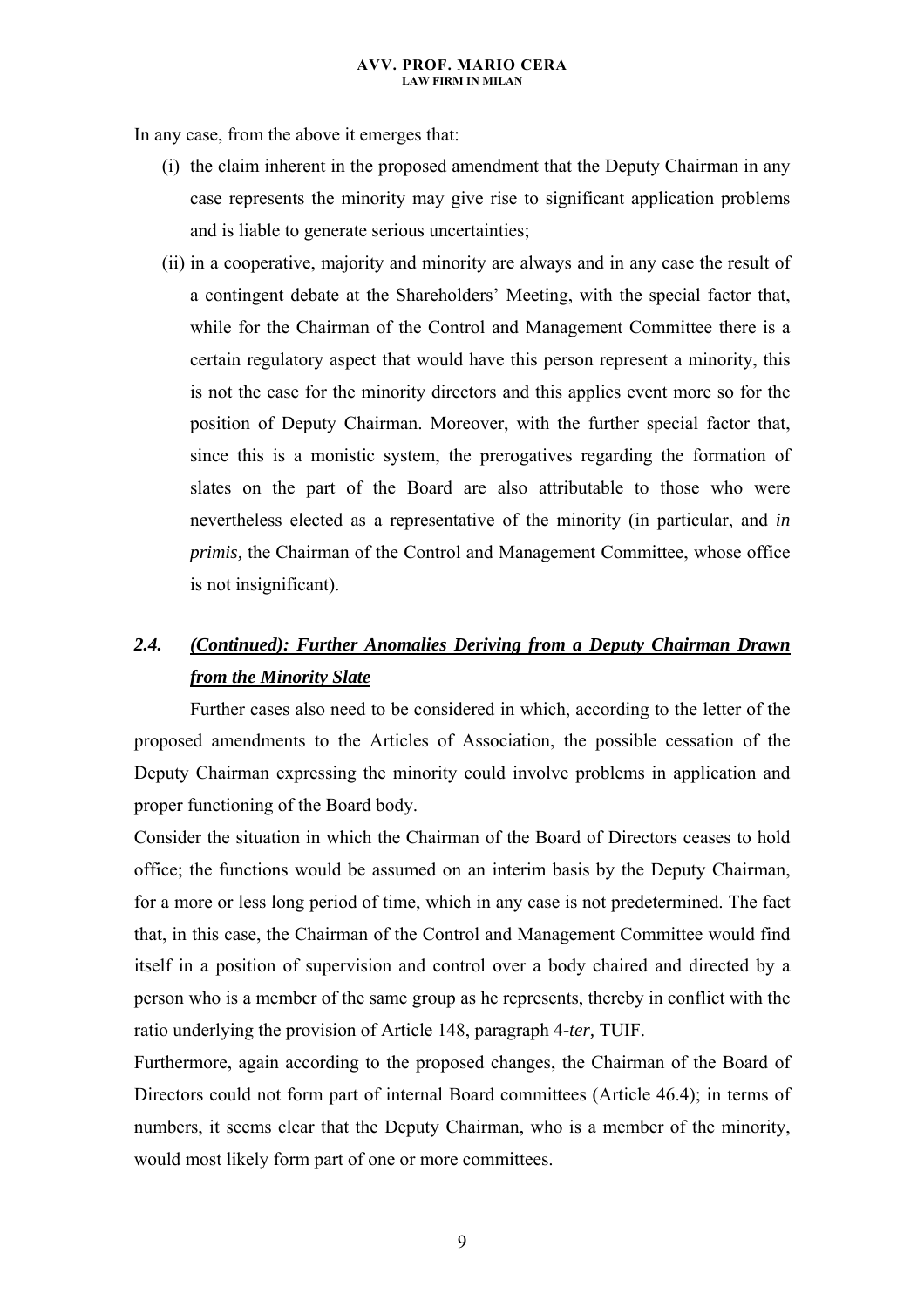It could be the case that he joined the nomination committee, thus finding himself in a position to assess the appointments and candidacies of individuals with conflicting interests, and to participate in the formation of the majority slate (at the Shareholders' Meeting to renew the bodies), or in any case that of a shareholding group of which he is not a member.

It seems to this author that there is sufficient material to consider the proposal or, more precisely, the request that a Deputy Chairman be a member of the minority to be anomalous and in some ways aberrant, hence its probable unlawfulness. Moreover, it is of certain inadvisability due to manifest functional and applicative uncertainty.

# **3. Regarding the Proposal to Introduce New Eligibility Requirements for Directors, the Related Expiry of the Term Office and Transitional Arrangements**

We come to the perhaps most critical point, in several respects: the Requesting Shareholders propose the inclusion of eligibility requirements, which are also elevated in terms of requirements for maintaining office with a provision for the consequent expiry of the term of office, at least so it seems the letter of the transitional clause should be understood.

First of all, it should be noted that in the applicable legislative and regulatory framework, there is no maximum age limit for assuming office or for re-eligibility (which is expressly permitted by Article 2383, paragraph 3, of the Italian Civil Code, unless otherwise provided in the Articles of Association).

The issue of the registration and seniority of the office is only taken into account in the Corporate Governance Code for listed companies, which takes account of this code for identifying possible criteria for diversifying the composition of the administrative body: "*In assessing the composition of the board, it must be verified that the various components (executive, non-executive, independent) and professional and managerial skills, including those of an international nature, are appropriately represented in relation to the activity performed by the issuer, which includes the taking into account of the benefits that may derive from the presence in the Board of Directors of different genders, age groups, seniority and other aspects of diversity identified from the* issuer'' (see Article 1, under Comments). That is nothing more.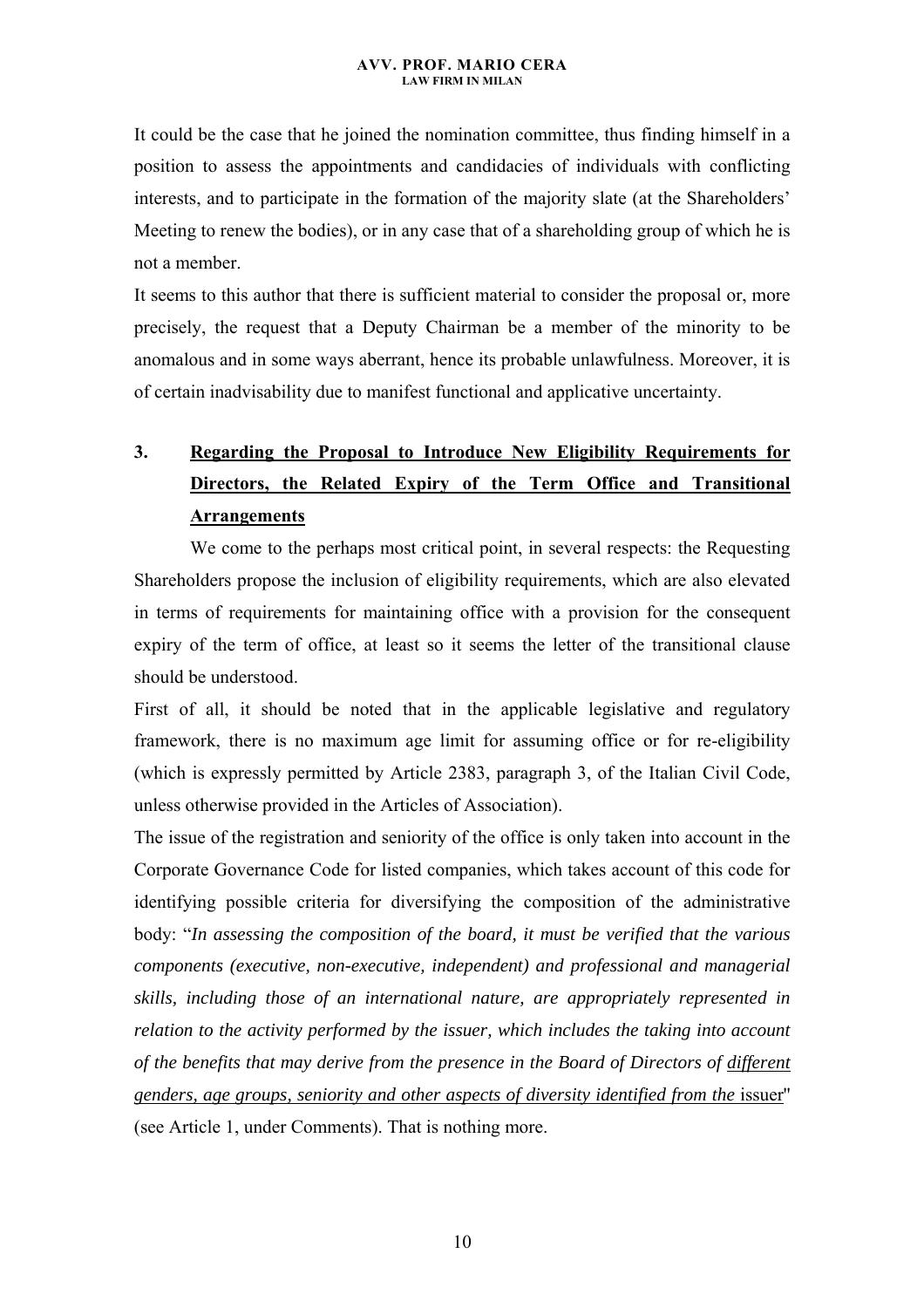It should be noted that the amendment proposed by the combined provisions of the new paragraphs 30.6 and 30.9, and in particular the configuration of the requirement of age and seniority as a condition for the maintenance of office (a provision that is quite different from the precedents that are noted in practice, in the context of the few companies that have identified the requirement of age as merely a requirement for eligibility and not the requirement for the maintenance of office), results in an element of instability of the company bodies, given that, from time to time, this requirement will no longer be met by one or more representatives during their term of office, which could entail continuous changes of in the company body in the course of its mandate.

This contradicts the interests of the Company, before the directors, in the stability of the body appointed by the Shareholders' Meeting until expiry, except in the case of typical legal reasons for early termination (see the Milan Court, 23 April 2019 at www.giurisprudenzadelleimprese.it, which stated, in very clear terms, "*the Shareholders' Meeting shall not, before the end of its term of office, replace the administrative body, without this finding any justification in the need to protect a specific, clearly identified company interest, if this entails damage to others"* and that *"the resolution to appoint the administrative body is a contractual act (between company and director) with organisational significance (dealing par excellence with the governance of the company and implying the significance of its effects also vis-à-vis the shareholders) that binds the parties pursuant to Article 1372 of the Italian Civil Code until the natural expiry of the mandate, except in the event of possible causes of termination of office*").

Moreover, it cannot be ignored that the most important Italian insurance company and one of the first in Europe, after introducing an age limit (in a form other than the one here in question), abruptly eliminated it with the "general" consent.

Regarding term limits in the holding of office (Article 30.6, a maximum limit of nine years as director in the preceding 15 years), first of all the appears to be unjustified and also irrational, both because it prejudices the principle equality and fairness in the absence of any justifying cause and because it is too abstract, by failing to take account of the Company's concrete situations and needs. Therefore, one rational thing would have been to establish a maximum of continuous terms. Another irrational thing, is the mechanism of merely remaining in the office for a certain number of overall years (to understand which, in view of the recent change in the Company's governance which saw the cessation of office of the Board of Statutory Auditors) over a very broad time frame, which seems bizarre and as stated not in the Company's interest (but shortly we will see that the purpose of the Requesting Shareholders does not seem to be that of pursuing the Company's interest).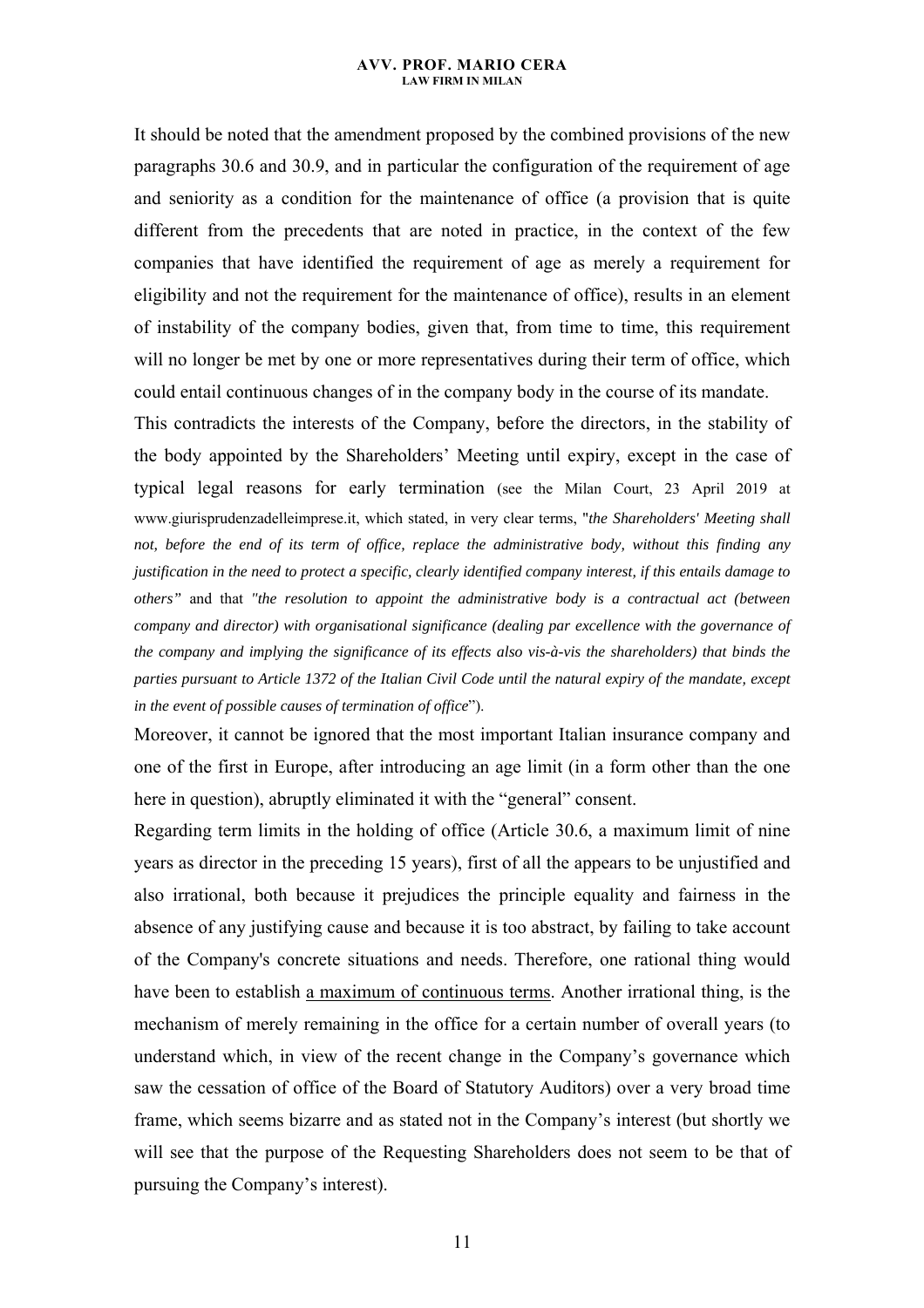# *3.1 (Continued): In Particular: Regarding the Transitional Clause in Article 59.3 of the Proposal*

We now come to the proposal for transitional arrangements for the new requirements on eligibility and maintenance of the position of director (under Article 30.6) and the consequent expiry of the term of office for situations that might occur during the term of office (Article 30.9). In particular, the new provisions are to be applied, at the latest *(i)* on the date of approval of the 2019 financial statements and *(ii)*  on the date of registration of the business register of the new Articles of Association following approval by IVASS. The new requirements should therefore also apply to the governing body in office, before the relevant natural expiry date.

In addition to certain interpretative uncertainties regarding the wording and application of the clause in Article 30.9, with reference to the "*loss*" of the requirements "*in the course of the term of office*" (indeed you lose what you already had, while here they wish you to lose what you will never have in the future), there are various doubts as to legitimacy regarding the transitional regime thus proposed and its implications.

In fact, the application of the new requirements – unless, but in the form not at all clear, it is not deferred to the expiry of the term of the current body – results in the expiry of the term of office of representatives who are not compliant with the new requirements.

It is appropriate, albeit swiftly, to point out that, in the case in question, there would be a "perverse" effect on the purpose of the resolution submitted to the Extraordinary Shareholders' Meeting and, in any case, such indirect effect should be covered by a justification consistent with the company's interest, which does not exist here; there is no trace of it (legal doctrine and case law are agreed and constant in stigmatising resolutions which, albeit with a formal, different object, result in the effect of the removal of directors: among the cases considered, the reduction of the number of members of the Board or the transfer of administration from the Board of Directors to a sole director: see Court of Cassation 18.9.2013, no. 21342; regarding the instrumental use of the "simul stabunt, simul cadent" clause *,* see Trib. Milan, 7.11.2012, in *Società,*  2013, 797; in the doctrine, for all, F. BONELLI**,** *Gli Amministratori di S.p.A. Dopo la Riforma delle Società,* Milan, 2004, 95).

It is that: *''the rule that reserves the appointment and removal of directors for the Shareholders' Meeting is mandatory, as public policy because of its impact on the general interests of the community*" (Cass. 13.6.2017 - no. 14695) According to an important ruling of the Supreme Court "*the shareholders have the power to establish eligibility requirements (and associated grounds for the expiry of the term of office) other than those indicated by the legislator in Article 2382 of the Italian Civil Code.*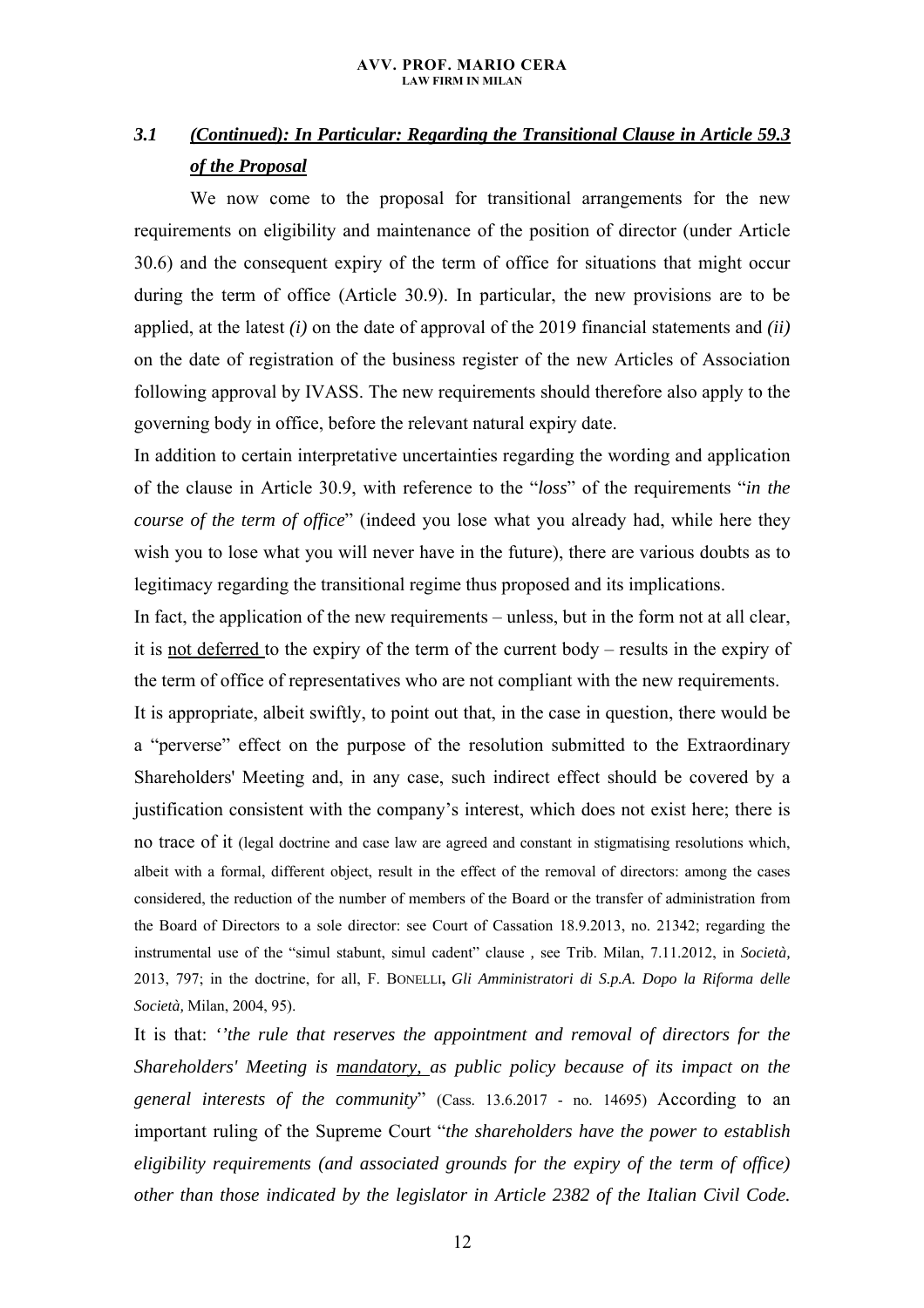*(ex*, *providing, as necessary, a capacity as a shareholder, not required in principle by Article 2380-bh of the Italian Civil Code, i.e. the non-eligibility of directors at the end of their term of office, as may be argued in Article 2382, 3rd paragraph, of the Italian Civil Code), it cannot, however, be allowed that, by this route, it can succeed in emptying of all content the principle that reserves to the competence of the Shareholders' Meeting the appointing and removal of directors for any reason.*" (like this, Cass. 14.12.1995, no. 12820; the doctrine is also unanimous in recognising that "*the freedom to establish new grounds for expiry of the term of office pursuant to the Articles of Association may not compromise the power of the Shareholders' Meeting to appoint and dismiss directors"*, see, M. Franzoni, *Società per Azioni. Dell'Amministrazione e del Controllo,* in Commentario del Codice Civile*,* by A. Scialoja and G. Branca, Bologna-Rome, 2008, 137).

Therefore, a de facto removal of individual directors outside a lawful and specific resolution of the ordinary Shareholders' Meeting is not permissible and, in any case, the existence of a removal that is not supported by just cause entails, pursuant to Article 2383, paragraph 3, of the Italian Civil Code, the right to compensation for damage to the complainant (Court 27.11.2008, no. 27512, which clearly notes as follows: "*the appointment of directors entails, for those appointed, the right to stability of the appointment for the period provided for (but in any case not exceeding three years) and any lawful initiatives (Article 2383, paragraph 3, of the Italian Civil Code) of the Shareholders' Meeting which, even if indirectly, are contrary to the originally established term of office, lead to compensation for damages if the removal, even if implicitly ordered, has taken place without just cause").* 

Therefore, the transitional clause proposed, beyond the stated intent (see paragraph 2.4 of the Report of Requesting Shareholders) of *"enabling more gradual impact of the amendments*", **is** of significant importance in terms of compliance with current provisions of law, with all of the resulting consequences for the purposes of the validity of the entire resolution approving it (given the indivisible nature of the proposed resolution formulated). It **is** however, it has significant implications for the Company because, on the one hand, *(i)* it removes the inviolable competence of the ordinary Shareholders' Meeting to remove directors; on the other hand *(ii)* it exposes the Company to the obligation to pay compensation for damage to directors, which would thus be removed in the absence of just cause and in any case according to an action not supported by the Company's interest.

Precisely in this regard, with regard to amendments to the Articles of Association that affect the structure of corporate bodies, the legal doctrine has seen the opportunity to defer the effectiveness of the new rules to the expiry to term of the bodies. (see, with regard to the reduction of the Supervisory Board of dualistic S.p.A., V. CARIBI.LO, *, Il Sistema*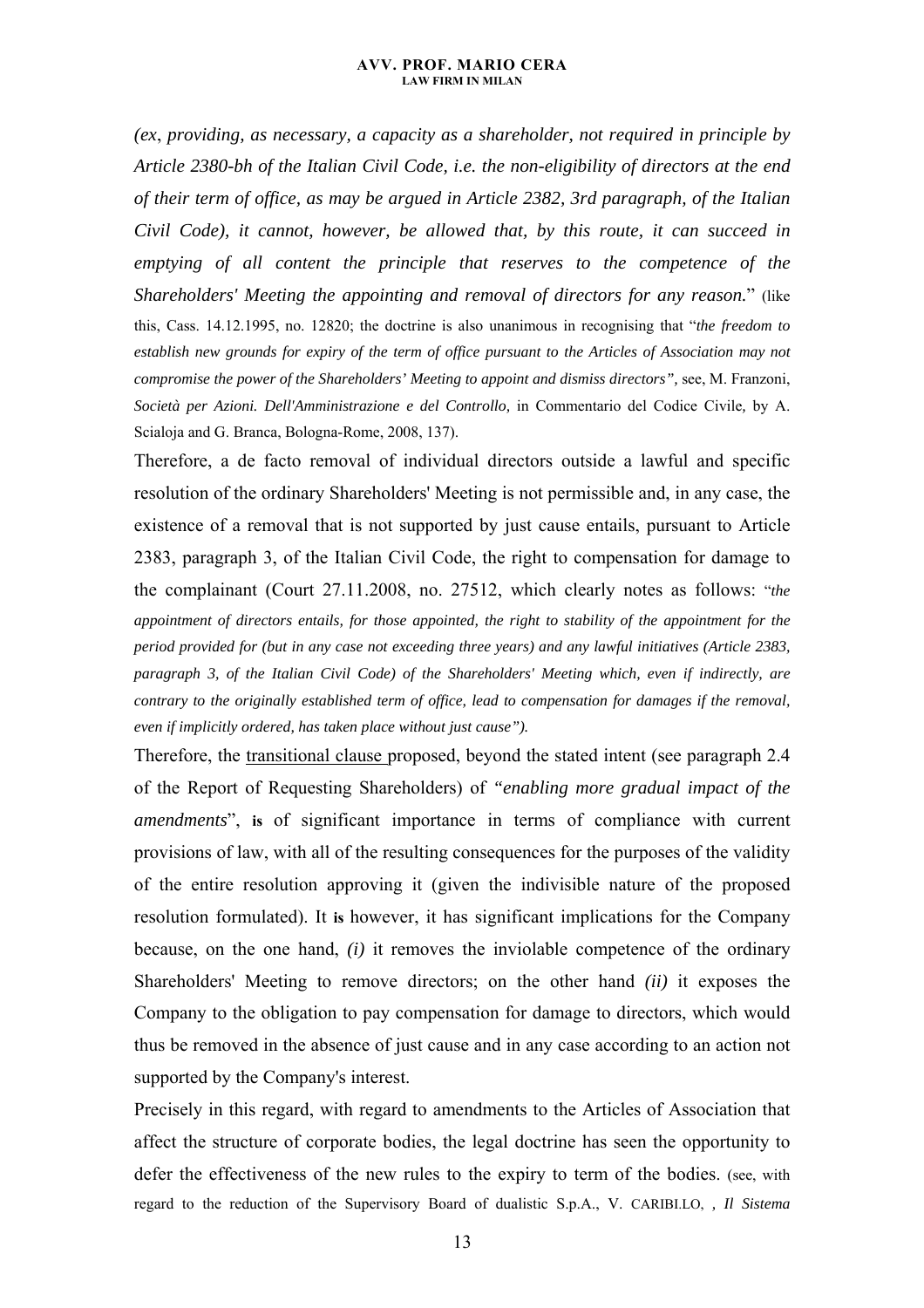*Dualistico* Turin, 2012, 450, reports the appropriate option *"that the reduction of directors shall run from the expiry of the term of the members in office").*

Moreover, here it must be stressed that the transitional clause imposes an expiry of the term of office outside of any legal, regulatory or tax assumptions, but only on the basis of an assessment, non-transparent and arbitrary of the Company: moreover, without stating and justifying a company interest underlying this trauma: On the contrary, in the case in question on could say that there would be an opposing Company interest, namely stability, the exclusion of any risk of indemnity or compensation to which the clause could give rise, the uncertainty that could arise in the event of disputes over the interpretation and applicability of the clause. That even in the event of the removal of directors, there must be a company interest, since otherwise the decision would be unlawful, **is** certain in case law (see again, Court Milan, 23 April 2019, in *www.giurisprudenzadelleimprese.it* where the necessary conformity to the company interest is evident, which must also characterise the decision to remove a director, this author must add especially when it is only implied, because this would only be an abuse of power).

Perhaps, if not certainly, it **is** that the entire proposal of these Requesting Shareholders moves solely and exclusively by this clause, defined as transitory with "lightness", but it adversely affects the lawfulness of any approval resolution, as it is not transparent, not proper, and as such, strongly reeks of abuse of rights.

Finally, it should be noted that the transitional clause, which focuses on the issue of the early application of the new requirements to the incumbent bodies, neglects to govern the aspect of the reduction of Deputy Chairmen, another amendment proposed by the Requesting Shareholders under Articles 27.2, 27.3, 40.1, 40.3, 47.1 and 48.1, but without providing for any criteria for the immediate application of the clause, an aspect that is therefore uncertain and left to a wholly discretionary decision of the Board of Directors.

## **4. Some Summary Comments**

We shall attempt to summarize.

The clause in the Articles of Association referred to in Article 59.3 (paragraph relating to the amending provisions of Articles 30.6 and 30.9), in relation to the proposed amendments to the Articles of Association made by the Requesting Shareholders, appears to provide for immediate application and entry into force, but it is by no means clear whether the directors "affected" by the new requirements (apparently, the Chairman and the two Deputy Chairmen) can indeed "lose", later and in fact, the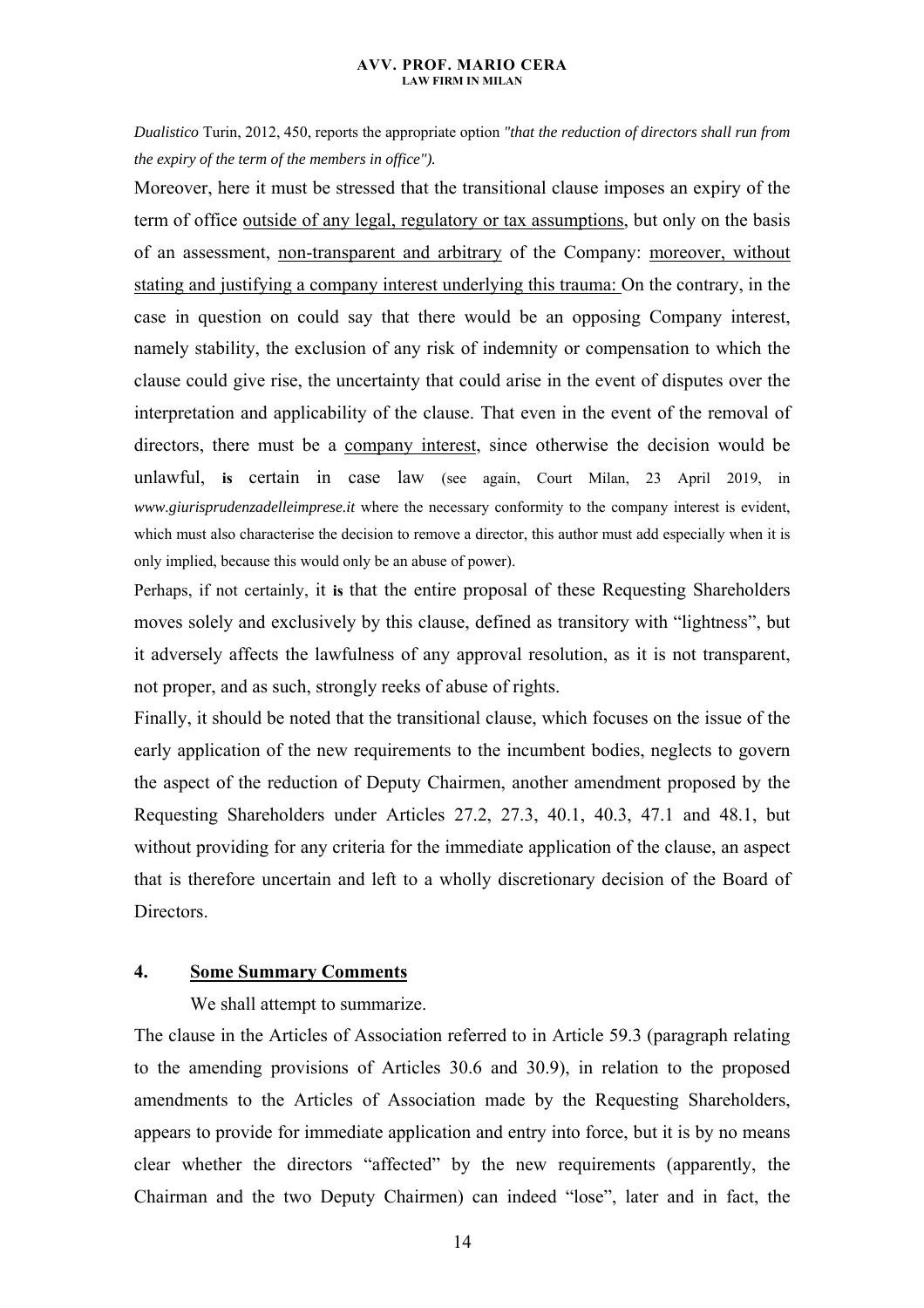proposed new requirements, since they did not have them and were not required to have them, at the time of taking office with the appointment, which was entirely lawful at that time (please note only eight months ago).

In any case, if this were the case, this would result in a "false" expiry of the term of office and a "true" removal, which would furthermore be a constructive removal, with the double consequence that it would be unlawful or at least illegitimate because it would violate the rules on the removal of directors.

And, precisely because it is a constructive removal, as such it would also violate the rules regarding the proper and transparent information of Shareholders and the markets, a particularly striking circumstance, in this case, with Cattolica's status as a listed and supervised company.

This is even regardless of the certain right of directors, who have been had their terms falsely deemed to have expired and effectively removed, to obtain compensation for damage for lack of just cause, since in this case there is not even a shadow in the motivation of the requesting shareholders, who therefore have taken on an opaque, unlawful, unjustified request, which is liable to create possible significant prejudice for the Company, without even bothering to affirm the company interest underlying a fully arbitrary (and also poorly constructed) transitional clause.

All the contrary of what is required in a listed company and in public interest, for the purposes of respect for the shareholders all and the Supervisory Authorities (as well as for the company itself and its various stakeholders) and in any case, in defiance of the principles governing the proper and orderly functioning of the Shareholders' Meeting, given that the same request of the shareholders to meet and vote rests on an object at least apparently partly different from the actual reason for the proposed resolution or at least this reason appears not to have been adequately represented to the shareholders in terms of disclosure.

In this regard, this author cannot fail to point out that:

(i) The sector supervisory authority, IVASS, as is known, must issue the approval of the resolution amending the Articles of Association (pursuant to Article 196 C.A.P. and Article 5 of Ivass Regulation no. 14/2088) where it does not conflict with sound and prudent management, on the premise *"in particular that there are no impediments to an orderly conduct of company management*". It is objectively difficult to believe that the proposal as a whole submitted by the Requesting Shareholders can allow an orderly company performance in the near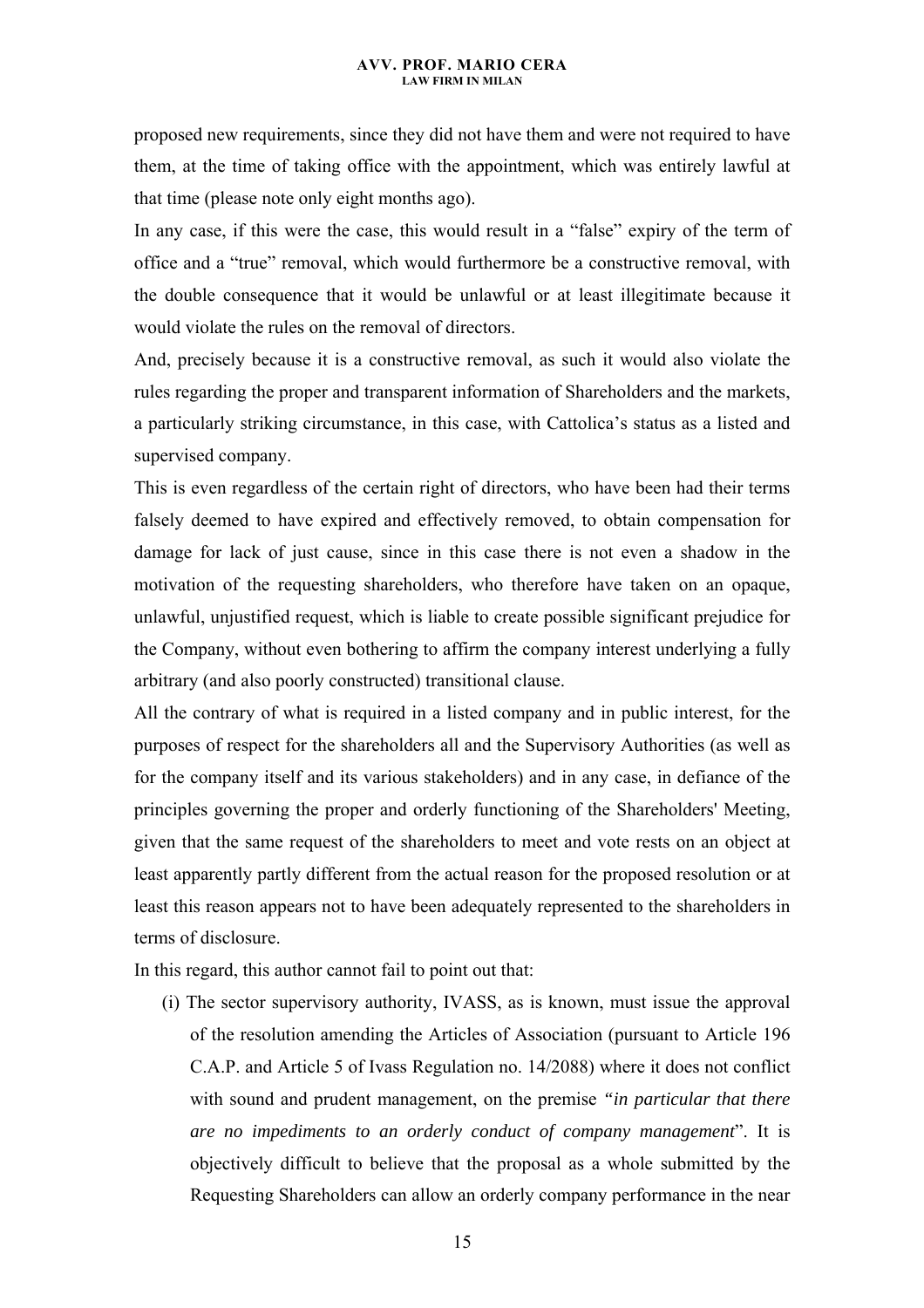future. In this regard, it cannot be ignored that the Authority, in exercising the power to approve the Articles of Association, is called on "to *reconcile respect for shareholders' contractual autonomy with the objectives of sound and prudent management underlying the rules governing control, exercising a power of verification based on guiding statutory autonomy on a plan of consistency with the interests protected by industry legislation*" (as specified in the accompanying Report to ISVAP Regulation No. 14 of 18 February 2008; specifically, "*reference to a criterion referred to the assessment by the Supervisory Authority reiterates the discretionary nature of IVASS's intervention, as there is no "notarial" duty to the action, confirming an approach that is absolutely consistent with the continuous sectional configuration of control (...).In other words, it is not sufficient for there to be a resolution of the extraordinary Shareholders' Meeting to approve the amendments to the company's system of governance or for the notary responsible to verify that the legal conditions have been fulfilled; for the purposes of the validity of changes in the Articles of Association, it is necessary that the privatistic obligations be accompanied by the assessment of the supervisory authority to consider such amendments as not inconsistent with the objectives of sound and prudent management", referring to L. Desiderio, Commento under Article 196, in Codice delle Assicurazione Private, Legislative Decree No. 209 of 7 September 2005 Naples, 2014, 839 and stressing that, even in the regulation of the contiguous banking sector, the criterion of "sound and prudent management" applied to the examination of the Articles of Association and its amendments is considered to involve a very wide scope of intervention for the Authority in the context of the purpose of sound and prudent management, as already noted since time immemorial: see M. Cera, AUTONOMIA STATUTARIA DELLE BANCHE E VIGILANZA, Milan, 2001, 105 ff.).* 

(ii) the Supervisory Authority for the markets and on the governance of listed companies, Consob, as noted, must guarantee full transparency, propriety and linearity in the functioning of the corporate bodies, in particular the best disclosure information on the formation of the will of the Shareholders' Meeting and on the composition of the corporate bodies. It is objectively difficult to believe that the above proposal is fully consistent with respect for the general interests and purposes protected by the legislation on listed companies; this author permits himself to conclude the exact opposite in this case.

### **5. Conclusions**

It must essentially be affirmed that, in the package of proposed amendments made by the shareholders indicated above, In essence, it must be stated that, in the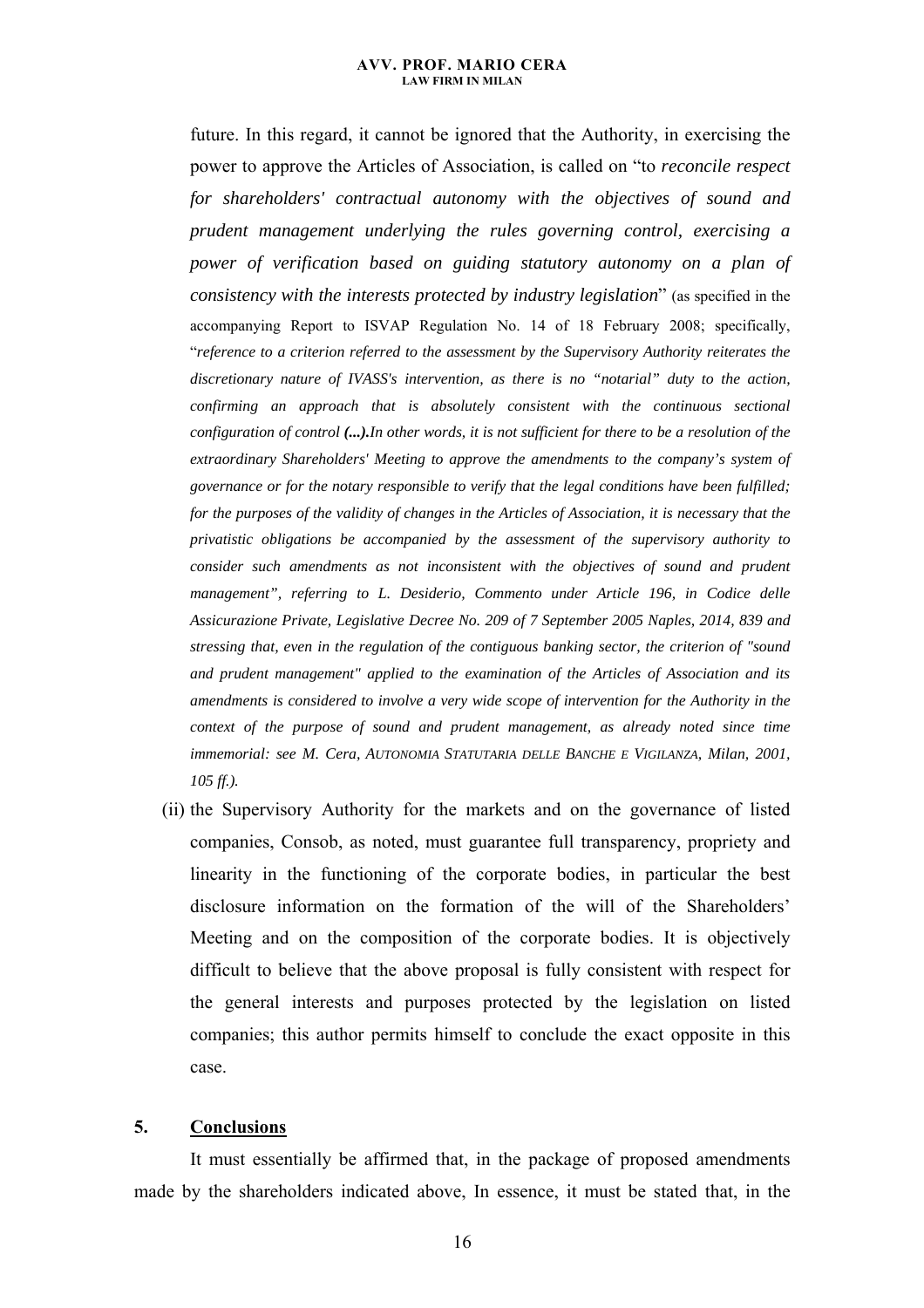complex of the amendment proposals formulated by the shareholders in the epigraph, those relating to articles 24.3, 33.4 and 33.10,are not in the interest of the Company and all shareholders and are also "unlawful" because they are not transparent and are uncertain or impractical in application. More specifically, and explicitly, the amendment concerning the introduction of the transitional clause pursuant to Article 59.3, second sub-paragraph, with respect to Articles 30.6 and 30.9, which must be considered illegal, unlawful and in any event of unclear interpretation, as in such case any approval resolution, in its unitary complexity, would be invalid and unquestionably subject to challenge by any Shareholder, but also by the Board of Directors, as well as by the directors concerned, individually.

All the above clauses present a reasonable and not remote risk that they may not be approved during the authorisation process by IVASS, and in any case that they cannot be entered in the Companies Register pursuant to law, as well as being the subject of findings by Consob, and in any case, in themselves, may involve uncertainty in their application as well as the risk of serious litigation for the Company."

\*\*\*\*

We are available for any clarification or further information needed. Respectfully Submitted

[Signature]

(Prof Mario Cera)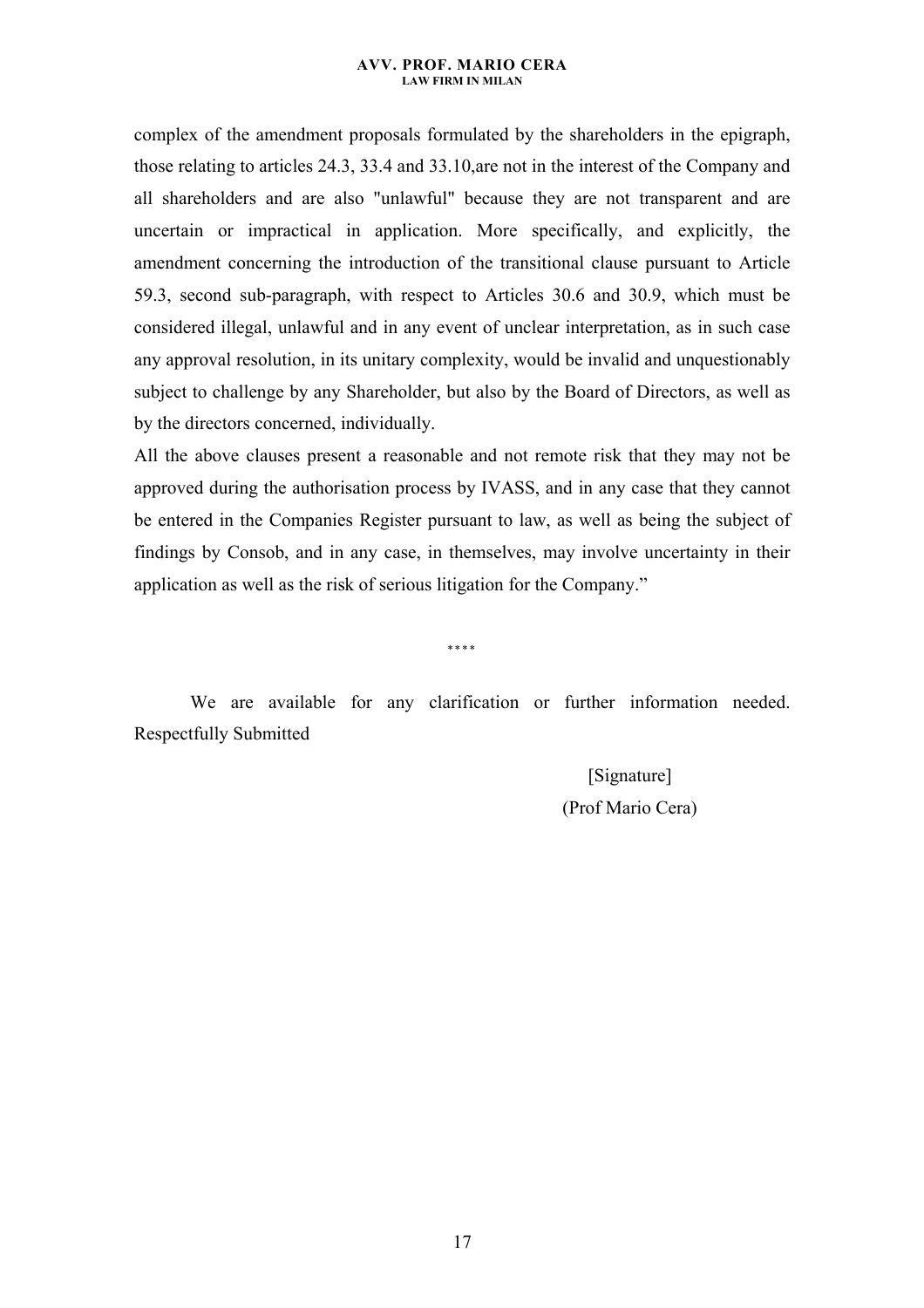LAW FIRM AND TAX ADVISORY

Prof GIULIO TREMONTI Mr DARIO ROMAGNOLI Mr LORENZO PICCARDI Mr GIANCARLO ZOPPINI Mr MARCELLO VALENTI Mr FABRIZIO COLOMBO Ms LAURA GUALTIERI Ms CRISTIANO CAUMONT CAIMI Mr GIUSEPPE PIZZONIA Mr ANTONIO VITALI Mr MARCO PARACCHI Mr SIMONE ZUCCHETTI Mr MARCO EMMA Mr GIOVANNI D'AYALA VALVA

Prof SERGIO PATRIARCA Mr GIUSEPPE RUSSO CORVACE

Mr ENRICO VITALI\*

Ms STEFANIA TREZZINI Ms MANUELA CITTADINI Mr NICOLA BORZOMI' Ms LAURA PUDDU Dr FABRIZIO CANCELLIERE Ms ANNA MARIA GULINO Ms FRANCESCA ORLANDO Ms IRA SHIKU Mr MICHELE BISSOLI Ms MARTA CARBONI Ms GRISELDA LISHI Mr GIULIO TOMBESI Mr NICCOLO' MASOTTI Mr MATTIA MERATI Ms CATERINA PIVA Ms FEDERICA SGARZANI Ms RETJONA KOLA

\*Of counsel Ms LAURA TRIMARCHI Mr MATTEO POROUEDDU Mr FEDERICO REDA Mr MATTEO MANCINI

Milan, 13 January 2020

**Società Cattolica di Assicurazione - Società Cooperativa**  Lungadige Cangrande, 16 37126 Verona

For the attention of Director Paolo Bedoni.

Dear Sirs,

With reference to the case you have presented to us, we formulate our opinion below.

### **0. Summary and Conclusions.**

The proposed **"amendments"** to the Articles of Association are (i) on the one hand, the subject of possible choices of expediency (for example, those relating to an even greater degree of alignment between the Articles of Association and applicable legislation; or those relating to the strengthening of relations with the territory), (ii) on the other hand, perhaps legitimate in law, but certain to shift the axis of corporate control towards minorities, with consequent and potentially serious effects on the governance of the company, significant effects in terms of internal conflict, potential paralysis, etc.,

00184 ROME - VIA LA CONSULTA, 1B Tel. 06 3218022 06 3244940 E-mail: roma@virtax.it Certified e-mail: roma@cert.virtax.it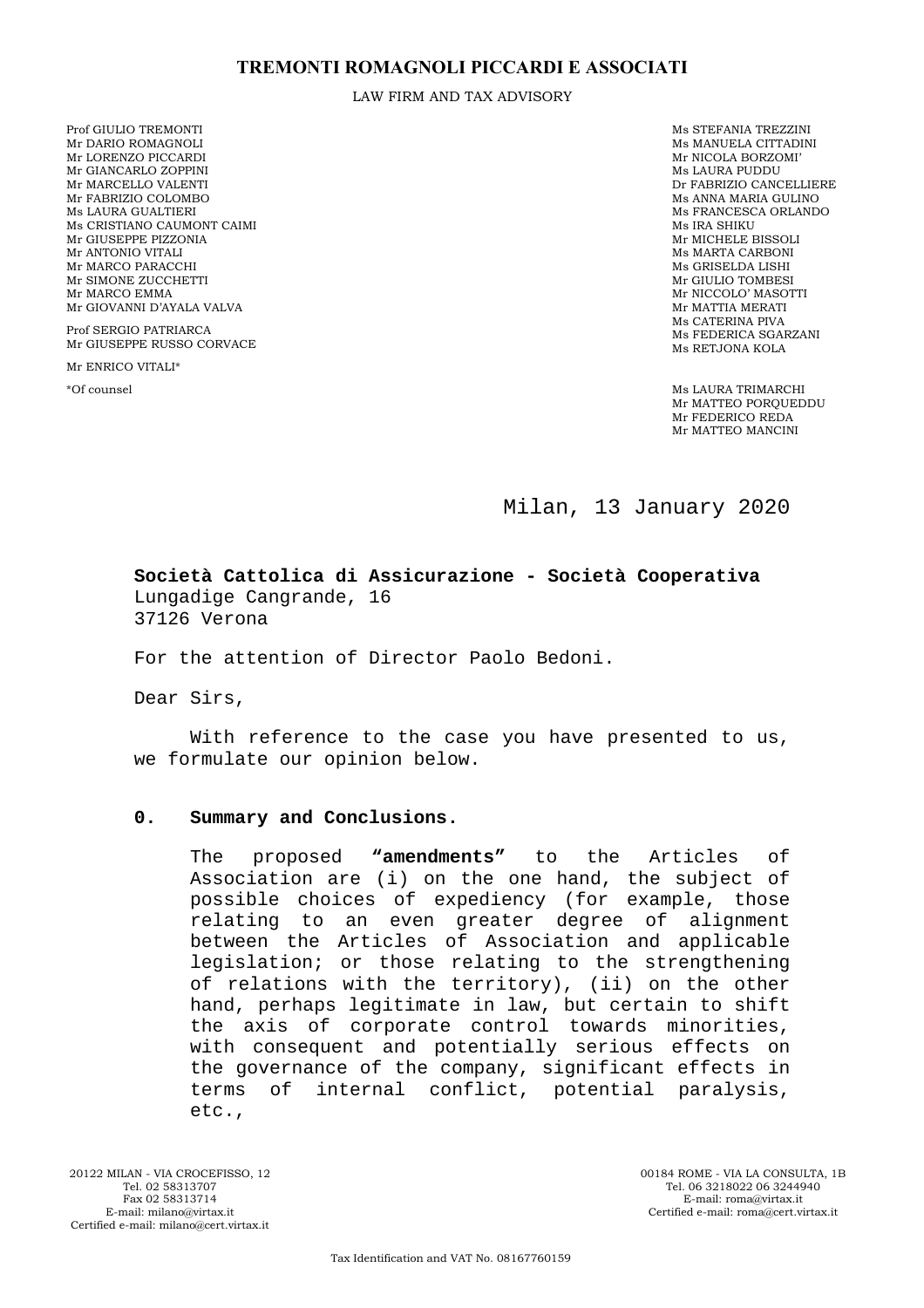(iii) finally, relating to four directors, they are unlawful both in substance (it would in fact be a case of "retroactive" removal), and in the form in which they should be adopted (passing through an anomalous "constructive" decision, among other possible bases for liability).

### **1. The Matter.**

By letter dated 18 December 2019, certain shareholders (hereinafter, for brevity: the **"Proposing Shareholders")** of Società Cattolica di Assicurazione - Società Cooperativa (hereinafter for brevity: **"Cattolica")** called for, pursuant to Article 2367 of the Italian Civil Code and Article 22.2 of the Articles of Association, a Shareholders' Meeting, in extraordinary session.

In particular, the **Proposing Shareholders** requested that the Shareholders' Meeting thus convened vote on a series of **"amendments"** to the Articles of Association, detailed in an "Explanatory Report" (attached to the request) drawn up in accordance with the regulations established by Legislative Decree 58 of 24 February 1998 ("Consolidated Finance Act"), based on regulatory provisions.

Therefore, based on the decisions that the Board of Directors will be required to make in relation to the aforementioned call for an extraordinary Shareholders' Meeting, we set out below our opinion specifically regarding the lawfulness of the "**amendments**" requested.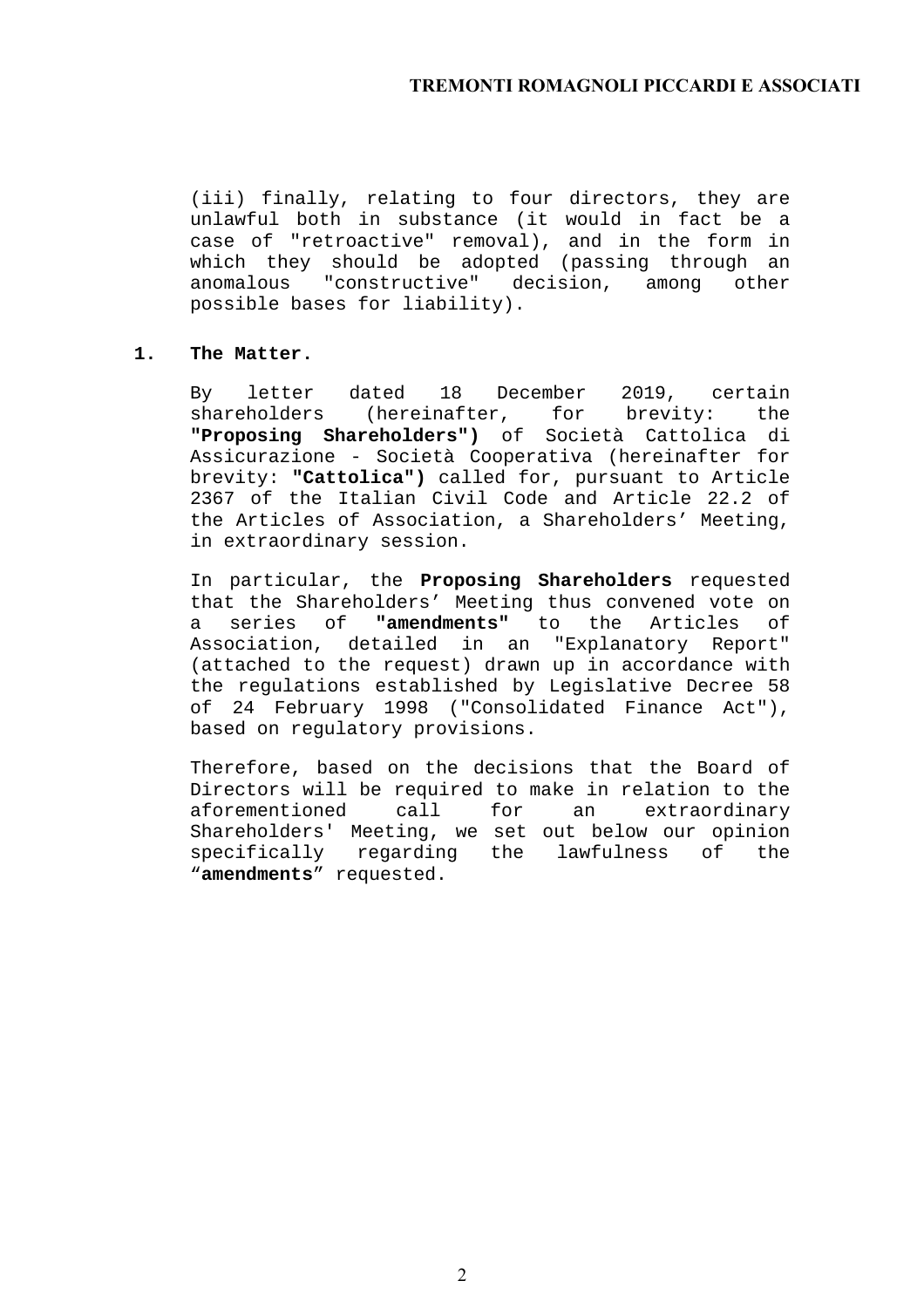### **2. The Opinion.**

**2.1** In view of the foregoing, **(i)** whereas, in the ordinary session, a Shareholders' Meeting duly convened and with a favourable vote taken with the majorities required by law and/or the Articles of Association, may legitimately amend all the clauses of the deed of incorporation and the Articles of Association, but nevertheless within the limits established by the company model adopted, **(ii)** the following is intended to verify whether **"amendments"**  envisaged in the "Explanatory Report" prepared by the **Proposing Shareholders** are lawful or not.

Having said this, it should firstly be noted that, as the "Explanatory Report" is developed, **"amendments"**  envisaged occur as pure **"adaptations",** how many are **"innovative".**

The former, the **"adaptations",** are presented as simple adaptations of the current Articles of Association to the applicable regulations and regulatory indications provided by IVASS.

In these terms, the choice to be made at Shareholders' Meetings (whether or not to introduce them into the Articles of Association) is a choice of pure expediency, without any legal issues arising.

When considering the amendments that have an **innovative** reach, the following should be noted:

A) with regard to the **"amendments"** with a view to strengthening **Cattolica's** relationship with the region **("amendments"** contained respectively in Articles 1, 22.4 3 24.3, supplementing the Articles of Association), it should be noted that these would take the form of a mere declaration of intent and/or programming.

These are thus proposals for **"amendments"** on which the bodies of **Cattolica** may make their own assessments of expediency, in any event without the resulting particular effects or consequences of a legal order;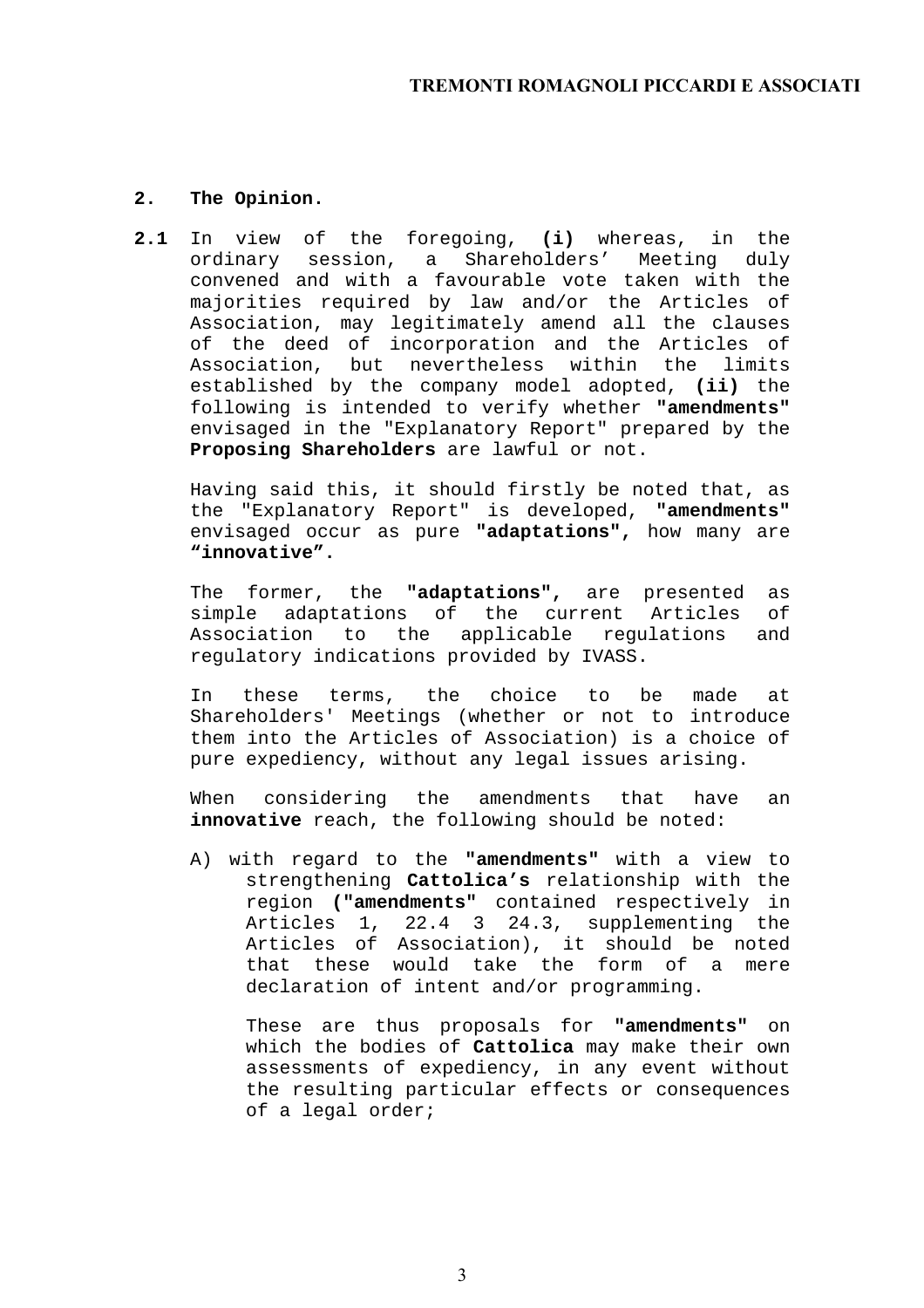- B)the **Proposing Shareholders** then assume that other **"amendments"** will be introduced to the Articles of Association**,** these are of a structural nature (e.g. appointment of a single Deputy Director instead of the two currently planned); the **"amendments"** which likewise do not seem to have particular issues of legitimacy, except as noted below: under 2.2;
- C) two further proposals for **"amendments"** which are also "innovative" would, on the other hand, have significant legal effects and it is precisely on these that this opinion is developed.
- **2.2** To be with, attention should be focused on proposals to strengthen the powers of minorities.

Proposals highlighting critical aspects, **(i)** not so much with regard to the attribution to minorities of the right to designate two directors as opposed to just one, a right which should in particular be attributed to the slate which obtained the second quotient of votes (Article 33.4 of the Articles of Association) : in fact it does not seem anomalous that, within a Board of Directors with 17 members, two should be representatives of the minority; **(ii)**  but with regard to the provision that the latter two should be granted the deputy chair of the Board of Directors and the chair of the Management Control Committee respectively.

What, together with the proposal, has already been mentioned above under 2.1, to appoint a single Deputy Director, would concentrate in favour of the minority a share of power that is totally disproportionate to the votes obtained from the respective lists.

4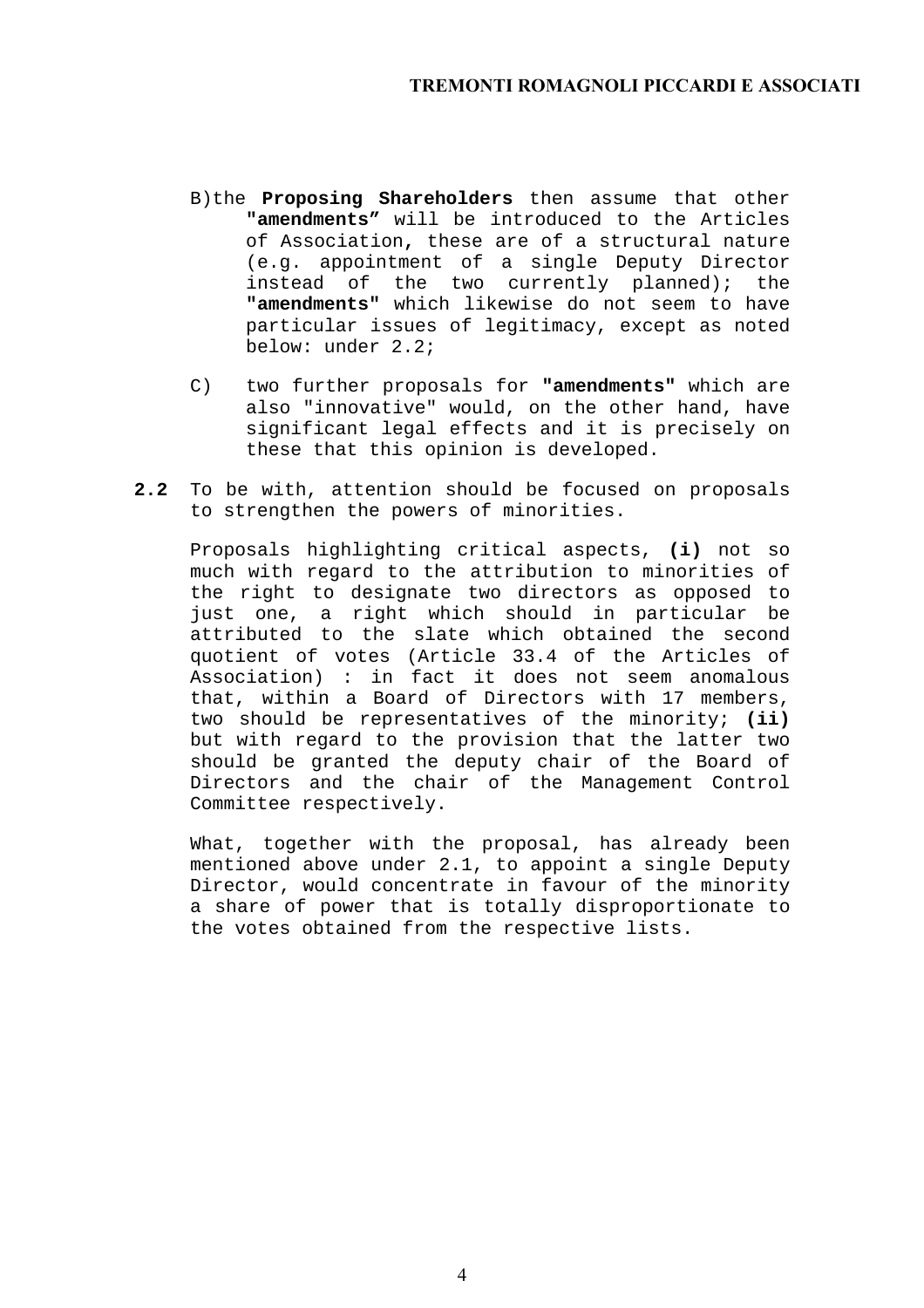In these terms, the impact on the power structure within **Cattolica (**but would be the same for any company) would most likely be so anomalous and intense that it would generate conflict, even functional paralysis.

These effects - even in terms of expediency - must, in our view, be seen as truly critical, because they are extremely important.

**2.3.** But the proposed clause, which undoubtedly constitutes **illegality** is that which would be contained in Article 30.6 of the Articles of Association, this clause is intended to replace, by supplementing it in the final part, the current Article 30.5.

In particular, it is proposed that the current clauses on incompatibility with the role of director be added by the **Proposing Shareholders**, in the current Articles of Association, two additional elements pertaining respectively to:

- a) reaching 75 years of age (letter c);
- b) the role of director "for a total of more than 9 years in the preceding 15 years" (letter d) .

In this regard, we should begin by noting that, as a result of the transitional provision that would be contained in the new Article 59.3 of the Articles of Association, this clause would enter into force, if not immediately, in any case in a very short time, and in particular from the date of approval of the budget for the 2019 financial year.

Given the above, the unlawfulness of the proposed clause is evident on three points, which in **summary**  can be exposed as follows: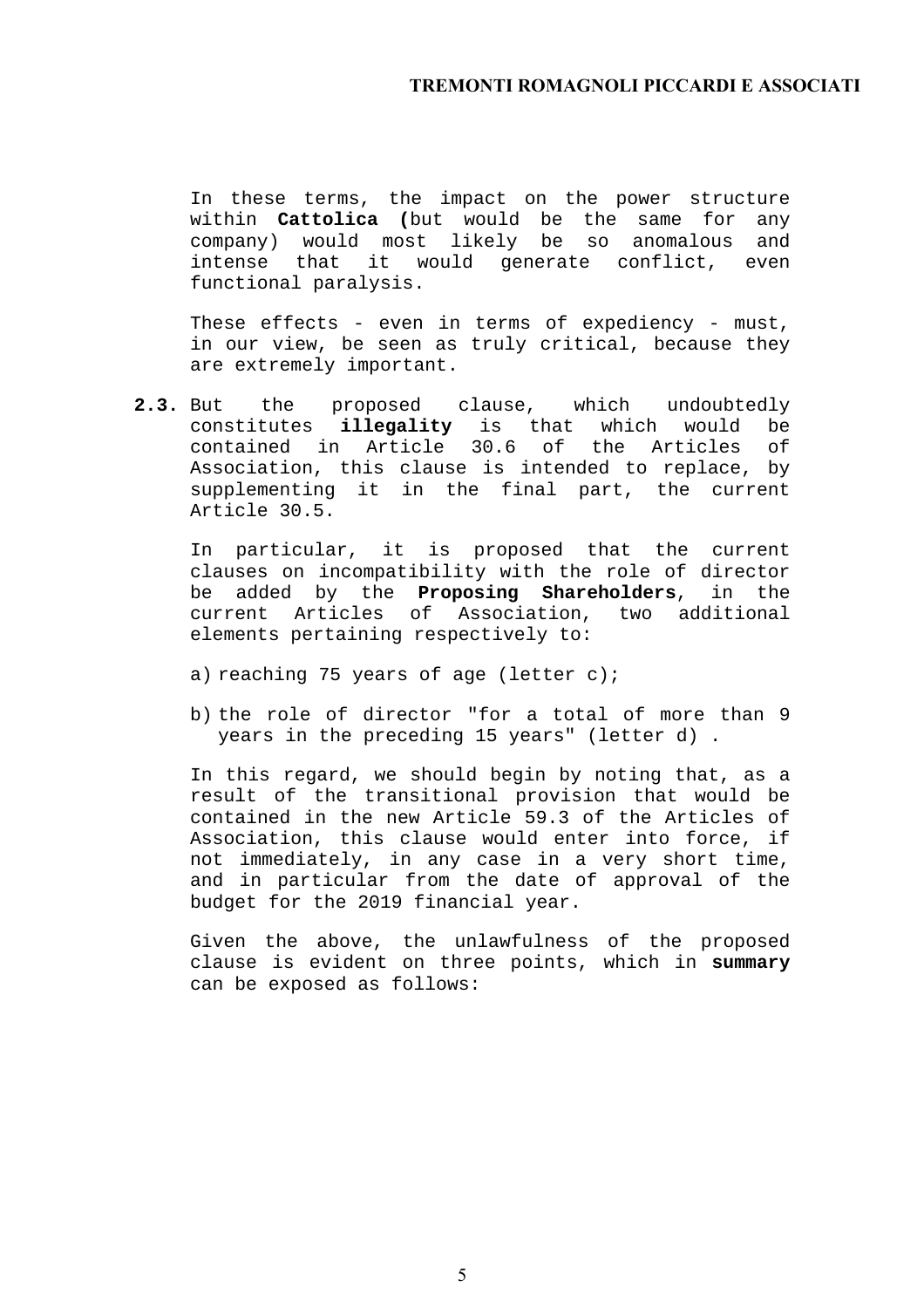- a) **on the merits,** given its essentially **retroactive** character**,** the intervention would be in effect a **removal** of the director;
- b) **in form,** the action would be based on an anomaly, a **constructive resolution:**
- c) **in effects,** this would more than likely create **liability** for damage for Cattolica.

Having said this, the following may be noted in a more analytical form.

To begin with, as formulated, the proposed clause is intended to introduce into the Articles of Association two causes for directors' ineligibility/expiry of the term of office.

These causes are intended to be added "ex novo" to those of legal origin already provided for by Article 2382 of the Italian Civil Code, but with an essential difference:

- a) while the Italian Civil Code refers to legal events of negative value that, in terms of ineligibility, relate "a priori" to the aspiring director, or that, in terms of expiry of the term of office, relate to the person already in office;
- b) otherwise, in the case of the clause put forward by the **Proposing Shareholders** one would be required to take note of "life events" (so-called **"Tatbestand")**  that were already in place when the provision came into force.

As a result:

a) similar clauses may generally be lawful.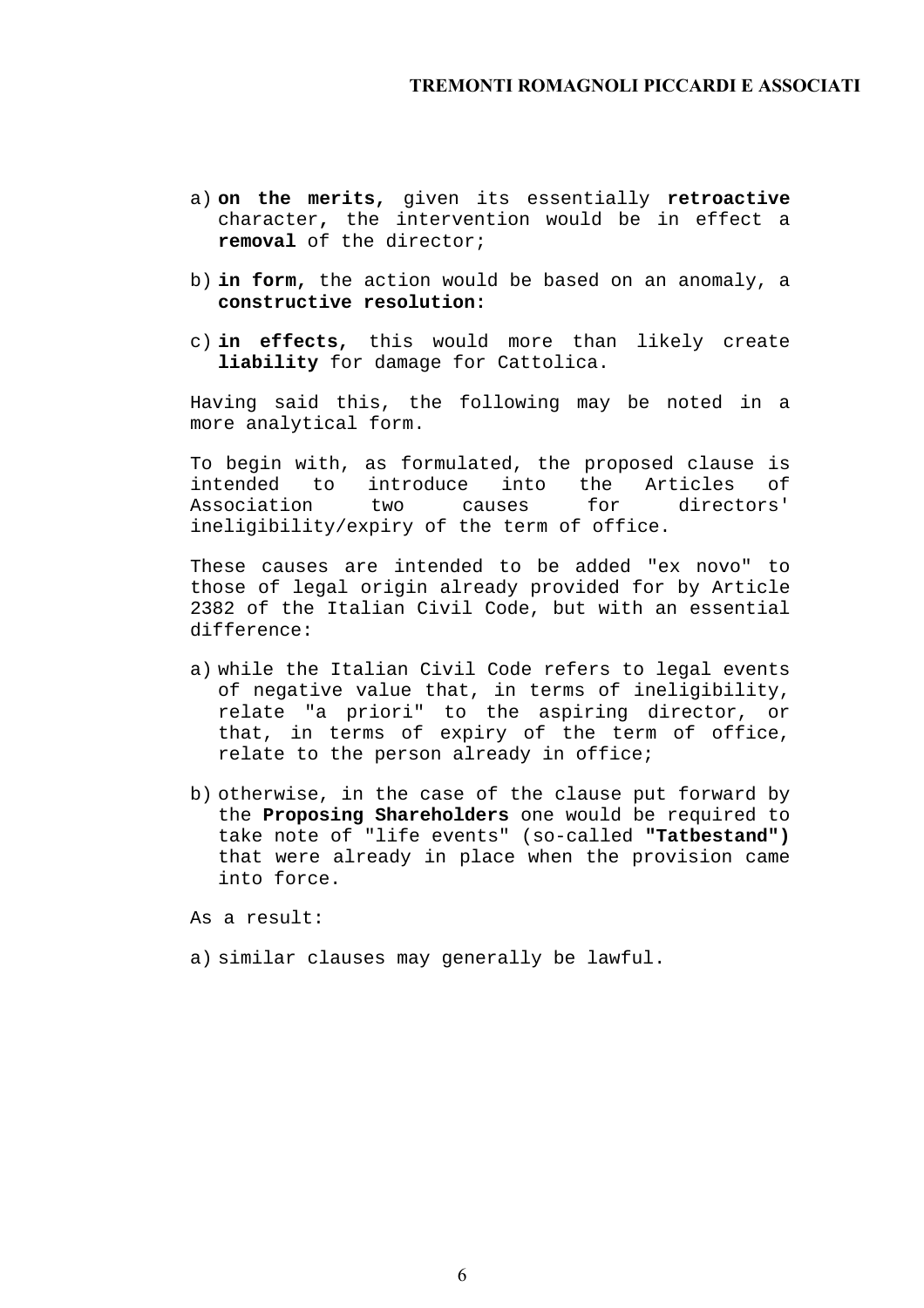Lawful in particular in the logic suggested by the **Proposing Shareholders,** in terms of "replacement, including generational replacement, of directors"<sup>1</sup>;

b) but here the essential point is different and it is this: whether it is lawful to introduce, in substantially retroactive terms, further proposals for expiry of the term of office, with reference to a Board of Directors that, in the scenario of entry into force of the new provision, will have completed only one third of the duration of the period of activity envisaged for it.

In particular, in these terms (i) it would not only constitute a question of eligibility - or lack thereof, of certain parties, a question that if anything would concern the next Board of Directors, (ii) it would not only be a question of the demolition effect that would result, given that the possible application of the **amendment** proposed would entail the loss of role by four directors, including the Chairman and the two Deputy Chairmen, (iii) but above all it would be a question, in terms of unlawfulness, of the essential aspect of the **expiry of the term of office of the directors.**

**2.4.** And this in the following terms:

 $\overline{a}$ 

a) even without assuming that the **Proposing Shareholders** initiative is inspired by instrumental logic, and/or in any case extraneous to the company interest (in fact, the combined application of the statutory provisions of (new) Articles 30.6 and 59.3 would in any case have the effect of **automatic departure** from office by four persons in absolutely prominent positions in the current Board of Directors);

 $1$ However, a "curiosity" should be noted in this regard, given the stated purpose of ensuring generational turnover, the established age limit would be consistent with this objective... but this would not be the same for the other limit, that relating to tenure for more than nine out of fifteen years. This could in fact impact individuals that are still very young!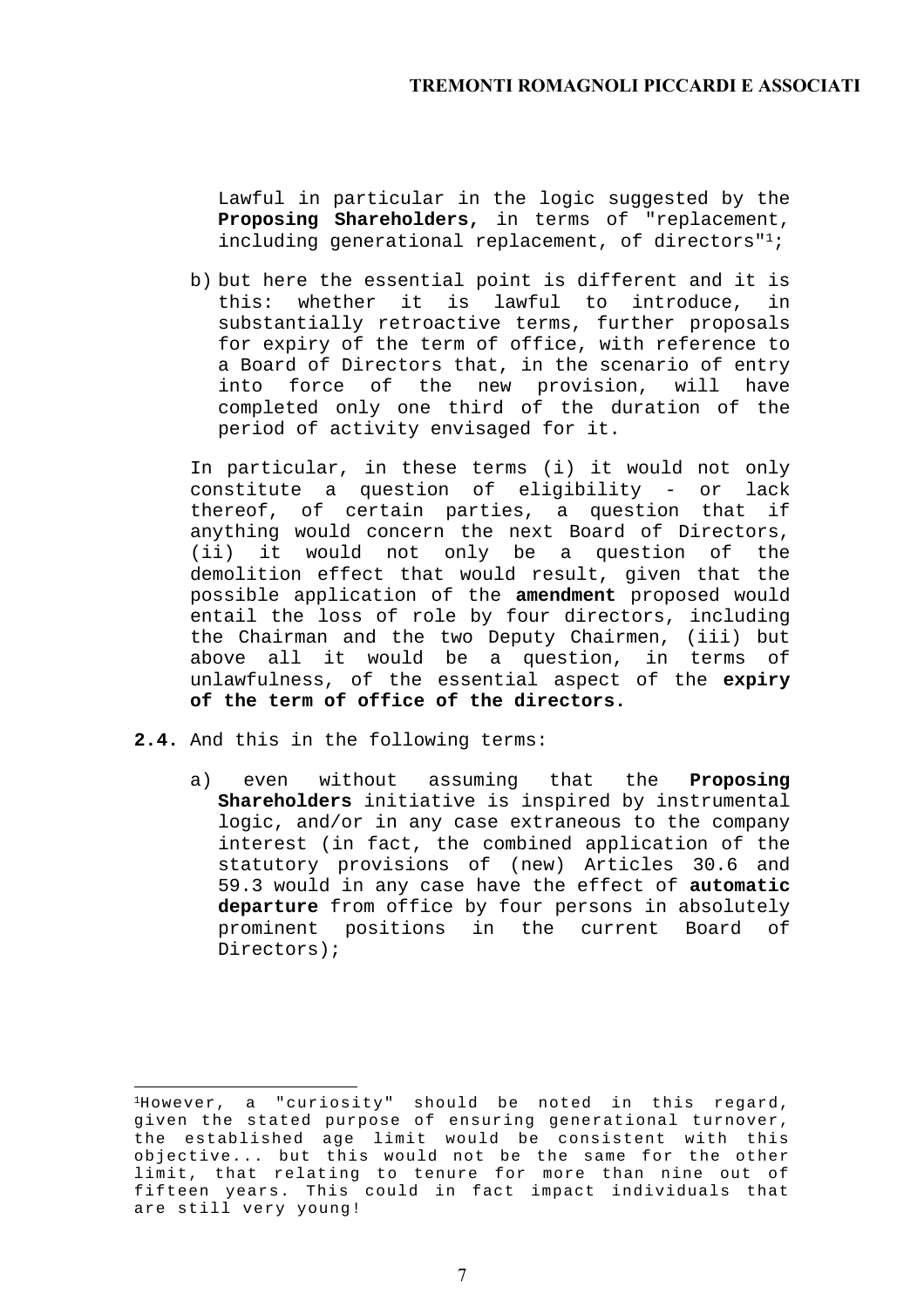b) however it is quite clear that the introduction of the new proposals for retroactive expiry of the term of office as a director (retroactive, given that the current Board of Directors was appointed for a three-year period starting in April 2019), would in reality be a **removal** measure of the four said directors.

It is in fact the revocation, and only this, the instrument that the law assigns to shareholders (more precisely: to the Shareholders' Meeting) to affect the subjective situation of incumbent directors.

Nor, against this argument, could one object an analogy with the proposals for expiry of the term of office provided for by the law.

This objection would not apply because:

- a) in the case of Article 2382, of the Civil Code, cited (and, where applicable, in the case of Article 2387, of the Italian Civil Code, if the Articles of Association intended to introduce additional requirements, in terms of integrity, professionalism and independence, for directors), the person who accepts the position of director is immediately fully aware of the fact that the subsequent intervention of a given legal event relating to him or her would result in the expiry of the term of office;
- b) otherwise, in the case in question, if the new Article 30.6 is introduced into the Articles of Association, the Shareholders' Meeting should retroactively take note of existing timing elements already known to it at the time of appointment of the director (elements which at the time were instead wholly irrelevant for the purposes of appointment, and then, consequently, for the purposes of the director's term of office).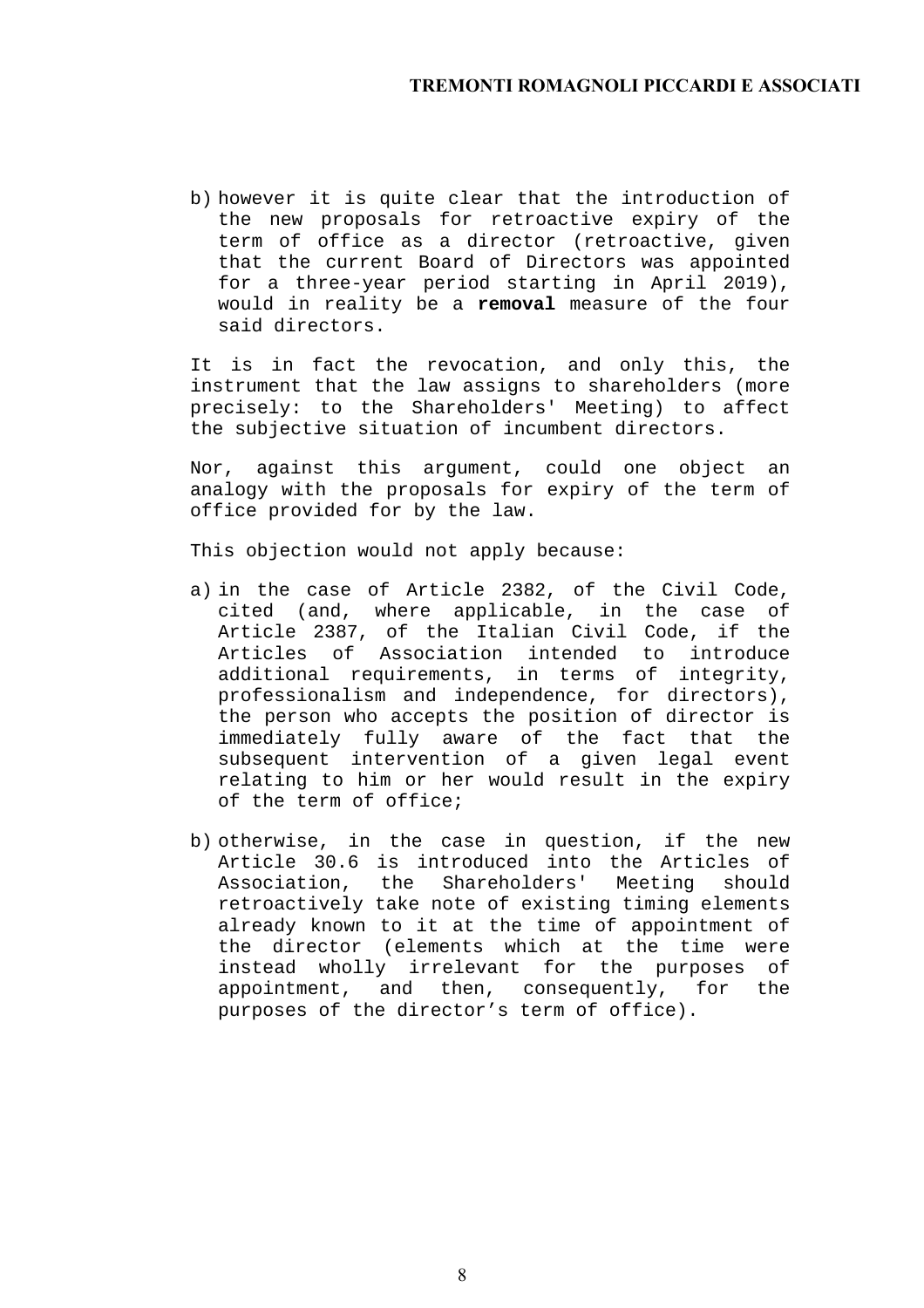In these terms, it can only be concluded in the sense that the proposed amendment to the Articles of Association by the new Article 30.6 would have no substantive and/or real effect other than to cause the **removal** "ad personam" of four directors.

**2.5.** It is in these terms that elements that already *prima facie* highlight the unlawfulness of introducing this clause into the Articles of Association, a clause that to begin with is certainly unlawful in its "retroactive" effectiveness.

Article 30.6, would in fact have no other substantive and/or real effect, other than that of causing the expiry of the term of the four directors, by virtue of elements and/or conditions of duration that would no longer be consistent with the Company Articles of Association, at first application (which is what is interesting here).

In substantive terms, since this would be a measure for only some members of the Board of Directors (and not the entire board), dismissal would be the only and/or proper way to achieve this objective.

But according to this logic, the Board of Directors should, with regard to this specific clause, convene the Shareholders' Meeting, including in ordinary session, the venue for the removal of directors.

Otherwise, the expiry of term/revocation effect would be the product of a **constructive resolution** taken by the Shareholders' Meeting body in an inappropriate location.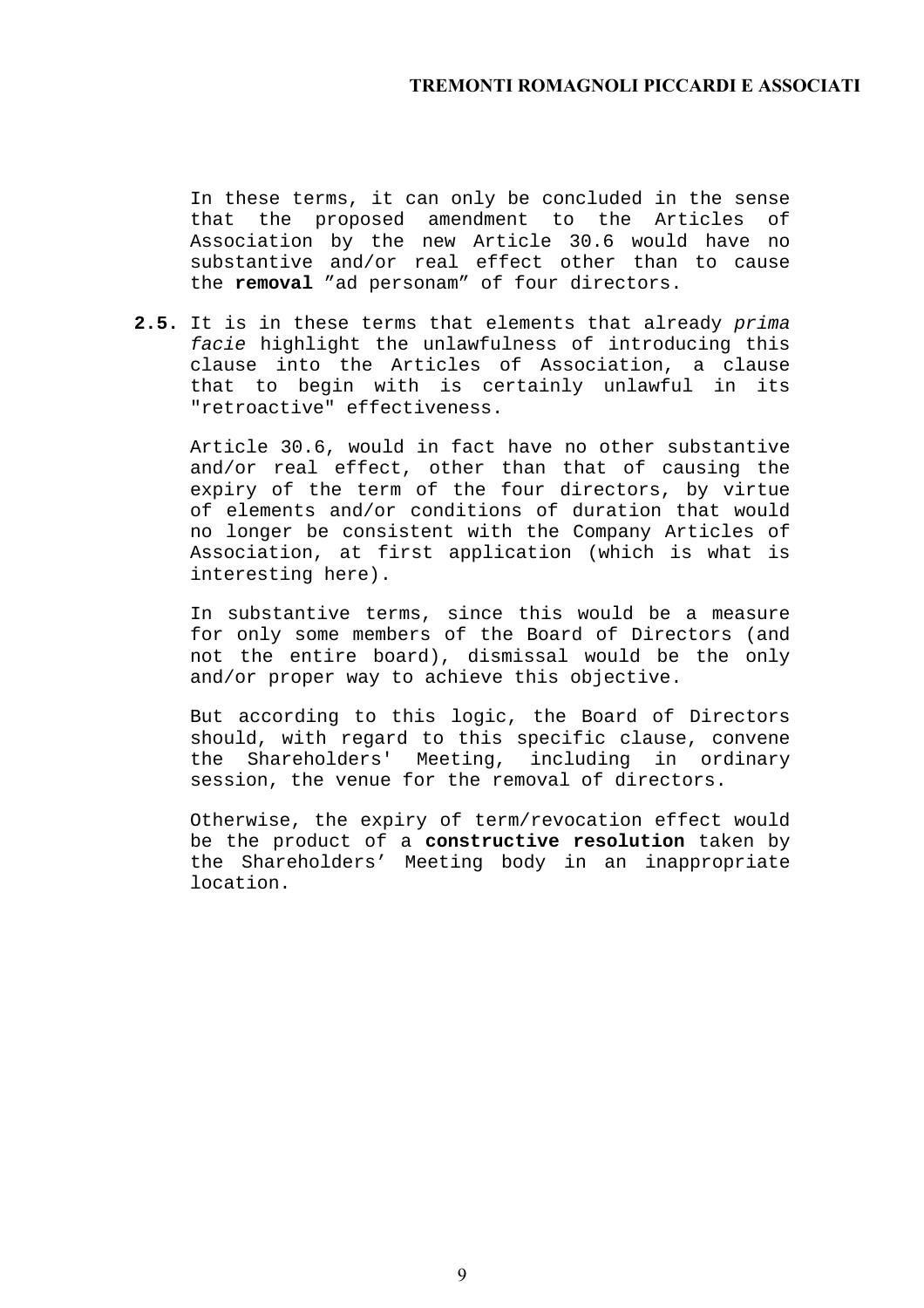Indeed: **(i)** although it is true that this latter finding could (perhaps) be overcome, reasoning in substantive terms and therefore believing, in a logic of the "more is less" type, that a decision of an Extraordinary Shareholders' Meeting, given the necessary presence of the notary, is in any case more "guarantor" with regard to the interests at stake, **(ii)** it is, however, the very legitimacy of a constructive resolution thus assumed which must be contested.

In this regard, it should be noted in particular that the matter of the constructive resolutions was dealt with mainly with regard to the question regarding the legitimacy of fixing the remuneration of directors, not through a specific resolution of the Shareholders' Meeting, but through the approval of a financial statement that contains the relevant expenditure forecast.

Thus, for some time (see e.g. Supreme Court, 24 July 1968, No. 2672) case law has established that a general resolution, such as the one approving the financial statements, cannot constructively assume another resolution of the Shareholders' Meeting, which has its own specific object that is separate and different, without the same having been mentioned on the agenda.

In these terms, and coming to the case in question, a resolution of the extraordinary Shareholders' Meeting introducing retroactively (new) instances of incompatibility for directors certainly cannot "contain", and inter alia obliquely, the removal of some directors.

Removal which should instead be manifested through the typical act of an explicit decision, on an agenda that provides for removal as a subject submitted to the vote in the Shareholders' Meeting.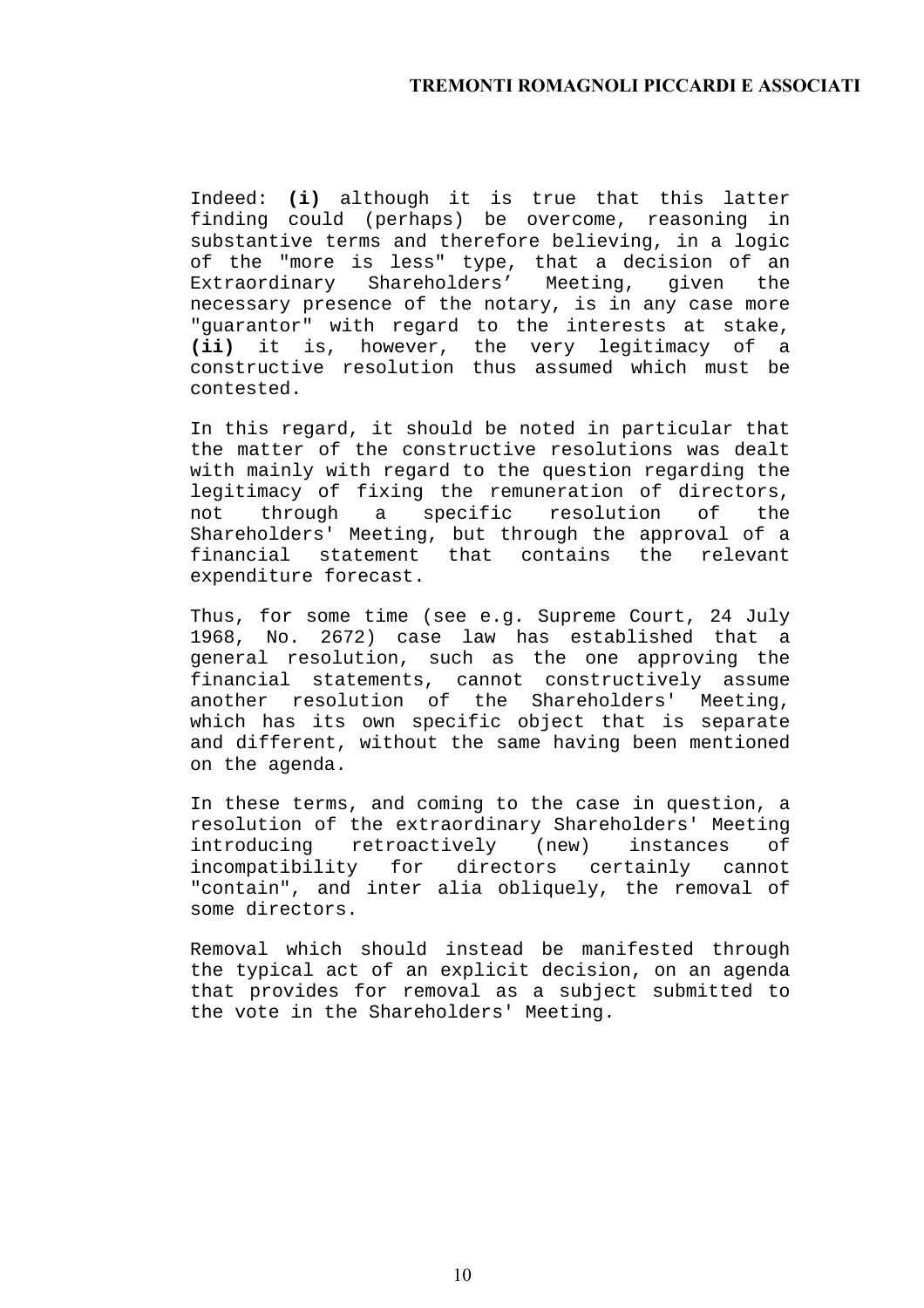**2.6.** Not only that. Moving from the corporate organisation plan to the personal position of the four directors who would automatically be deprived of their duties, it should be noted that, in accepting the position, they have earned a legitimate expectation to carry out their mandate for three financial years.

It is true that, according to the rules laid down in the Italian Civil Code, the director is not irremovable from office, with the Shareholders' Meeting (ordinary) having the power to remove directors (cf. Article 2364, paragraph 1, No. 2).

But the removal must be in fact be done in the proper form of removal.

A form that, among other things, would enable the removed person to use the courts to obtain recognition of possible **compensation for damage,** in the event that the court finds that the removal was carried out without just cause (as would most likely be the case here).

Conversely, the possible introduction into the Articles of Association of **Cattolica** of Article 30.6 would preclude the "lapsed" directors from any defence in court because, in the logic of the **Proposing Shareholders, (i)** this would not be a case of revocation, but of expiry of their term and **(ii)**  the just cause would still be "a priori" present (more precisely: this would be contingent on expiry of term).

As is evident in these terms, what is proposed is therefore an abnormal **"amendment"** proposal, abnormal not only because it is retroactive, but also because it is detrimental to the legitimate trust of directors.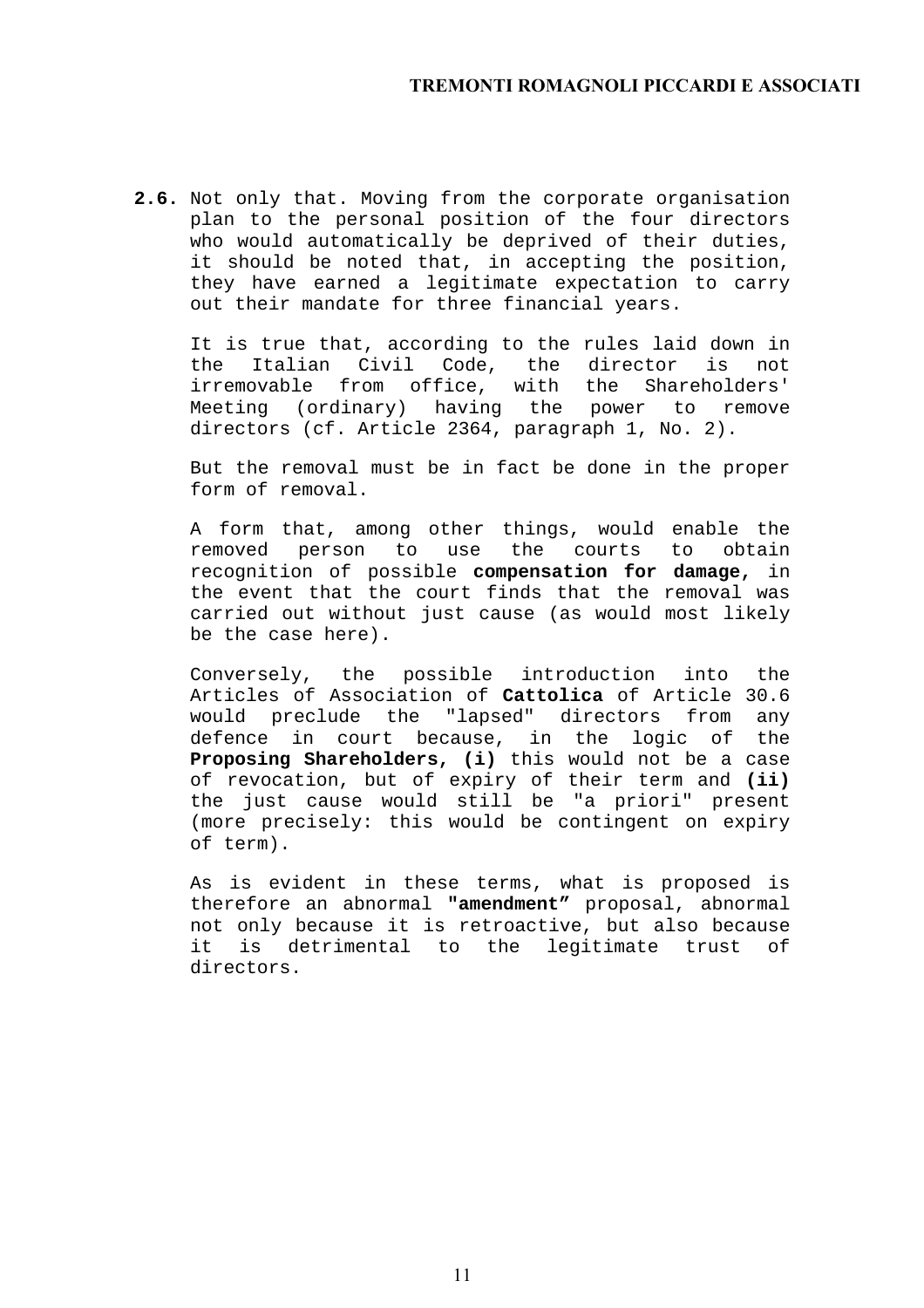**2.7.** A further profile for which the legitimacy of the clause in question must be assessed is ultimately linked to the nature of **Cattolica,** as an entity whose shares are listed on a regulated market, and therefore with reference to the need to protect wider interests in principle than the traditional network of interests concerning "closed" companies.

Specifically, if the Board of Directors agreed to call an Extraordinary Shareholders' Meeting of **Cattolica** to submit to it the agenda suggested by the **Proposing Shareholders** (relating to a series of amendments to the Articles of Association, including the one relating to the removal/expiry of term of directors), it would most likely result in a situation characterised by serious critical issues, under the following terms:

- a) if the Board, for obvious reasons of transparency, decided to inform the market of the "indirect" effects, intended to be manifested in a short time (at the time of approval of the financial statements for 2019), as a result of the introduction into the Articles of Association of Article 30.6
- b) the market would be aware that, at the initiative of a minority of shareholders, the Shareholders' Meeting would be called to decide on the "beheading" of its senior management, without this effect being specified in the agenda, according to the logic previously examined in critical terms, which is typical of the constructive resolutions.

Furthermore, **(i)** if the Board of Directors were merely to provide the market with merely "formal" information, thus it merely mentioned the proposed amendments to the Articles of Association, without indicating the consequences deriving from any approval, with all the other clauses (being that of the **Proposing Shareholders** a "unitary" proposal), including that which would be contained in Article 30.6, **(ii)** this would result in a very serious weak point in terms of (non)transparency.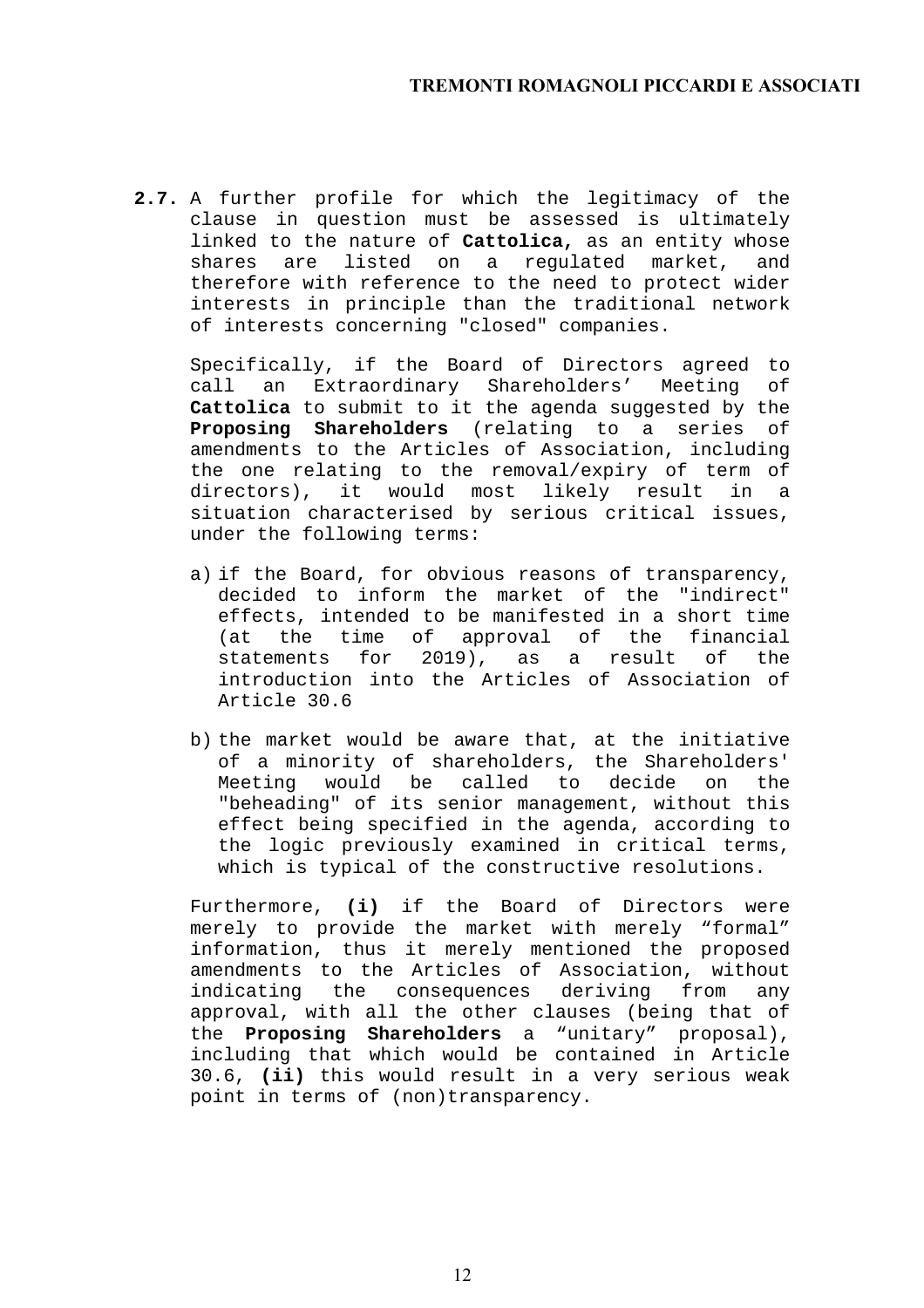In the absence of a specific indication of the legal consequences of the introduction of the clause, minority shareholders and third parties would not be placed in a position to know a very significant fact, i.e. that any favourable vote by the Shareholders' Meeting would result in the aforementioned removal of the heads of **Cattolica.**

All this - it is repeated - on the basis of a constructive resolution of absolutely dubious legitimacy.

**2.8.** In conclusion, based on these considerations, it seems entirely reasonable to assume the unlawfulness of the clause (new Article 30.6) that the **Proposing Shareholders** would intend to include in the Articles of Association, at least with reference to its retroactive scope.

This is without prejudice, given the aforementioned unitariness of the proposals made by the **Proposing Shareholders,** to the question regarding the possibility for the Board of Directors to call the Shareholders' Meeting to decide only on amendments to the Articles of Association that are deemed by the Board to be legitimate (and appropriate).

Dear Sirs, we remain available for any clarification, and we express our best regards.

| [Signature]             |  | [Signature] |  |                        |
|-------------------------|--|-------------|--|------------------------|
| (Prof Sergio Patriarca) |  |             |  | (Prof Giulio Tremonti) |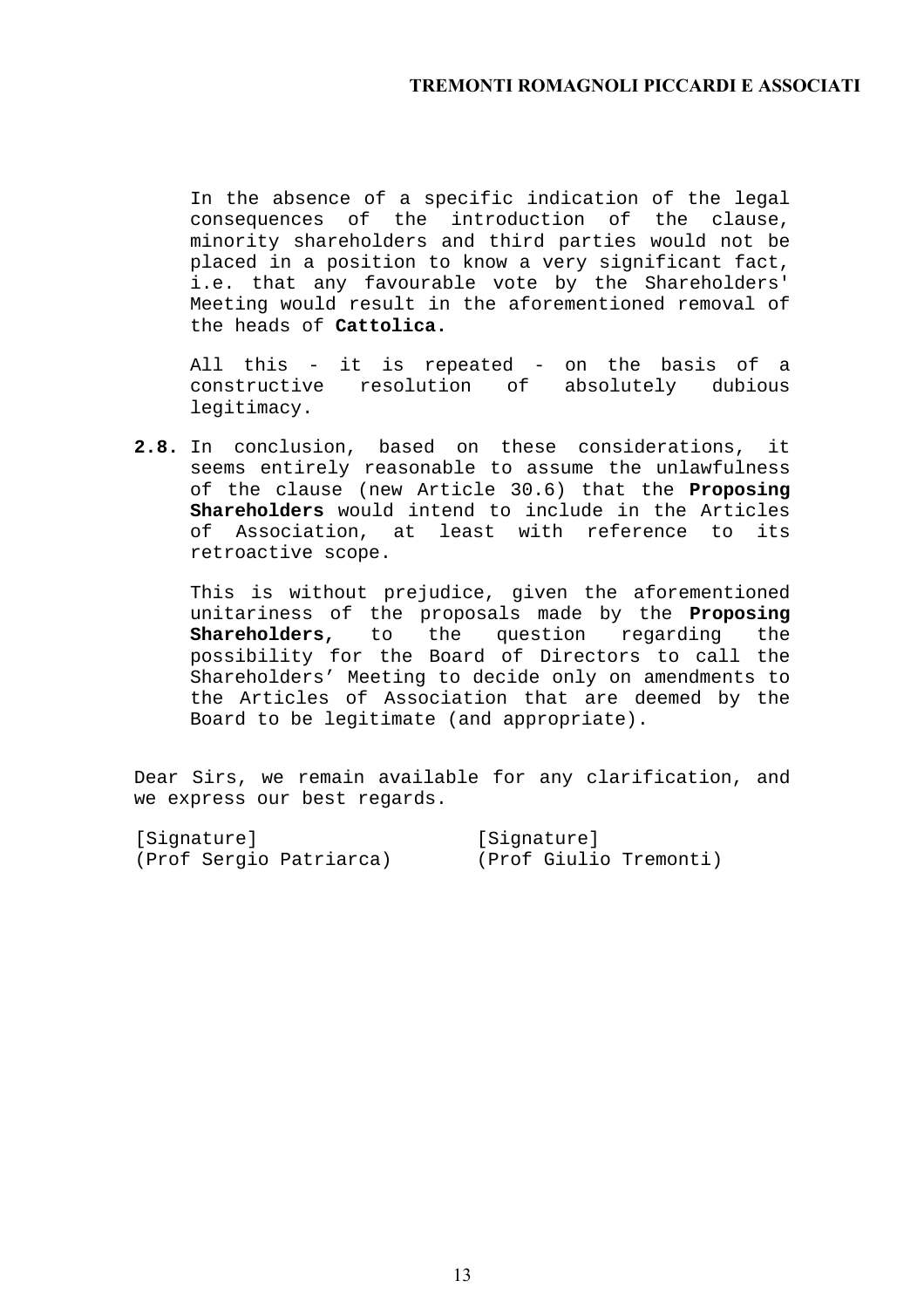## LAW FIRM OF PROF. MATTEO RESCIGNO LARGO AUGUSTO, 3 - 20122 - MILANO TEL. 02 79.53.01 - FAX 02 79.55.09 E-MAIL: segreteria@studiomrescigno.it

AVV. PROF MATTEO RESCIGNO Professor of Commercial Law at the Università degli Studi di Milano

Avv. REMOMARIA GHIRARDI

Milan, dated 14 January 2020

Dear

### **Società Cattolica di Assicurazione-Soc. coop.**

Lungadige Cangrande,16

37126 Verona

Giovanni, glisenti@studioglisenti.it

For the attention of the Chairman of the Management Control Committee, Giovanni Glisenti

Re: **Opinion on certain clauses - Article 30.6, 30.9 and 59.3 - subject to request for amendment or introduction into the Articles of Association of Cattolica, during an extraordinary Shareholders' Meeting called on the request of shareholders** 

**\*\*\*** 

I am asked for an opinion by your Committee on the proposal for a Shareholders' Meeting resolution, formulated by some of the Cattolica shareholders pursuant to Article 2367 of the Civil Code, regarding the amendment of clauses 30 and 59 of the company's Articles of Association. More specifically, these issues have been brought to my attention:

- a) the amendment of Article 30.6 of the Articles of Association on the eligibility requirements for the position of director of the company, in the sense of adding to letters (c) and (d), two cases of ineligibility: in particular, reaching the age of 75 and having been a director of the company *"for a total of more than nine years in the preceding fifteen years"',*
- b) introduction into the Articles of Association *ex novo* of Article 30.9 of the Articles of Association, pursuant to which *"the loss during the mandate of the requirements referred to in paragraph 30.6 produces the immediate expiry of the term of office of the director*" ;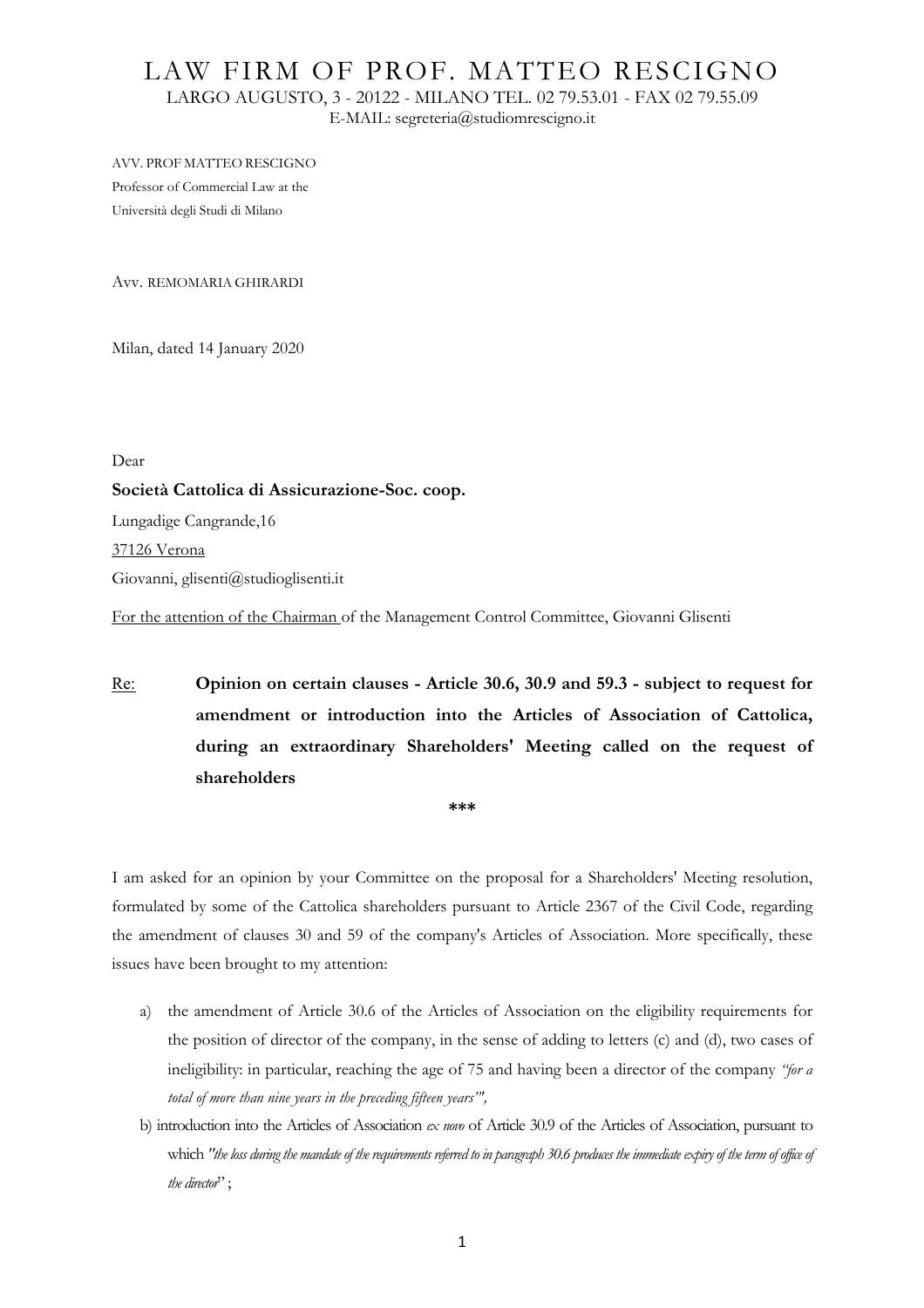c) introduction into the Articles of Association *ex novo* of Article *59.3 "in derogation from the above, the amending provisions of paragraph 30.6 and paragraph 30.9 of these Articles of Association shall apply as of the date of approval of the financial statements for the 2019 financial year or, if later, also as of the date of entry in the relevant Companies' Register of the resolution passed by the said Shareholders' Meeting approving amendments to the Articles of Association* .

In particular, I am asked to assess the admissibility and legitimacy of such changes and, more generally, any problematic aspects resulting from their adoption, in order to permit appropriate reporting to the Shareholders' Meeting.

To this end I was able to examine:

- the call for a Shareholders' Meeting pursuant to Article 2367, with various amendments to the Articles of Association on the agenda, including those on which I was asked for the said opinion;

- an explanatory report by the Proposing Shareholders on the amendments to the Articles of Association on the agenda of the Shareholders' Meeting called.

On a factual point, I note - as can also be drawn from the opening words of the report of the Proposing Shareholders- that the initiative of Proposing Shareholders relates to recent events that led to the removal of the mandates to the Managing Director of your company. The initiative to call for a Shareholders' Meeting, as confirmed in the press, therefore originates and represents the result of a conflict between the Proposing Shareholders and the resolutions of the Board.

I am also informed that the Chairman and the two Deputy Chairmen – and thus the senior management of the Board, which passed a resolution to remove the mandates of the former Managing Director – do not possess the new additional eligibility requirements established in the proposed amendment to Article 30.6 of the Articles of Association.

2. In expressing my opinion, in order to follow a logical order (but not of relevance) of the issues raised by this subject, I consider it appropriate, first of all, to make a number of comments on the interpretation of the amendments to the Articles of Association brought to my attention.

\*\*\*

This decision stems from the fact that the most significant issue in terms of the legitimacy, both abstract and concrete, of the above clauses relates to the hypothetical effect of immediate expiry of the term of office for the position of director of those directors who do not meet the new eligibility requirements that are requested to be included, with the amending resolution, in Article 30.6 of the Articles of Association.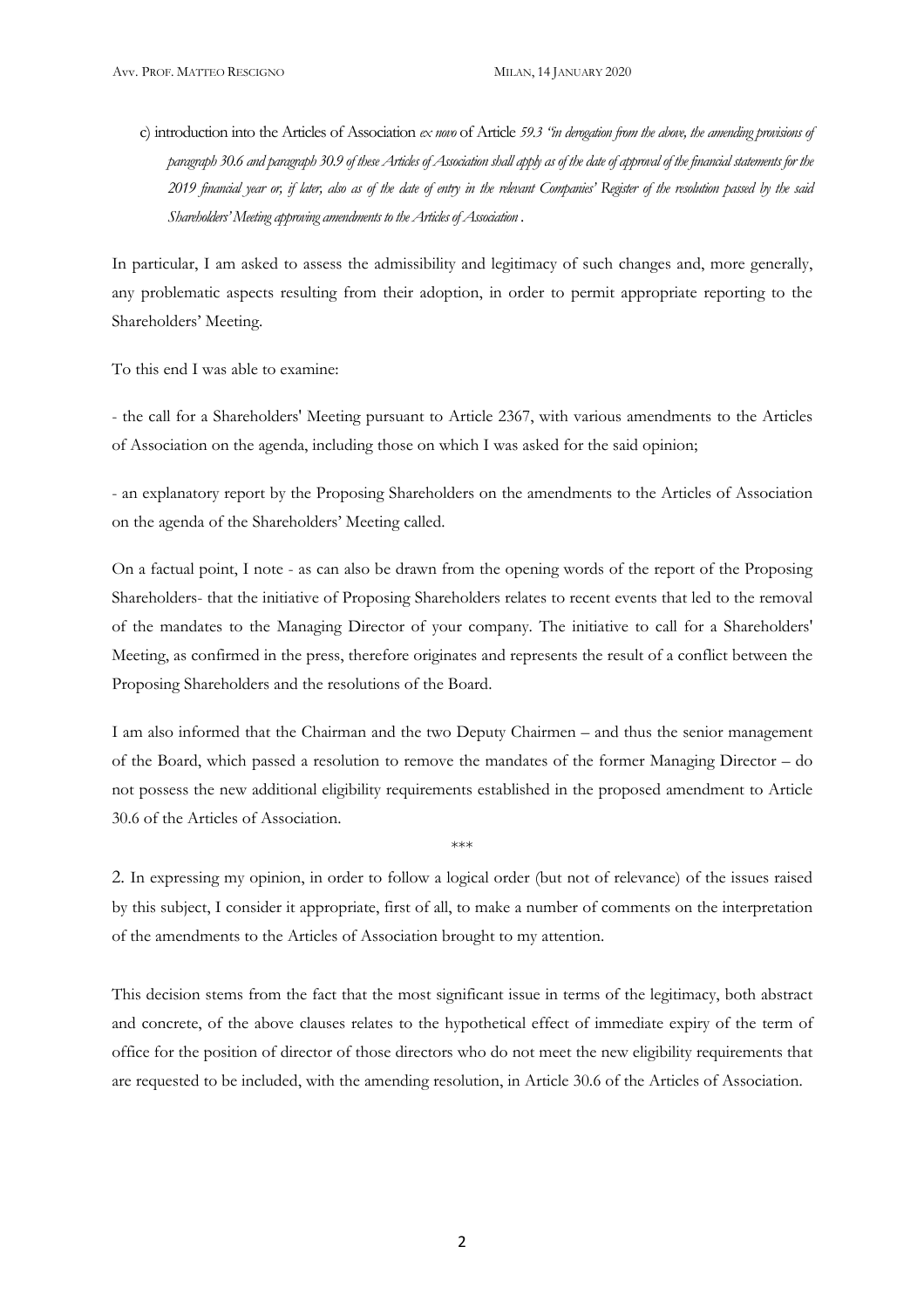As will be emphasised, if this really were to be linked to the approval of the amendment, or at the time indicated in Article 59.3, there would be very vague doubts as to the legitimacy of the clauses submitted to my attention.

However, the fact is - for the reasons that I will set out in the following paragraph - that the reading of clause 30.9, which specifically provides for the expiry of the term of office in relation to the eligibility requirements, does not seem to be able to be read in the sense of the immediate expiry of the terms of directors who do not meet the eligibility requirements that would *ex novo* introduced if amendments to the Articles of Association are approved. A preliminary discussion of this point is therefore appropriate.

Subsequently – and assuming that this interpretation is not deemed to be in line with the content of the amendments to the Articles of Association and that the clauses therefore imply, if approved, the immediate expiry of the term of office of directors who did not meet the new eligibility requirements – I will analyse the issues relating to the rules governing the grounds for ineligibility for the position of director, both in relation to their legitimacy, abstract and concrete, and in relation to the "transitional" regulation of their applicability. In this context, I will also examine the possible reconstruction of the effects of approving the amendments to the Articles of Association submitted to the Shareholders' Meeting as a means of achieving substantial results of removing directors who do not meet the eligibility requirements that would be introduced if the amendments to the Company Articles of Association were approved. Analysis which, as stated above, leads me to believe that, for various reasons, there are serious doubts as to the legitimacy at least of clauses 30.9 and 59.3 and thus of the resolution approving them.

\*\*\*

3. Moving on therefore from the interpretation of clause 30.9, I believe that it should be read in the sense that the expiry of the term of office of the directors provided for therein cannot concern the grounds for ineligibility that would have been introduced ex novo with the amendments to clause 30.6 to the Articles of Association, and therefore cannot concern the current directors.

In fact, clause 30.9, when regulating the expiry of the term of office of the director, clearly indicates that it is *"***the loss** *in the course of the mandate of the requirements referred to in paragraph 30.6" "results in the immediate expiry of the term of office of the director".* 

But the reference to the "**loss of the requirements in the course of the current mandate**" is by definition inapplicable to current directors. In fact, the requirements that are wished to be introduced for the first time with the amendments to the Articles of Association in question, and in particular in Article 30.6, cannot be predicated on the **loss** of a director's eligibility requirement.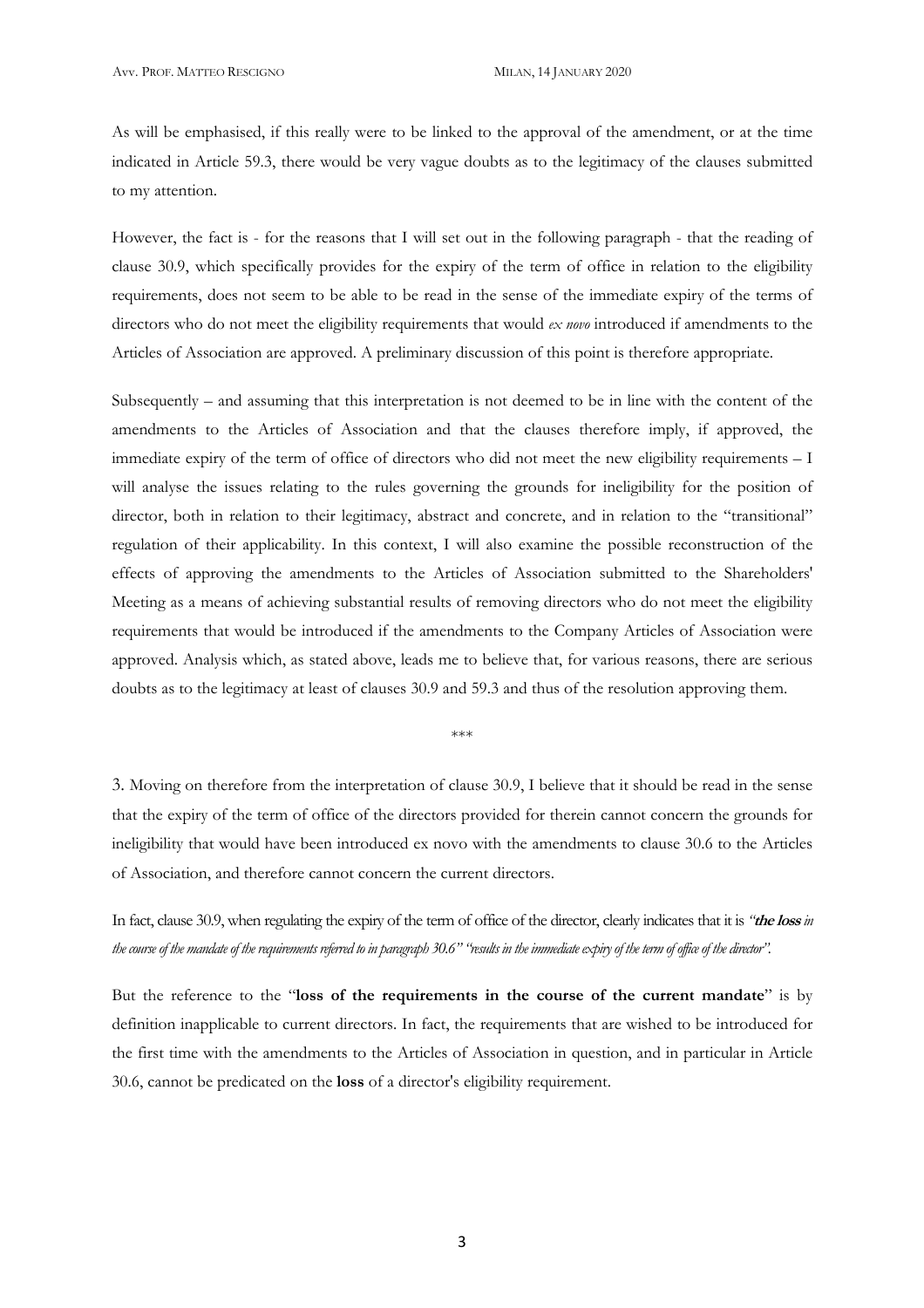During the mandate only for eligibility requirements that were stipulated by the Articles of Association at the time the mandate was granted and which have been truly **lost** during the term of office may be treated as lost.

But the eligibility requirements that would be introduced ex novo in Article 30.6 cannot be **lost with an effect of expiry of the term of office** by the incumbent directors, for the obvious and simple reason that they did not need to have requirements at the time they were given the mandate.

It is not clear, moreover, whether the proponents actually intend to link an immediate effect of expiry of the term of office for those directors currently in office who do not possess the new eligibility requirements that would result from the possible approval of the amendments to the Articles of Association. In fact, the only - weak - indication of the will of the proponents in this sense could be found in the fact that, in commenting on the transitional clause 53.9 on the efficacy of Articles 30.6 and 30.9, the reason for this is indicated as being in order to avoid a destabilisation of the Board: which appears to evoke a briefly deferred expiry of the term of office the directors who do not meet the new requirements.

But it is hardly necessary to point out that the subjective intentions of the proponents on the scope and effects of the clause are not the interpretive criterion to be adopted in the present matter. In fact, in the interpretation of the Articles of Association, which form the basis of the organisational nature of the company contract - all the more so in a listed company with a very large shareholding - the voluntary element of the Proposing Shareholders is very unimportant, compared to objective interpretive criteria.

And the objective criteria—and primarily the literal one—leave no doubt that it is not **lack of possession but the loss of possession** of the eligibility requirements that is supported by the sanction of forfeiture of office.

After all, this reading is certainly preferable for two further reasons:

- a) because it is in line with the legal provisions concerning the related eligibility requirements or those in the Articles of Association, which tie the invalidity of the appointment to the original absence of the requirements and the expiry of term to the lack, or the **loss**, in the words of clause 30.9, of certain requirements (and not for the supervening of new requirements);
- b) because any other solution would imply an unacceptable retroactivity of the new clauses, which would equally unacceptably affect the rights of directors legitimately appointed on the basis of the rules attached to and in the Articles of Association existing at the time the mandate was granted.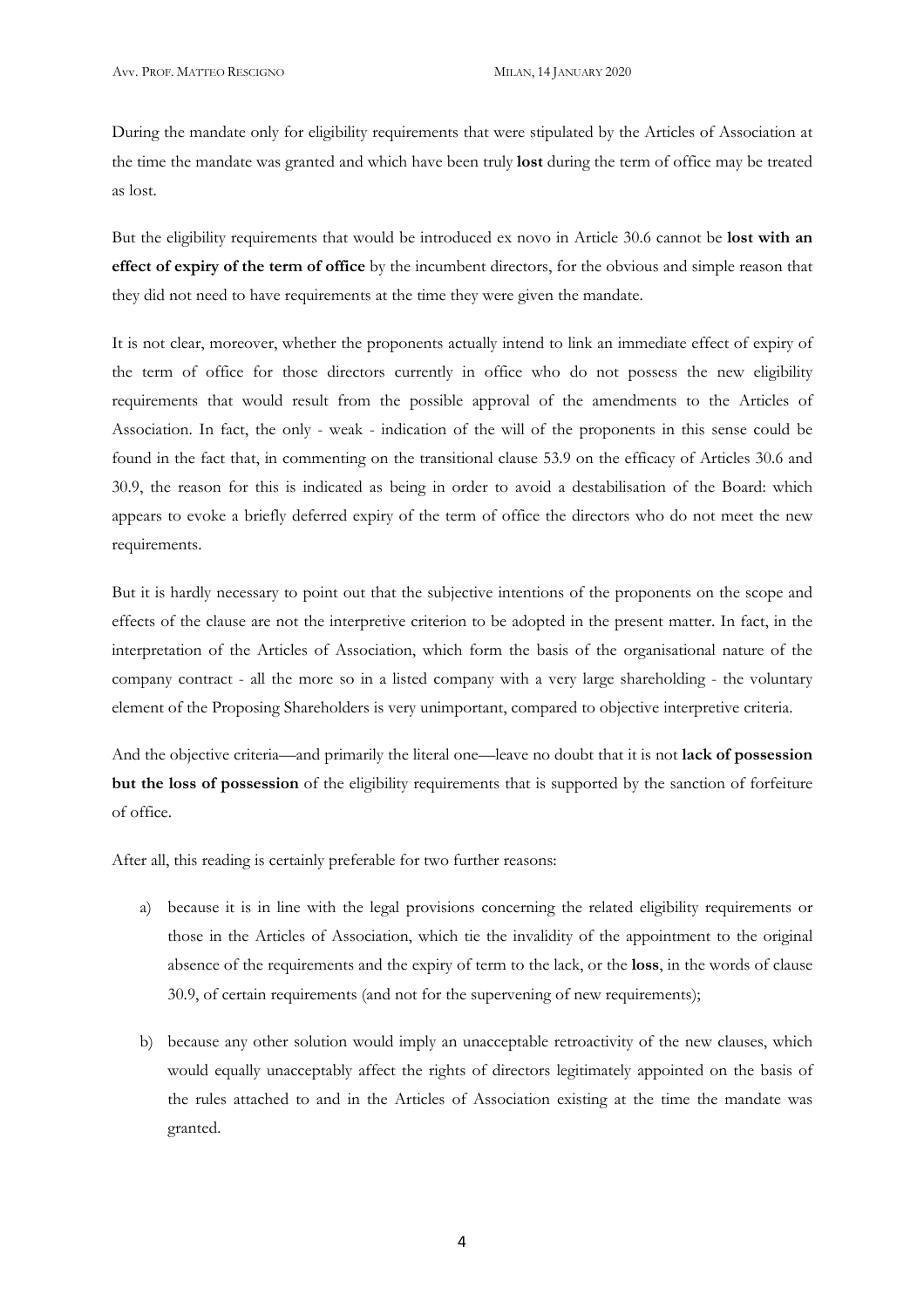With a further consequence, as will be explained in more detail below, that a different reading of the clause would be settled - for this reason also - in the violation of the principles on the basis of Shareholders' Meeting assumptions and powers over the appointment and, above all, the removal of directors. This reading would also be contrary to the legal rules on the termination of the directorship, which do not provide for a cause for termination of the office of director due to ineligibility requirements contained in the Articles of Association that did not exist at the time of his/her mandate and — as will be further explained – would result in a (crypto) decision to remove directors who perchance did not possess the new eligibility requirements, a decision not even on the agenda.

The preferred interpretation here, therefore, would also comply with the principle of preserving the clause intended to be included in the Articles of Association, otherwise unlawful if read differently.

\*\*\*

**4.** However, if it were to be considered that the clauses submitted for my examination had the effect of the forfeiture, within the period established at the transitional stage in Article 59.3, of directors who do not meet the new eligibility requirements, I believe that there are serious doubts as to the legitimacy of the clause, and thus of the resolution approving it, and I believe that in any case such expiry of the term of office - if it ever occurred - would expose the company to compensation for damages, as well as dismissal without just cause, in favour of the directors whose terms would be deemed to have expired.

This is for the following reasons.

The rules governing the requirements for eligibility for the office of director contained in the Italian Civil Code resolve in Articles 2382 and 2387 of the Italian Civil Code.

Article 2382 identifies and governs what are known as causes of ineligibility for the position of director: in the presence of causes at the time of appointment, there is nothing. If the cause of ineligibility occurs after the appointment, the director shall step down from office.

Article 2387, in the first paragraph, provides that the Articles of Association may subordinate the assumption of the office of director to the possession of requirements of integrity, professionalism and independence, including with reference to the requirements in this regard provided by codes of selfgovernance. The paragraph ends with the sentence "*Article 2382 shall apply* **in such case***"*.

It should be noted immediately that both Article 2382 and Article 2387 have little or nothing to do with the subject that has brought to my attention. In fact, the first refers to lawsuits for ineligibility, and the second refers to the subordination of the assumption of the position to requirements that certainly do not identify with the circumstances typically indicated by the cited regulations. The exceeding the age of 75 or a certain number of years in the post of director, as provided in Article 30.6, letter c. and of the proposed amendments to the Articles of Association, does not concern the directors' good repute, professionalism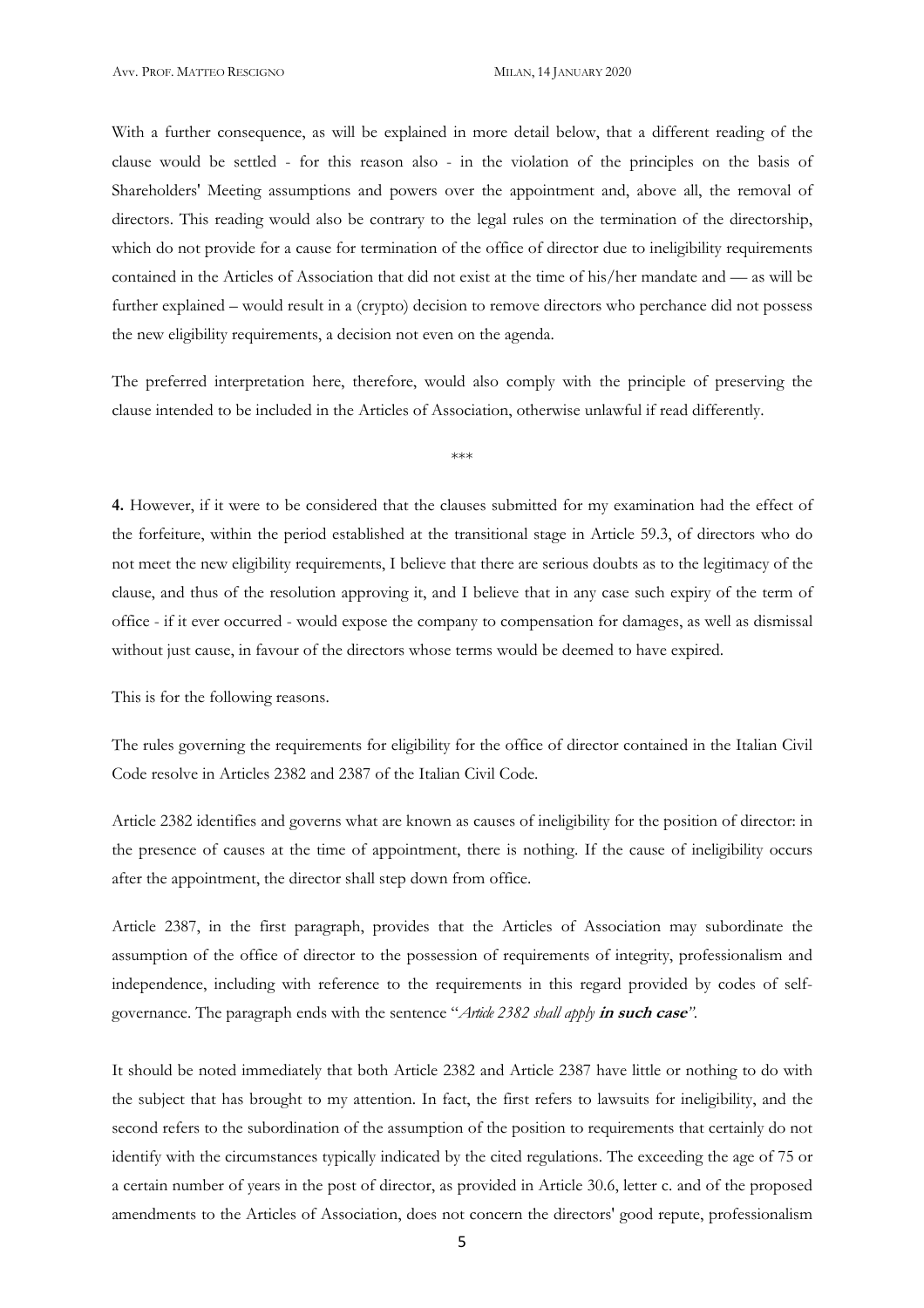or independence. These requirements are not even included in the Corporate Governance Code for listed companies to which Article 30.2 of the Articles of Association seeks to define the independence requirements of at least ten directors.

This means that from these rules — by the I mean Article 2382 and Article 2387 - there can be no direct argument for identifying the legitimacy and scope of the amendments to the Articles of Association that are the subject of the proposed resolution. In particular, they do not intend to regulate in general terms the issue of autonomy of the Articles of Association in introducing requirements for the appointment of a director, both with regard to the admissibility of such introduction and with regard to its effects. Article 2387, in particular, seems to intend to grant to the autonomy of the Articles of Association the extension of the rules of regulations on legal cases of ineligibility for the office of directors — invalidity of appointment and immediate expiry of the term of office in the event of supervening grounds for ineligibility — precisely and solely to the eventuality of inclusion in the Articles of Association of requirements of integrity, professionalism and independence. These requirements, which, starting from the rules specific to special sectors (banking, financial, insurance), have assumed, especially in relation to listed companies, a role of particular importance in the design of a corporate governance efficient and attentive to the interests of the market and thus of institutional investors.

Therefore, if we wish to draw some interpretive indications from the rules in question, the literal content of Article 2387 of the Civil Code and thus the express reference to Article 2382 of the Civil Code seems to tie the mechanism of the invalidity of the appointment and, above all, the automatic expiry of the term of office of the director who loses the requirements related to eligibility to the special requirements of integrity, professionalism and independence, and not to any requirements of eligibility or assumption of the post of director provided for in the Articles of Association. And this - it seems to be possible to say with reasonable certainty - is precisely because those requirements and their maintenance were considered worthy of application of the specific normative safeguard guaranteed by Article 2382 of the Civil Code to causes related to ineligibility.

If this were the case, of course, Clause 30.9, in one with the transitional rule on its application, could only for this reason already appear unlawful: but, in this regard, I do not believe that this conclusion can be based only on the although not negligible observation just made.

\*\*\*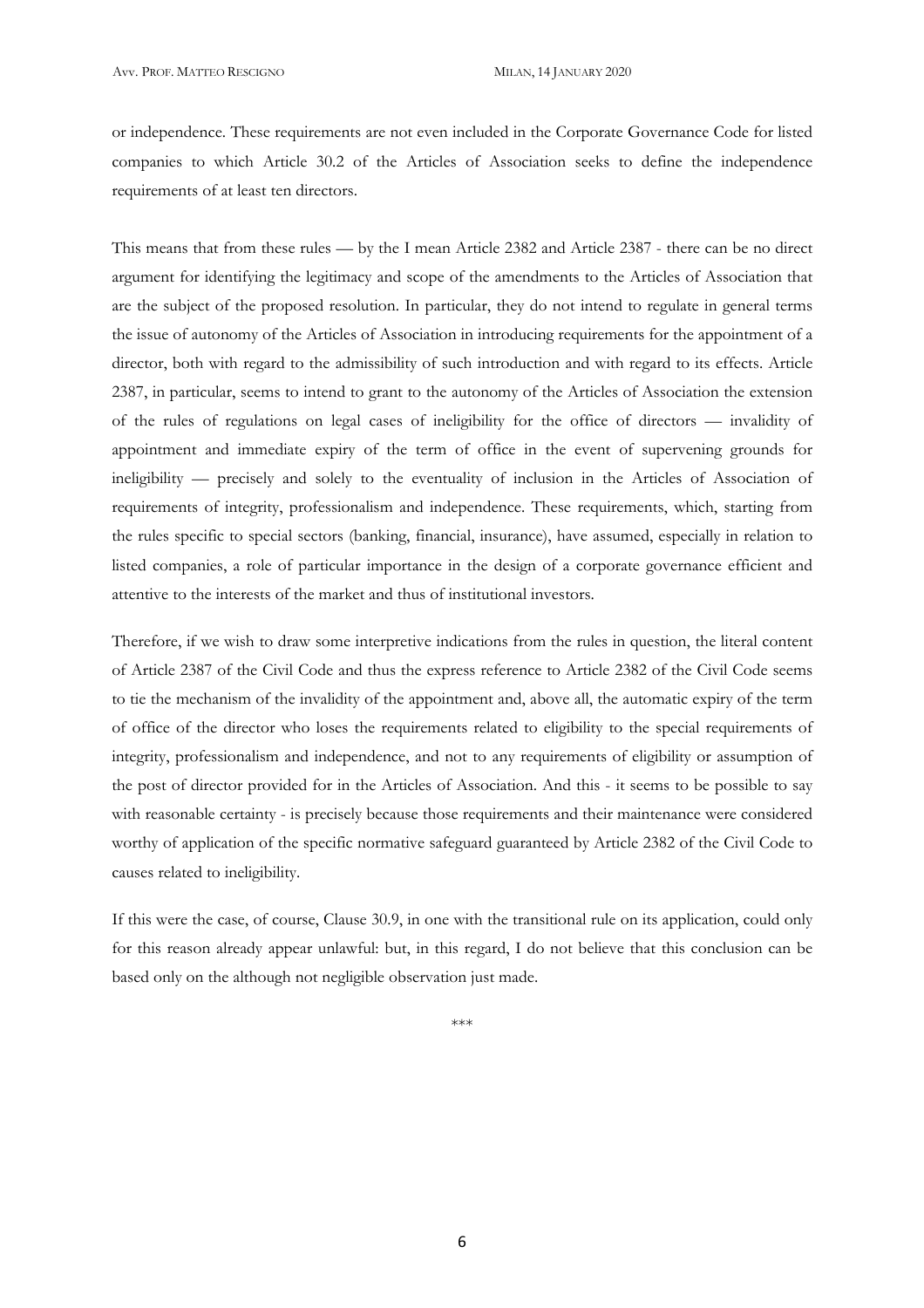$\overline{a}$ 

**5.** It is clear that the subject that was brought to my attention essentially concerns an issue not expressly regulated by the law: that is, the permissibility – and above all the relevant limits and regulations – for the autonomy of Articles of Association to introduce requirements of eligibility for the position of director.

Generally speaking, the legal doctrine has held that statutory autonomy was not precluded if eligibility for director of a company were conditional on meeting certain requirements. Some authors also hold – without any particular consideration of the concrete implications of this opinion – the view that negotiation autonomy could provide in the Articles of Association for an expiry of the term of office of director for the who lost the eligibility requirements indicated in the Articles of Association<sup>1</sup>.

This autonomy of the Articles of Association, moreover, on the part of the authors themselves and by the case law which considered it permissible to exercise it, was deemed feasible within the limits on which it does not end up harming the exclusive and inviolable competence established by law for the Shareholders' Meeting to appoint and remove the company's directors2.

The legal doctrine, in fact, has warned that setting of eligibility requirements in the Articles of Association can result in an inadmissible narrowing of the power of the Shareholders' Meeting to appoint or remove — characterised by a close fiduciary relationship with shareholders — directors. The examples and issues dealt with by the doctrine mainly concerned cases in which in exercise of the autonomy of the Articles of Association adopted eligibility criteria so stringent as to identify only a particular person as eligible (the so-called *portrait clauses)* or only certain persons comprising the majority of the Board of Directors, which may exclude both the freedom of appointment and the freedom to remove the person, since he/she is in fact irreplaceable. In this regard, the legal doctrine, with reference to this exercise of autonomy of the Articles of Association, warned, on the one hand, of the risk that the autonomy of the Articles of Association, through the use of the eligibility criteria, creates impasse situations and, on the other hand, warned, in general, that the use of clauses in the Articles of Association that significantly restrict the competence of the Shareholders' Meeting for the appointment and removal of directors (increasing the risk now mentioned) must be examined in the light of the criterion of reasonableness and thus can be justified only with a view to the need to implement the corporate objective3.

<sup>1</sup> G. CASELLI, in *Trattato delle Società per Azioni,* edited by Colombo - Portal, UTET, 1993, volume 4, pages 89-90.

<sup>2</sup> Court of Cassation, 14 December 1995, No. 12820, in Dejure, specifically in a case concerning questions concerning eligibility requirements, has clearly established this principle, also citing further precedents. BENCHES, *sub-section Article 2382,* in *Codice commentato delle società,* by Abriani — Stella Richter, UTET, 2010, p. 1056; MAGNANI, *Sub Article 2387,* in *Commentario breve al diritto delle società,,* Maffei Alberti, Cedam, 2017, p. 722; REGOLI, *sub. Article 2387,* in *Commentary to the Italian Civil Code,* Directed by Gabrielli, UTET, 2015, p. 233; SIRONI, *sub. Art. 2387,* in *Commentary on Company Reform,* edited by Marchetti, Bianchi, Ghezzi and Notari, Egea, 2005, p. 282.

<sup>3</sup> SANFILIPPO, *under Articles 2382 and 2387,* in *Le società per azioni,* edited by Abbadessa — Portale, Giuffrè Editore, 2016, pp. 1217 and 1281.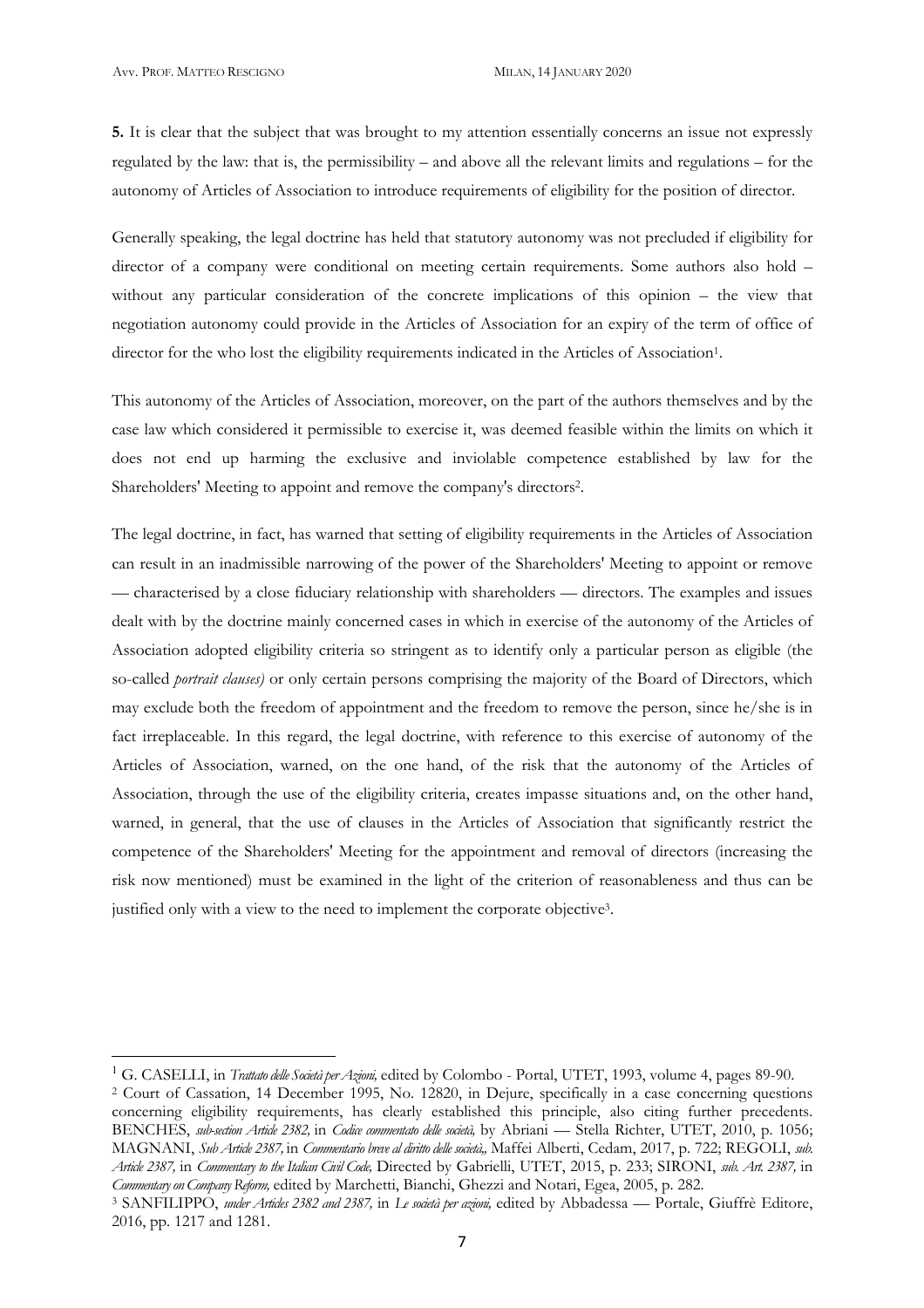In other respects, the Supreme Court's just cited judgement<sup>4</sup> affirmed the invalidity of a clause in the Articles of Association establishing eligibility requirements for the office of directors, such that the will of an individual shareholder was able to determine the loss of the requirement of eligibility for the director5.

These considerations are, in my view, of considerable importance in the assessment of the case before me. In fact, the Articles of Association contains clauses, which establish requirements for eligibility for the office of director not only have a value in relation to the appointment resolution: in fact, precisely if accompanied by an automatic expiry of term rule, not - as provided for by those I have examined - when the requirement originally possessed ceases to exist, but upon the introduction of new eligibility requirements, they end up objectively affecting the power of the Shareholders' Meeting to remove the director, bypassing it.

Similarly to those recognised by the legal doctrine in relation to the so-called "portrait" in which autonomy of the Articles of Association is exercised not to ensure characteristics objectively useful for the pursuit of the company object, but only to bind the Shareholders' Meeting to an appointment or appointment *ad bominem,* the clauses of the Articles of Association in question, in abstract or (more specifically) in relation to the pursuit of the proper purposes of shareholders who intend to introduce it, can well be read as a means of constricting the competence of the Shareholders' Meeting with regard to the removal of the director in general and with respect to directors who do not possess the specific eligibility requirements introduced *ex novo.*

This effect, it seems to me, is clearly realized in the matter that has been submitted to my attention where what is important is the fact that the introduction of additional eligibility requirements during the mandate (and therefore there is no need for independent reflection at the beginning of the mandate: a point that merits – as will be stated below – independent reflection) accompanied by a clause in the Articles of Association which establishes the immediate expiry of the term of office, or in any case – for the transitional clause – before the end of the mandate, for directors who in fact do not meet the requirements, is objectively settled (and therefore also regardless of the concrete circumstances of the matter, which will also be addressed later) by the removal of directors who lack them. A resolution that, with great difficulty, could perhaps be seen as a constructive resolution in the decision to approve the amendments to the Articles of Association: but the report, in the interests of those who proposed it, is silent on this effect and remains entirely laconic on the identification of the directors intended to be removed from office. In this author's opinion, it seems clear that this will have the effect (similar to the examples cited above) of affecting the Shareholders' Meeting's exclusive and inviolable right to decide to remove specific directors who, indirectly but no less clearly, are intended to step down from office without the Shareholders' Meeting having passed a resolution to remove them.

 $\overline{a}$ 

<sup>4</sup> Court of Cassation, 14 December 1995, No. 12820

<sup>5</sup> It was a clause that made the eligibility requirement and its failure substantially dependent on the will of the designating member.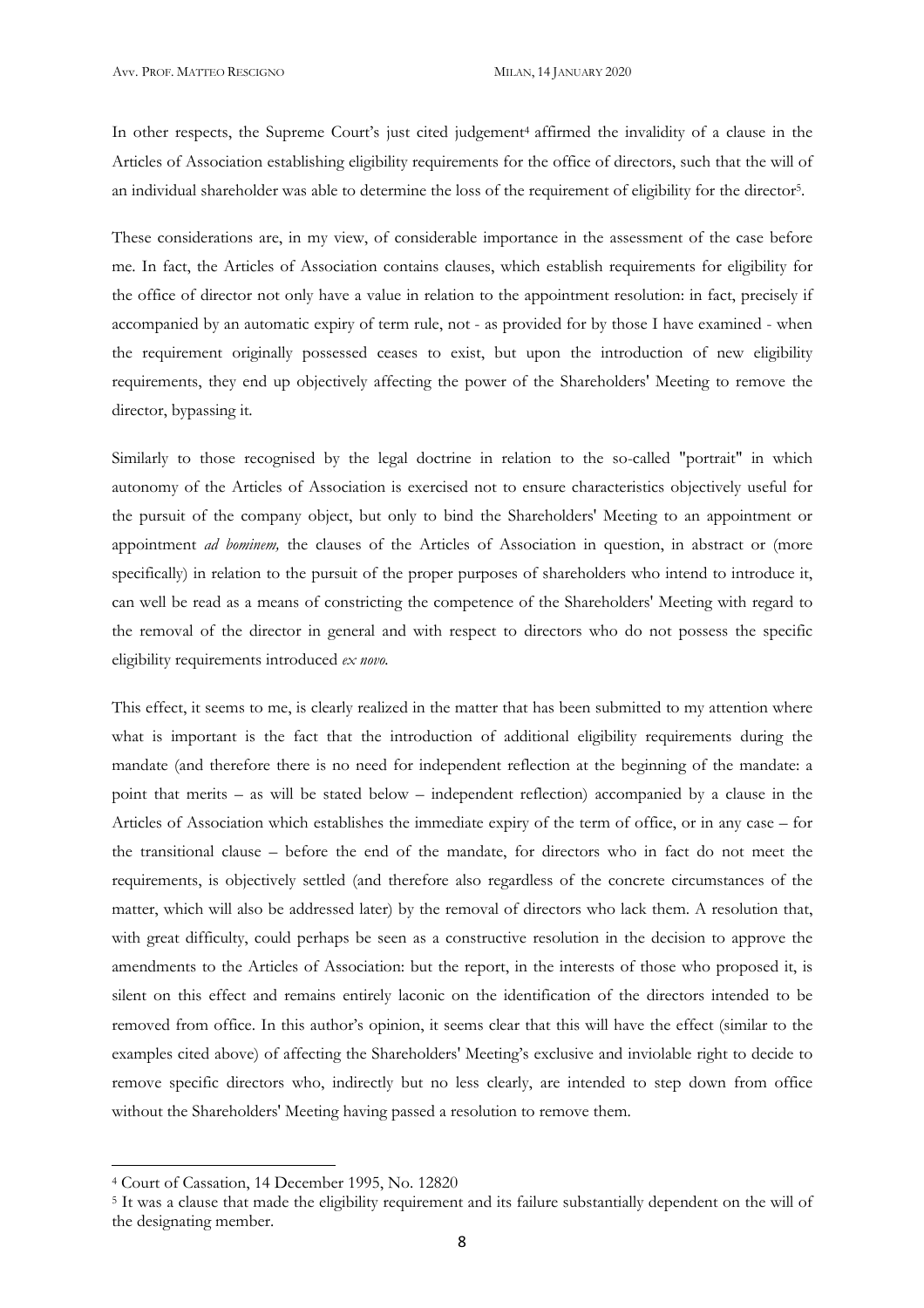The result of this gives rise to doubt both on the legitimacy of the changes to the Articles of Association that would produce this effect, and consequently on the validity of the relevant resolution.

\*\*\*

**6.** So far, the issues brought to my attention have been assessed with general reference to the introduction of eligibility requirements for directors when exercising autonomy in the Articles of Association.

However, all the reflections carried out by the legal doctrine on the matter — as well as the legal rules established in Articles 2382 and 2387 of the Civil Code. — refer to a case that is significantly different from that submitted to my attention and on which, as far as I know, there are no academic studies or case law interventions, except for one of which I will give an account below.

In fact, the aforementioned doctrinal and case law contributions have addressed the issue moving from the consideration of analysis of clauses of the Articles of Association that introduce eligibility requirements and provide for related expiry of the term of office in the event of their loss. They then examine their admissibility and operation with regard to the position of the directors appointed in the course of these clauses.

In this case, the sanction for the invalidity of the appointment of directors without *ab origine* of the requirements existing at the time of appointment is explained, as well as the immediate sanction of expiry of the term of office in case of supervening lack of the requirements, legal or Company Articles of Association that are applicable at the time of appointment. In such cases as also noted above, such clauses cannot be structured in such a way as to affect the competence of the Shareholders' Meeting to appoint and remove directors.

But, in this case, the clauses submitted to me present a peculiarity that raises even more doubts about their legitimacy.

The Board of Directors, at the time of its appointment, possessed within each of its directors the eligibility requirements provided for by the Articles of Association.

Their appointment was therefore and is perfectly lawful.

Nor has there been any supervening loss of the eligibility requirements, either legal or in the Articles of Association, which could result in the imposition of the sanction of expiry of the term of office.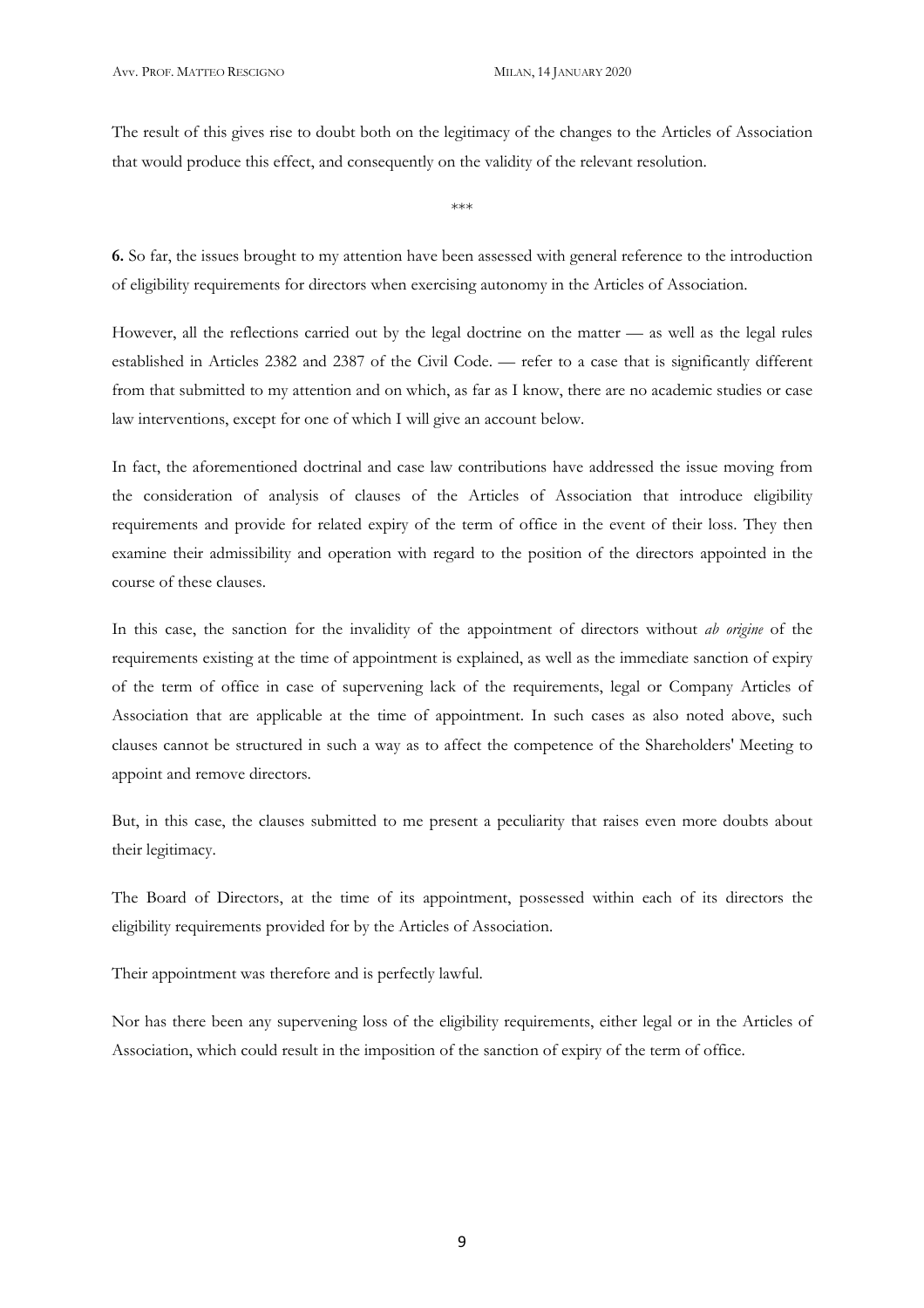$\overline{a}$ 

Article 2382 of the Italian Civil Code (cited by Art. 2387 of the Civil Code) is unequivocal on this point: the director who is *appointed* is invalidly appointed if he/she does not have *ab origine* the legal or Articles of Association requirements for eligibility, and *if appointed* shall his/her term shall expire if he does not possess such requirements or if, while originally possessing such requirements, he loses them and becomes barred, disabled, bankrupt, convicted, or no longer "professional", "honourable", or "independent", according to the requirements laid down at the time of his appointment.

In the present matter, instead, the legal and statutory requirements provided for at the time of appointment, were imposed on the directors at the time of appointment, were there at the time of the resolution and will be there after the resolution.

Therefore, what would happen (or would be done by the proponents) in the event of approval of the clauses of the Articles of Association in question is not what is provided for in Article 2382 or 2387 of the Italian Civil Code, or what legal theory and case law deem lawful, provided that in practice the clauses of the Articles of Association do not affect the powers of the Shareholders' Meeting with regard to the appointment or removal of directors.

The effect of the covenants that are sought to be obtained<sup>6</sup> — not covered by any general or special rule on the Directors' eligibility requirements — is as follows:

- a) introducing **new previously non-existing statutory eligibility requirements, and;**
- b) binding the introduction of new and different eligibility requirements, during the term of office, an *atypical* cause for immediate expiry of the term of office, consistent with the mandate of (only) directors who do not have the **new** requirements needed to be elected as a director7.

In my opinion, this outcome is even greater than the scenario examined in the previous paragraph, both to the effect of affecting the powers of the Shareholders' Meeting with regard to the removal of directors and, indeed, to a greater extent to the entire process of appointment of directors. In fact, the rule in question is susceptible to a "selective" expiry of the term of office *ex post* of directors legitimately appointed in full regularity according to the requirements of legal eligibility and the Articles of Association. It thus also exposes itself to a violation of the contractual obligation between director and company established by the Shareholders' Meeting at the time of the granting a mandate and its acceptance. Furthermore, as in similar cases case law has had the opportunity to affirm, it is open to possible censure of a self-serving use of the introduction of such new requirements, in particular with regard to the immediate expiry of the term of office of directors who do not possess the new

<sup>6</sup> Unless, of course, the interpretation that I considered preferable at paragraph 3 and that does not lead to the expiry of term effects in question is correct.

<sup>7</sup> We shall recall the relevant clauses for ease of reading. Article 30.9 *"The loss during the mandate of the requirements referred to in Article 30.6results in the immediate expiry of the term of the director"* (Article 30.9), to which is added the transitional provision already mentioned which establishes the entry into force of the amendments referred to in Article 30.6 and 30.9 at the later of the date of approval of the company's financial statements as at 31.12.2019 and the date of entry into the company register of the resolution approving the amendments to the Articles of Association.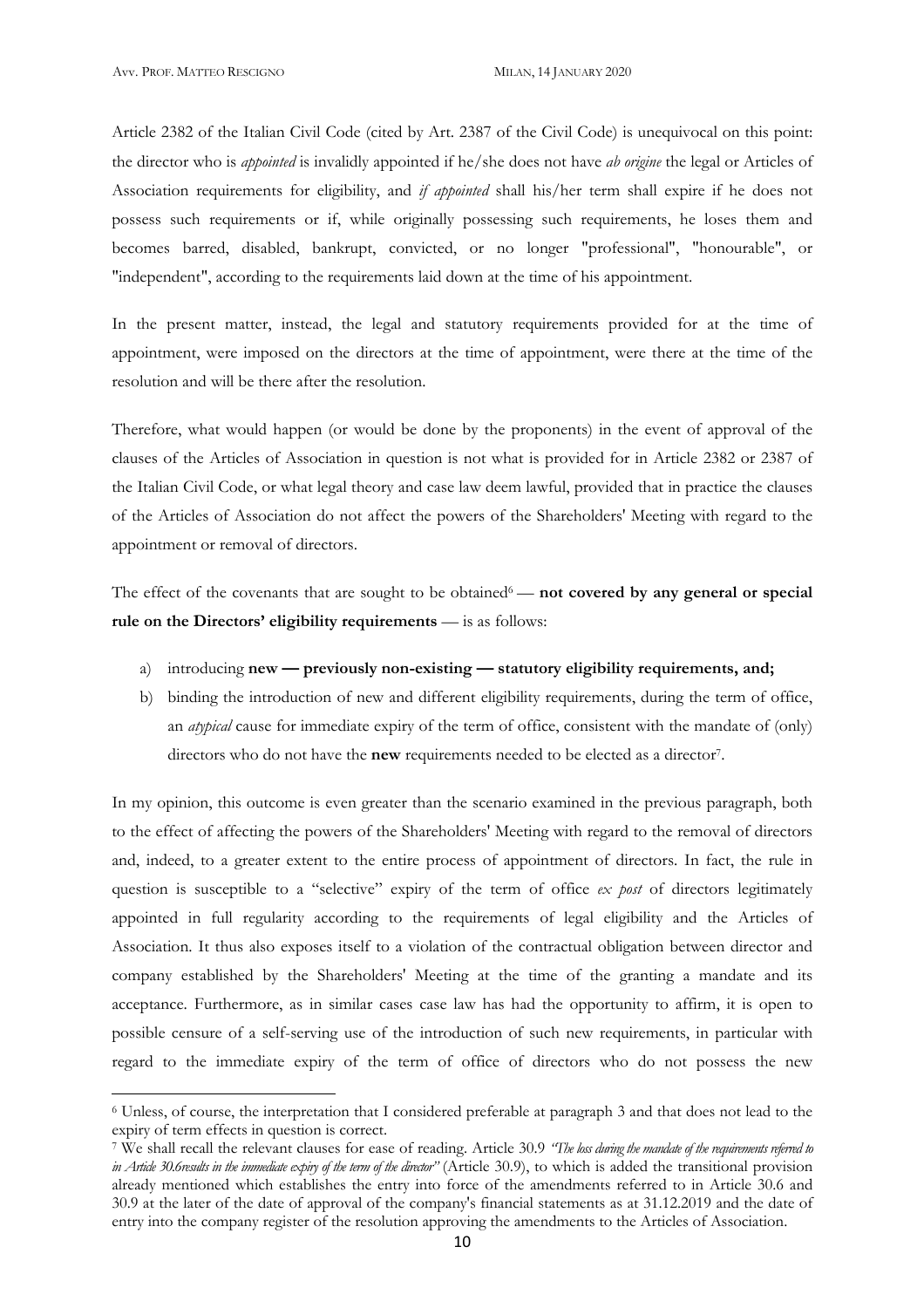requirements for statutory eligibility.

\*\*\*

**7.** Under the first of the profiles now indicated, it is clear that the mechanism provided for by the regulation is of even greater derogatory importance for the mandatory competence of the Shareholders' Meeting than that which may result from expiry of term effects relating to causes of ineligibility existing before the mandate. In fact, the clauses forming the subject of my examination add to these aspects of unlawfulness that have also been mentioned here to affect the same contractual relationship between the company and the director, based on the irrevocable power of the appointment meeting (in accordance with the relevant laws) and the consequent contractual obligation concluded by the acceptance of the mandate by the directors. In a recent case decided by the Court of Milan8, in which it was discussed whether it was lawful to replace a director during his term of office, passing a resolution on a change in the Articles of Association that provided for the transfer from the board administration to that of a sole director, the judgement stressed that "*the resolution to appoint the administrative body and an organisational act (between companies and directors)* ... *which binds the parties pursuant to Article 1372 of the Italian Civil Code until the natural expiry of the mandate, except in the event of possible reasons for termination of the mandate*", cases listed by the Court, and among which, of course, there is no amendment of the Articles of Association, subject to my examination, of the introduction *ex post* of an expiry of the term of office due to a lack of eligibility requirements introduced later.

And, the judgement continues, the replacement of the administrative body - other than in the typical cases (and thus possibly a revocation resolution, with its consequences) - before the end of the mandate is permissible only in the presence of "*the need to protect a specific, well-identified corporate interest* an interest which, with reference to the clauses in question and in particular the 30.9 *ex post* expiry of term clause of directors without the requirements introduced after the granting of a mandate, should be that having the term the Chairman of the Board of Directors and the two Deputy Directors immediately expire. This interest is very peculiar and it appears evident that it has nothing to do with the Good Government project, for which the introduction of new eligibility requirements may be significant, but certainly not the retroactive expiry of term sanction imposed on those who, possessing all the eligibility requirements required at the time of granting of their mandate, are entitled – failing a specific removal resolution – to remain in office, otherwise it would expose the company to a claim for compensation.

l

<sup>8</sup> Milan Court, 23 April 2019, in www.giurisprudenzadelleimprese.it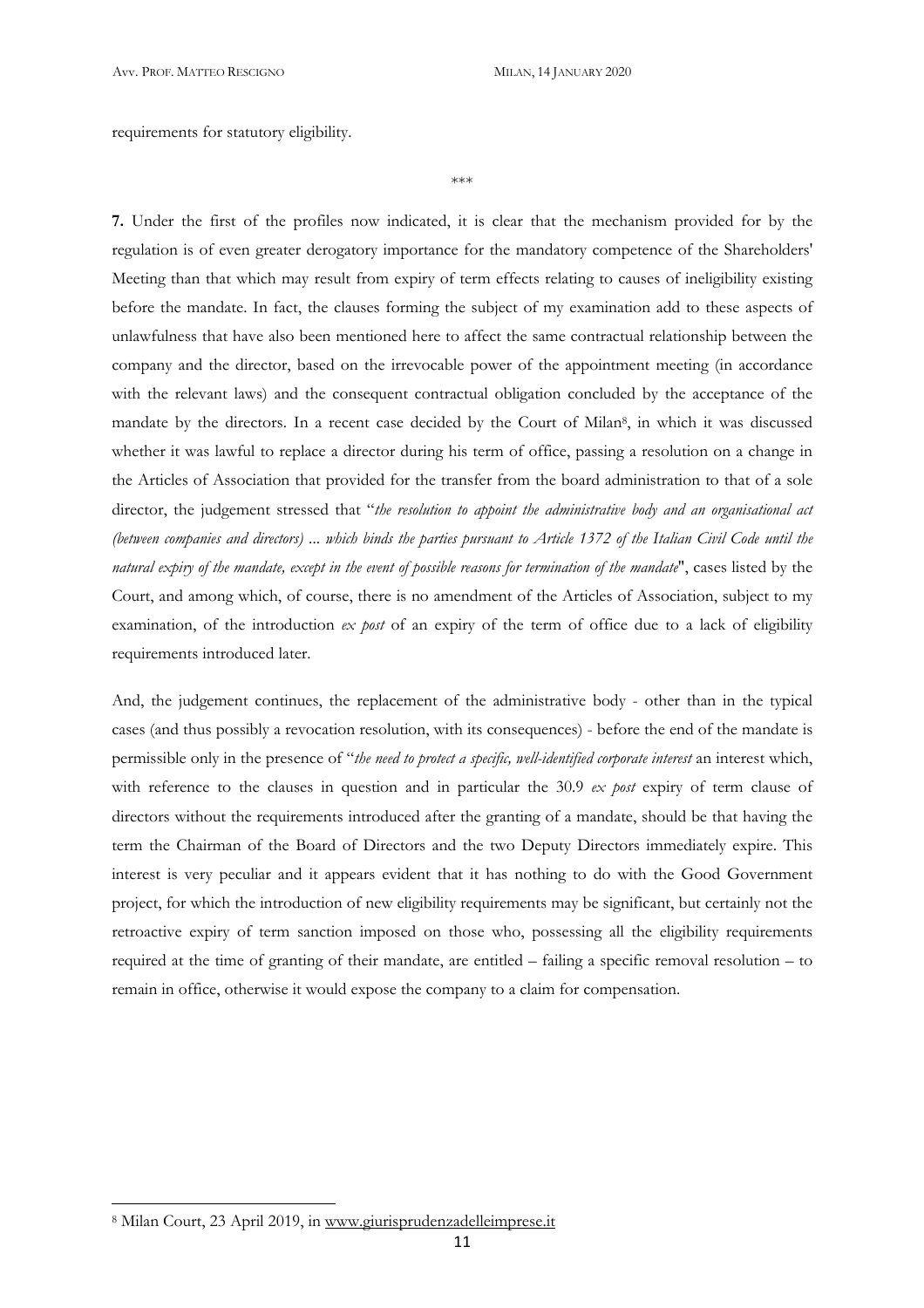\*\*\*

**8.** With regard to the second of the profiles indicated in paragraph 6, the subject of possible objective assessment, with a view to instrumental use or abuse of voting rights of clauses 30.9 and 53.9 is highlighted.

As mentioned at the beginning of this opinion, the amendments to the Articles of Association link the Board of Directors' removal of the powers to the Chief Executive Officer, who immediately reacted to a pre-announced request for the Shareholders' Meeting called for by shareholders holding more than onefortieth of the share capital. The meeting was then formally convened on 18 December 2019 with the agenda indicated above, containing a series of amendments to the Articles of Association, described in the explanatory report of the proposers as Good Government rules. These include changes to the eligibility requirements for the office of administration, the effect of which (if one does not accept the interpretation I gave in paragraph 3) would be to lead to the expiry of the term of office of the position of director for the directors who do not meet the new eligibility requirements.

If this were indeed the outcome of the amendments to the Articles of Association, and if it were to be considered that, despite this effect, such amendments could be deemed lawful, it seems obvious to me, on the basis of the concrete events that led to the call for the extraordinary Shareholders' Meeting, that this outcome would include a substantial effective removal without just cause of the directors without the new requirements, with the consequent certain exposure of the company to compensation for damages in favour of such directors and the emergence of serious doubts as to the legitimacy of the resolution. This is moreover confirmed by the fact that the resolution to remove the directors for just cause requires, based on consistent case law<sup>9</sup> the specific indication, at the Shareholders' Meeting, of the reasons that would be needed to support the removal. What is by definition missing in the case in question where removal would be the indirect outcome of the insertion of a clause in the Articles of Association, to which no good reason can be inferred.10

I also note that there may be grounds for the invalidity of the resolution.

 $\overline{a}$ 

The issue of the removal of directors through the use of clauses of the Articles of Association which lead to the expiry of office of directors is nothing new. Indeed, case law, particularly with reference to the clause "*simul stabunt, simul cadent*" has, understandably, stigmatized its indirect use to obtain the removal of unwelcome directors precisely in the presence of intra-company conflicts (both within the Board and within the shareholder structure), without passing — as should be — through a resolution of the Shareholders' Meeting bringing the dismissal of the directors to the agenda.

<sup>9</sup> Court of Cassation 26/01/2018, no. 2037; Court of Cassation No. 23557 of 12/09/2008; Milan Court, 17/12/2018, www.dejure.it.

<sup>10</sup> Furthermore – and correctly – case law has for some time pointed out that internal organisational requirements in themselves do not constitute just grounds for dismissal See Milan Court, 26-1-1987, in Società, 1987, 709; see G. CASELLI, in *Trattato delle Società per Azioni,,* edited by Colombo — Portal, cited, p. 82.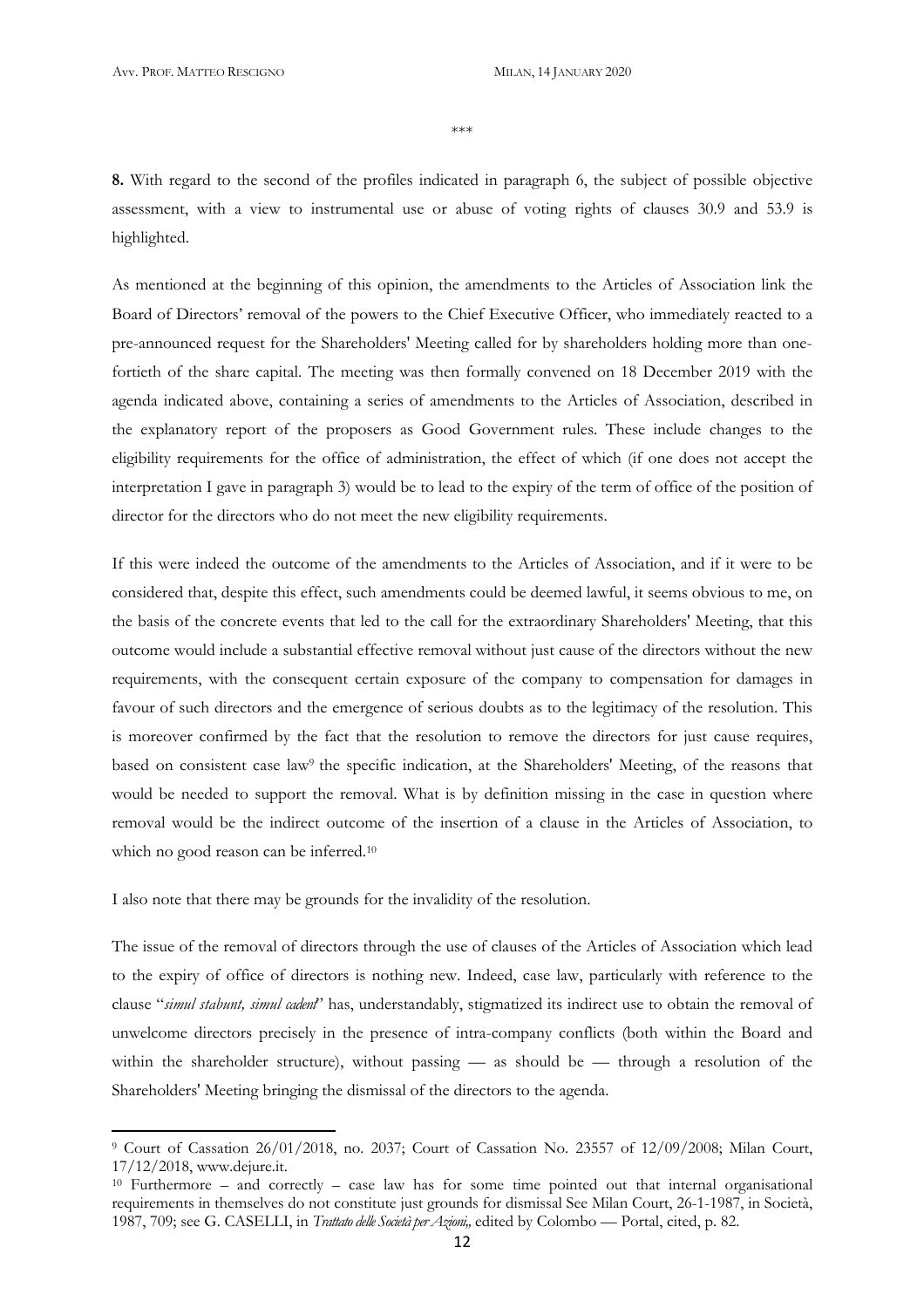l

In particular, case law has classed as a conduct contrary to good faith and propriety in the context of the company contract, if not just an abuse of the right by the directors and shareholders, that for which the resignation of one or more directors is used to cause the entire board to step down, unless then, subsequently, it appoints a new board composed of the same previous directors, without prejudice to unwelcome directors which are thereby essentially removed without just cause and in the absence of a shareholders' resolution bringing the dismissal of the director to the agenda, thereby also violating the competence of the Shareholders' Meeting to decide on the dismissal of the directors<sup>11</sup>.

Such an assessment can certainly, in my opinion, be carried out with regard to the matter brought to my attention. Although certainly more elegant than the described use of the clause *simul stabunt, simul cadent*, the combined provisions of Articles 30.9 and 59.3, with regard to the new eligibility requirements, translate precisely into the selective removal - without a specific resolution and without just cause, on the basis of a retroactive application of the new eligibility requirements - of some board members who do not possess the new requirements built *ad hoc* in the new version of Article 30.6.

Nor is this outcome justified by a specific company interest. In fact, even if one wished to consider this the achievement of the aims of "Good Government" desired by the proponents, it does not derive from the fact that the current incumbent directors - elected in accordance with the Articles of Association and equipped with all the eligibility requirements - are immediately removed if they do not possess the new eligibility requirements, nor does it depend on the application of legal rules.

Article 30.9, in unison with the transitional rules, seems to have the sole objective outcome (and thus the goal) of removing from the Board three certain members of the Board, and in particular three members of its senior management - the Chairman and the two Deputy Directors - in the aforementioned situation of conflict between the Board and the former CEO and in which the proposers have recalled this conflict as the reason for the amendment of the Articles of Association, and in this way, also of the rule in question. That the fact that the call for the Shareholders' Meeting for the approval of a proposed amendment to the Articles of Association is not (only) the request for a reform of governance but is a moment of "close discussion" between the Board and the proposers is de facto not questionable and has, as such, been described in the records. That the objective of the immediate expiry of the term of office clause pursuant to Article 30.9 is to obtain the removal of the Chairman and the two Deputy Chairmen of the Board, which is essentially a forfeiture clause due to the absence of eligibility requirements which did not exist at the time of appointment, without going through the Shareholders' Meeting, is, in my view, equally clear.

The principles already expressed and reflected in the aforementioned precedent of the Court of Milan12

<sup>11</sup> D. ARCIDIACONO, *under Article 2383*, in *Le Società per Azioni* edited by Abbadessa — Portal, cit., p. 1236. In case law: Tr. Milan Court 20/04/2016 in www.dejure.it; Milan Court 13/03/2015; Rome Court 22/01/2014; Milan Court 28/12/2012; Milan Court 7/11/2012 in www.jurisprudencethe companies.it. 12 Milan Court, 23.4.2019, cited above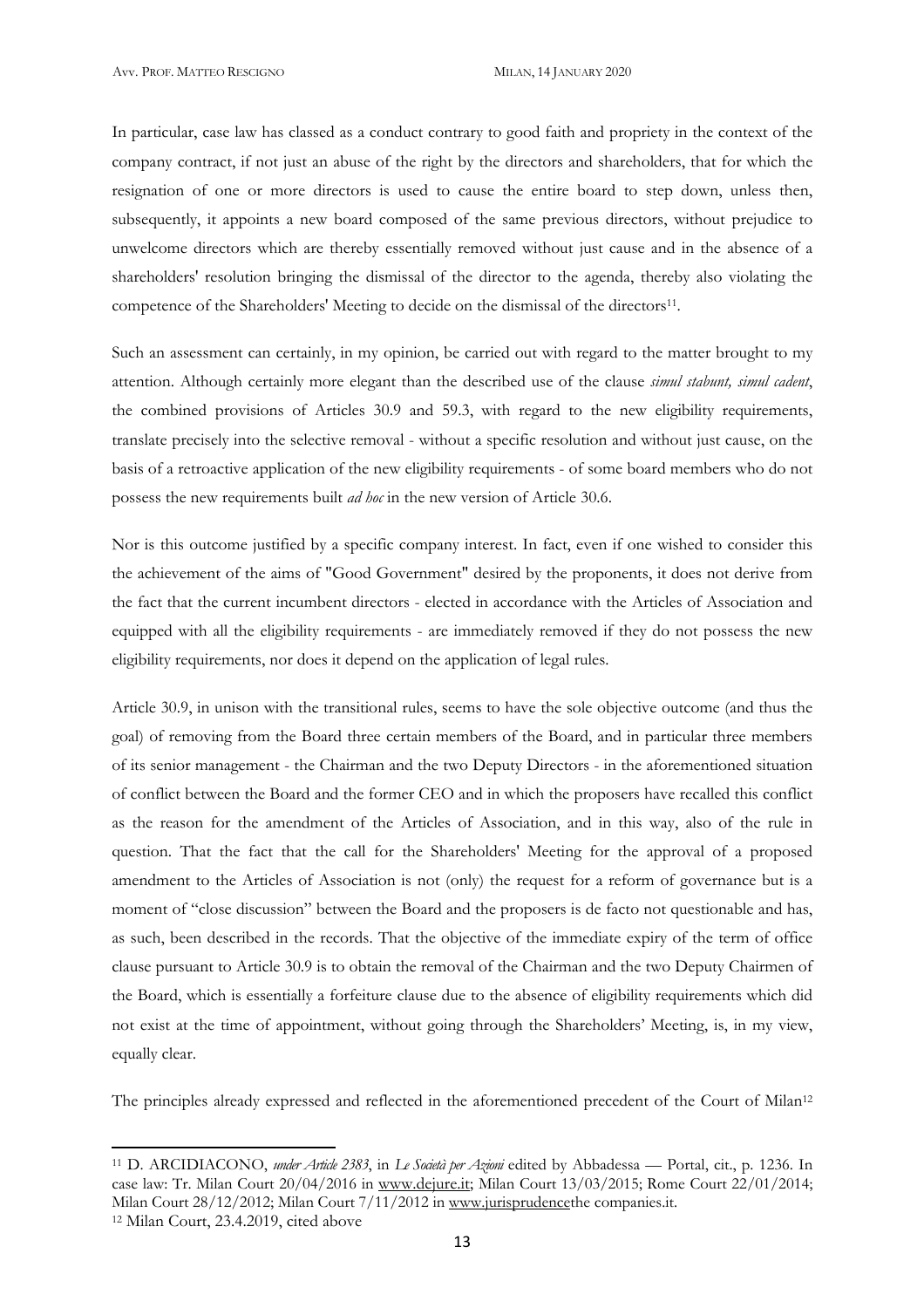are therefore once again highlighted, in that they affirm that a resolution seeking to replace a director by abuse of the right to vote can be voided by means of an amendment to the Articles of Association that transmutes the board administration into a single individual, where it is not in the company's specific interest and results in a prejudice to the director's lawful rights. This principle can also be considered to apply to the case in question.

Finally, I should add that the resolution approving Articles 30.9 and 59.3 under the terms indicated by the proposers could also be said to have been vitiated by a lack of information on the consequences of its adoption, in particular the selectively mandated expiry of the term of office the Chairman and the two Deputy Directors, which is an integral part of their removal, which is not on the agenda, is devoid of cause and exposes the company to compensation liability (in addition to the aforementioned profiles of unlawfulness for the clauses in question and the resolution approving them).

\*\*\*

**9.**Finally, I consider it appropriate to bring to the attention of the Committee a further issue that could be raised with regard to the possible application of the Articles of Association clauses submitted for my review. The conclusion that the amendment of the Articles of Association's rules on eligibility requirements cannot lead to immediate "selectively" mandated expiry of the term of office of directors due to the absence of the new eligibility requirements is indirectly confirmed in an opinion of the Triveneto dei Notai Committee (H.C.14). This guideline states that if the amendments to the Articles of Association relating to the composition of the administrative body are adopted that are incompatible with the previous provisions, the incumbent administrative body shall be deemed to automatically cease with the amendment decision entered in the companies register. The example that is given is that of a change in the number of directors, in the presence of a decrease or an increase in the number of directors.

The same situation would, it seems to me, arise if the amendments were approved, were deemed valid and the new eligibility requirements of the Board of Directors were affirmed in accordance with the transitional rules of Article 53.9 and not at the time when the Shareholders' Meeting is called upon to reelect, at the end of its term of office, the new board: a Board of Directors would be formed on the basis of rules no longer compatible with those existing.

Moving on from what is considered in the aforementioned guideline, the mandated expiry of the term of office of the entire board should then be the inevitable consequence of the entry into force of the amendments to the Articles of Association. In fact, the board as a whole - as a body - would have been elected on the basis of rules of the Articles of Association incompatible with those sought by the shareholders. The Shareholders' Meeting and participating shareholders had appointed as directors individuals who possessed all the requirements for election and maintenance of their positions until the end of their term of office: on this basis, they oriented their vote. Subsequent amendments therefore highlight the requirement that entire Board's term, formed with a relationship of trust on the basis of the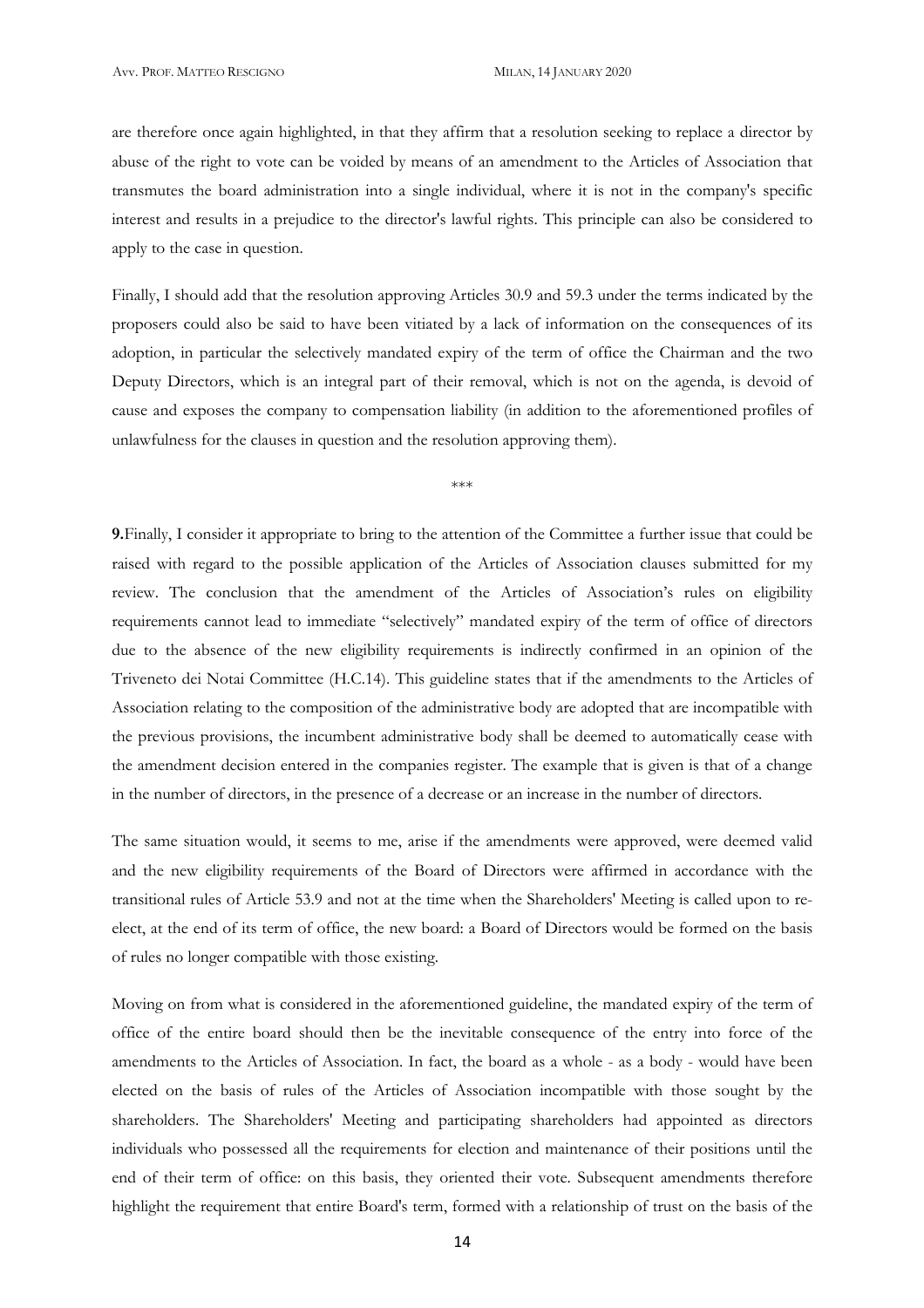legal and Articles of Association criteria of eligibility, shall expire due with the entry into force of the new rules so that the Shareholders' Meeting can, without any indirect "circumvention" of the vote cast, rename the entire Board on the basis of the new eligibility requirements, without having to suffer, due to a selective decline based on the eligibility requirements introduced during its mandate, a Board of Directors with reduced ranks or composed of co-opted individuals. However, the outcome of this finding does not even appear to be anticipated by the proposers of the resolution, and confirms the serious concerns raised about the validity of the clauses of the Articles of Association examined.

\*\*\*

**10.** I shall summarise the conclusions I have reached.

Should the interpretation of clauses 30.9 and 59.3 set out in paragraph 3 of this opinion not apply, and thus excluding any effect of expiry of the term for the directors in office on the introduction of the new eligibility requirements referred to in clause 30.6, I believe that:

a) Clauses 30.9 and 59.3, as well as the resolution approving their inclusion in the Articles of Association, are exposed to serious doubts as to their legitimacy, both because of the substantial violation of the mandatory competence of the Shareholders' Meeting on the matter of appointment and removal of directors, both because the shareholders would be called on to decide in fact to remove directors who do not possess the new requirements of eligibility, without even resulting from an agenda, both because it would postulate an inadmissible retroactivity of the effects of a clause of the Articles of Association, impacting, with a profile of ineffectiveness, the rights of directors declared to have lapsed due to the lack of eligibility requirements introduced after the appointment and not previously existing, and, finally, because in concrete terms an abuse or self-serving use of the right to vote could be identified.

b) these invalidity profiles are exacerbated if one considers that the company is listed on the stock exchange and that the TUF [Consolidated Law on Financial Intermediation] legislator has significantly enhanced the subject of pre-Shareholders' Meeting information and the agenda. Indirect usage of amendments to the Articles of Association and ad hoc lapsing clauses in order to lead in concrete terms to the selective removal of the Chairman and the two Deputy Chairmen of the Shareholders' Meeting without this forming the subject of specific disclosure and not being placed on the agenda, trusting in the effect of expiry of the term of office created by an ad hoc amendment to the Articles of Association and not by legal rules, may further expose the Shareholders' Meeting resolution to invalidity.

c) however minimal, and in my view certain, the outcome of a resolution approving the amendments to the Articles of Association contained in clauses 30.6, 30.9 and 53.9 – which would entail the immediate expiry of the term of office, or within the period established in Article 53.9, of directors without the new requirements of ineligibility – would be exposure of the company to the liability for compensation of directors whose offices are to expire as a result of the said clauses, due to the fact that such expiry of the